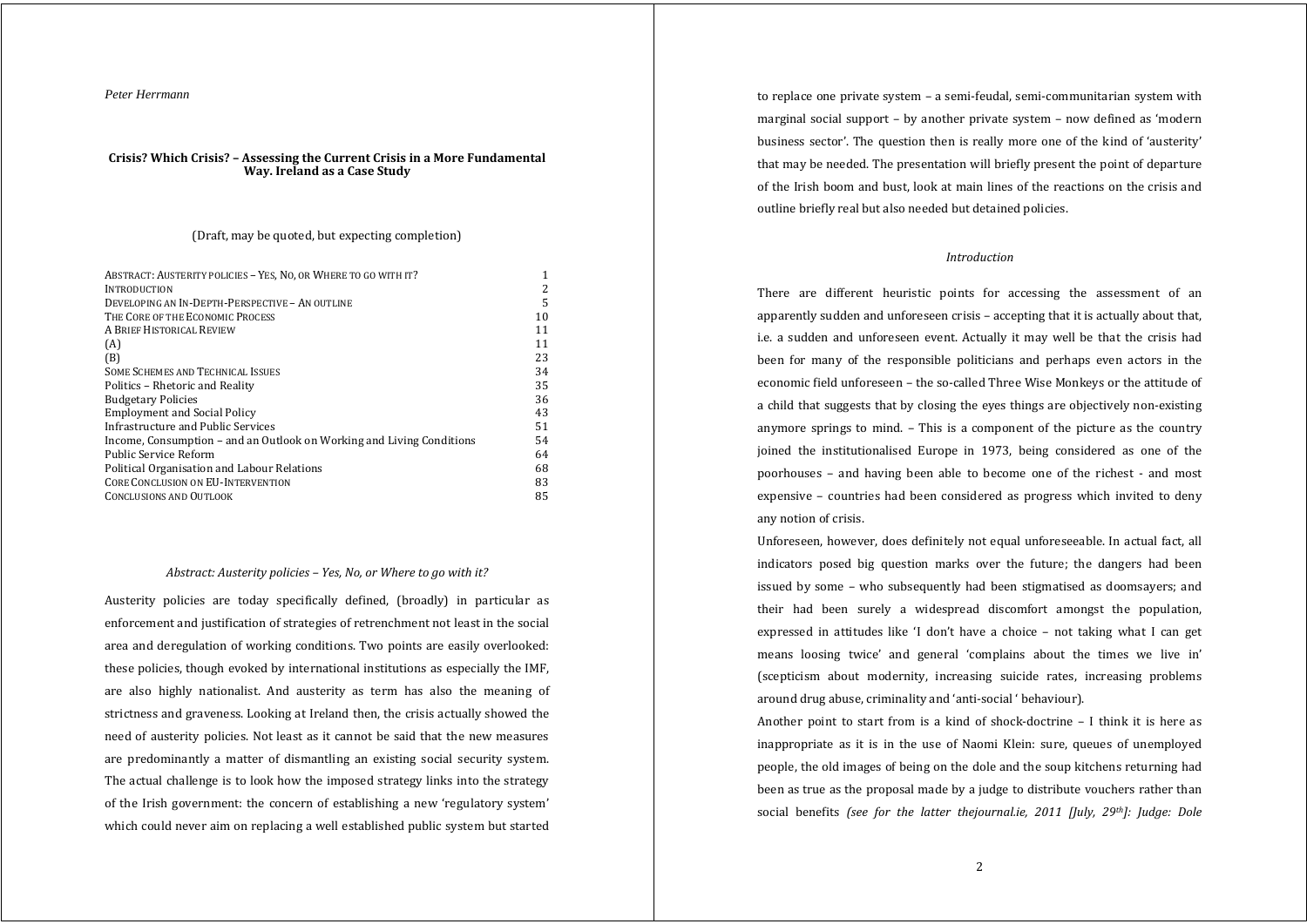*recipients should ge<sup>t</sup> food vouchers instead; http://www.thejournal.ie/judgedolerecipientsshouldgetfoodvouchersinstead188980Jul2011/ 10/09/2011 6:05 p.m.).* Of course, these are appalling features – but at the end of the day they tell a few stories, and with this they easily undermine developing a clear picture of the contradictoriness of the entire development.

We may also begin with the lament of a 'But we are not them'-statement, for instance made by Lucinda Creighton, complaining that

*it was 'reckless' to place Ireland and Greece in the same category. 'We're not in the situation that Greece is in. Our economy is <sup>a</sup> very strong economy, notwithstanding the problems we have with consumer spending'*

*(ECB rejects Greek Debt Move; in: irishtimes.com Last Updated: Wednesday, May 18, 2011, 12:57; http://www.irishtimes.com/newspaper/breaking/2011/0518/br eaking22.html 19/05/2011 01:56).*

Unfortunately similar statements, though not so strong, can be also found from trade unions.

Again another perspective is to look at the official presentation as it is given in the *National Recovery Plan.* Rightly it states at the beginning of the *Overview and Summary:*

*This Plan provides <sup>a</sup> blueprint for <sup>a</sup> return to sustainable growth in our economy. It sets out in detail the measures that will be taken to put our public finances in order. It identifies the areas of economic activity which will provide growth and employment in the next phase of our economic development. It specifies the reforms the Government will implement to accelerate growth in those key sectors.*

*(Irish Government, [2011]: The National Recovery Plan. 2011 – 2014; Dublin: Stationary Office: 5; http://www.budget.gov.ie/The%20National%20Recovery%20Pla n%2020112014.pdf 08/09/2011 8:06 p.m.)*

And it then continues:

*Reducing the budget deficit will not, by itself, solve our economic difficulties. We must build on our strong export performance by improving our competitiveness. We must enhance our productive capacity by maintaining investment in key infrastructure projects and in education. We must remove barriers to employment and ensure that those who have lost their jobs are retrained and are ready to take up employment as the labour market recovers. This Plan sets out the key reform measures the Government will take to return our economy to <sup>a</sup> sustainable mediumterm economic growth path.*

*(ibid.)*

Of course, this raises the temptation to enter <sup>a</sup> debate on the principles of capitalist economy – and there is surely much need for that in the country, in the EU and on <sup>a</sup> global scale. However, the reason for finally taking the before mentioned point for departure is another. At least for somebody who knows even a little bit of Ireland it is immediately getting clear that this approach, entirely focused on economic growth as the only variable, had to fail because it systematically undermined its own foundation. This means that the actual investment into the Irish economy  $-$  since it aimed on initialising growth  $$ wantonly neglected from the outset the issue of economic sustainability even in its most basic understanding. – I will elaborate this in the following, not least to bring forward an argumen<sup>t</sup> that qualifies the mainstream debate of the left or alternative economics under the heading of austerity. The point in question is that the entire history of Irish 'growth politics', i.e. from the 1950s *(see Herrmann, Peter [without date]: Tíogar Ceilteach An Enlargement Country of the 70s as Showcase? [William Thompson Working Papers, 7]; http://www.ucc.ie/en/socialpolicy/WilliamThompsonWorkingPapers/DocumentFi le37827en.pdf 08/09/2011 7:49 a.m)* can be characterised by to major pillars of thought, namely (i) the general goal of <sup>a</sup> growth‐by‐all‐means‐strategy (ii) accompanied by the not less general lack of a strategic outlook and planning. The latter is an ongoing, hugely disputable issue as there is good reason to make this lack responsible for the overall failure of both the strategy and the current attempts to face the consequences of the crisis. A telling story had been the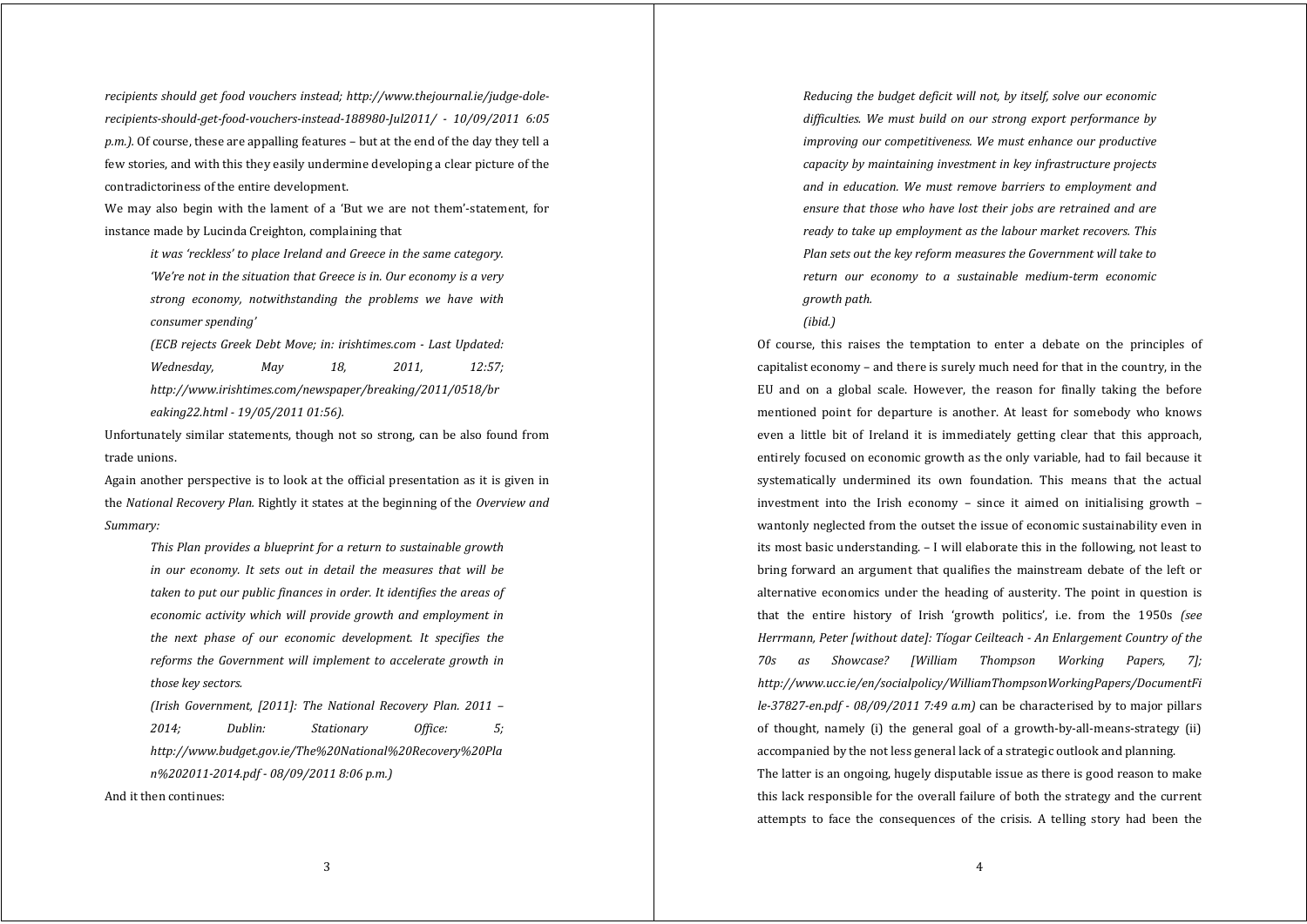several emergency budgets and corrective measures over the recent vears and also the helplessness mirrored in the following fact. The Department of Finance publishes on its website an

*annual Economic Review and Outlook [which] is generally published in August. It contains <sup>a</sup> review of domestic and international economic developments over the preceding year and an assessment of the shortterm outlook for the Irish economy. This publication also contains some detailed budgetary and economic statistics.*

*(http://www.finance.gov.ie/viewdoc.asp?DocId=1&CatID=9 02/09/2011 5:54 p.m.)*

One had been published each in 2005 and 2006; two in 2007 (but only as English and Irish language version); one in 2008, looking at 'Irealnd's Contribution to the Public Consultation Process on the Review of the EU Budget' [typo in original]; the 'Pre‐Budget Outlook 2009' in 2009, none in 2010, but three in 2011: the *'Presentation on the National Recovery Plan',* the *'Ireland Stability Programme Update April 2011'* and *'The Irish Economy in Perspective June 2011' (ibid, linking to the years in question).* This arbitrary, casual commitment of <sup>a</sup> governmen<sup>t</sup> Department that should be particularly alert and oriented on planning is complemented by the fact that the same governmen<sup>t</sup> reflects in all its reports different figures,<sup>1</sup> and neglects  $-$  as it is surely not unique for Ireland  $-$  the obvious huge difference between short‐, medium‐ and long‐term outlook.

#### *Developing an InDepthPerspective – An outline*

Today it is easy to speak in the light of the global crisis of austerity policies and refer to neo‐liberal policy approaches.

Looking at the term austerity we see it commonly defined as matter of 'costcutting savings'. It further suggests that these savings are harsh and their character in terms of scope and depth. Stating this may resemble a little bit the idea of Minerva's owl, preaching to the faithful. Still, I think it is important to emphasise the structural fault of such understanding: it has to be very clear that

<sup>1</sup> Without that this could be sufficiently explained by different times of publication

we are actually not at all simply looking at 'cost-cutting savings'. Rather, at the very centre of the 'austerity policies' stands a restructuration. Having this clear, we have to define carefully in which direction and to which degree such restructuration is a matter of different spheres of the socio-political-economic system. Furthermore we have to ask in which way and to which extent we can actually analytically separate different policy areas (financial policy, industrial policy, social policy, regional policy) … from each other and/or in which way and to which extent it is the specific shape of the 'interplay' that marks its character.

A further word of caution may be called for: we have to avoid to leap to the conclusion that we are facing a strategic approach by (a) unified ruling class(es). I sugges<sup>t</sup> to interpret these developments – alluding to the perspective offered by Hegel but turning it around – as cunning of unreason, not only a matter of decisions taken by individual decisions in <sup>a</sup> Mills/Smithian understanding but moreover a matter of 'segmented reason', caught within the realms of sociofunctionally differentiated societies *(see already Herrmann: Die Organisation. The proposed perspective also aims on contradicting suggestions from 'postmodernity').*

The term crisis also suggests a problematic perspective – the one reason is that it is frequently understood in different ways: reaching from collapse to <sup>a</sup> foundation of clearance (see not least the Schumpeterian view). There are two further reasons for seeing the term as problematic: it is the stated generality and the proposed objectivity.

Although there are good reasons to speak of the general character of the crisis, this is not true in all respects. It is correct, suggesting that it concerns all areas of life on all possible aggregate levels – personally, socially and societally. It is correct in the sense of leaving nearly no society out, affecting also those counties and regions that are able to maintain a certain degree of stability - only few countries are standing entirely outside of the 'global village'. However, it does not sufficiently reflect the fundamental social and functional differences between areas – an important aspect when it comes to political consequences. A quick look at a recently published article in the German Handelsblatt, written by David Marsh may help to alert us. He suggests a weird conglomerate: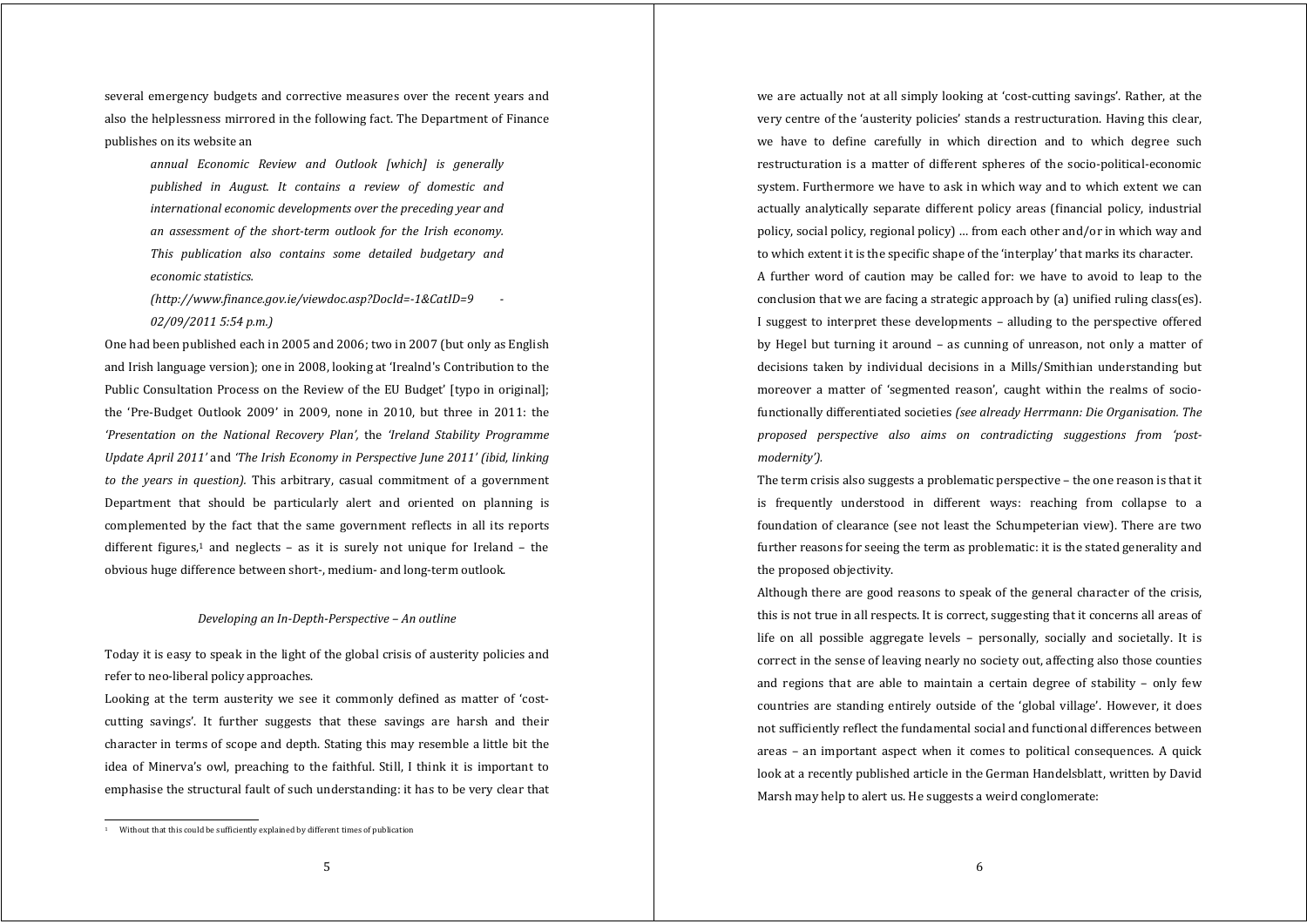*When the legendary mountaineer from New Zealand, Sir Edmund Hillary had been asked why he climbed in 1953 the Mount Everest … he laconically replied 'Because it had been there.' Last week <sup>a</sup> young English rioter declared in <sup>a</sup> similar way why he threw stones into shop windows and why he plundered shops short and concise: 'Because nobody stopped me.'*

*(Marsh, David, 2011 [Monday, August 15th]: Nur die geballte Macht sorg<sup>t</sup> für Ruhe – auch an den Maerkten; edition 156: 12 – translation PH)*

After relating in this way mountaineering and social protest he continued: *There are also parallels between the unbelievable scenes we saw during the last weeks from England's everyday's life and the recent turbulences on the international finance markets.*

*(ibid.)*

So it is all the same? Mountaineering, social hopelessness and engaging in expression of despair and …, speculation and the like? In connection with the analysis of differences, <sup>a</sup> clear distinction is required between the apparent causes and consequences – even if it is only about making such distinction in order to elaborate in <sup>a</sup> sound way the connections. This way it is possible to counteract the wide‐spread eclectic approaches of crisis (and anti‐crisis policy) discourses.

No doubt should be allowed: Crisis is about objective structures, constellations, figurations and processes. Saying this, is not to deny at least two important moments on the subjective level. In particular perception of any crisis as 'subjective dimension' is important and can develop its own dynamics. For instance, 'depression as matter of mass movement' can develop as accelerator of performance problems on the labour market – this is only one of many possible examples. Another moment of importance in respect of the subjective moment is concerned with the time of transition and expectations: there is surely some link between the general climate of profit development, general market behaviour (demand, supply, investment …) and personal decisions – this is not at stake here in any detail, neither will be explored what exactly the concrete patterns are like nor the weighing within the overall framework of crisis development. However,

looking at objectivity, we are now concerned with a complex understanding of the question 'what crisis?' Again, we have to look at <sup>a</sup> differentiated practice which may be - painted with a more or less broad brush - captured by the following matrix.

|                                 | cause | action<br>(goal) | $\operatorname{\mathsf{effect}}$ | conse-<br>quences | side-<br>effects |
|---------------------------------|-------|------------------|----------------------------------|-------------------|------------------|
| working<br>class in<br>itself   |       |                  |                                  |                   |                  |
| working<br>class for<br>itself  |       |                  |                                  |                   |                  |
| citizens in<br>them-<br>selves  |       |                  |                                  |                   |                  |
| citizens<br>for them-<br>selves |       |                  |                                  |                   |                  |
| citoye-<br>nitée                |       |                  |                                  |                   |                  |
| bourgeoi-<br>sie                |       |                  |                                  |                   |                  |

#### **Overview 2: Actors and Interests2**

This presentation provides at least an analytical framework. Though it neglects the mutual interactions and interferences, it allows dissecting the different stages and levels of actions, making the invisible hand visible. Another important aspect is that this analytical separation also allows finding out about both, the different degree of consciousness and also the point on which practice is aiming.

Or course, the impression of mechanical cause-effect relationships is only valid for the sake of the presentation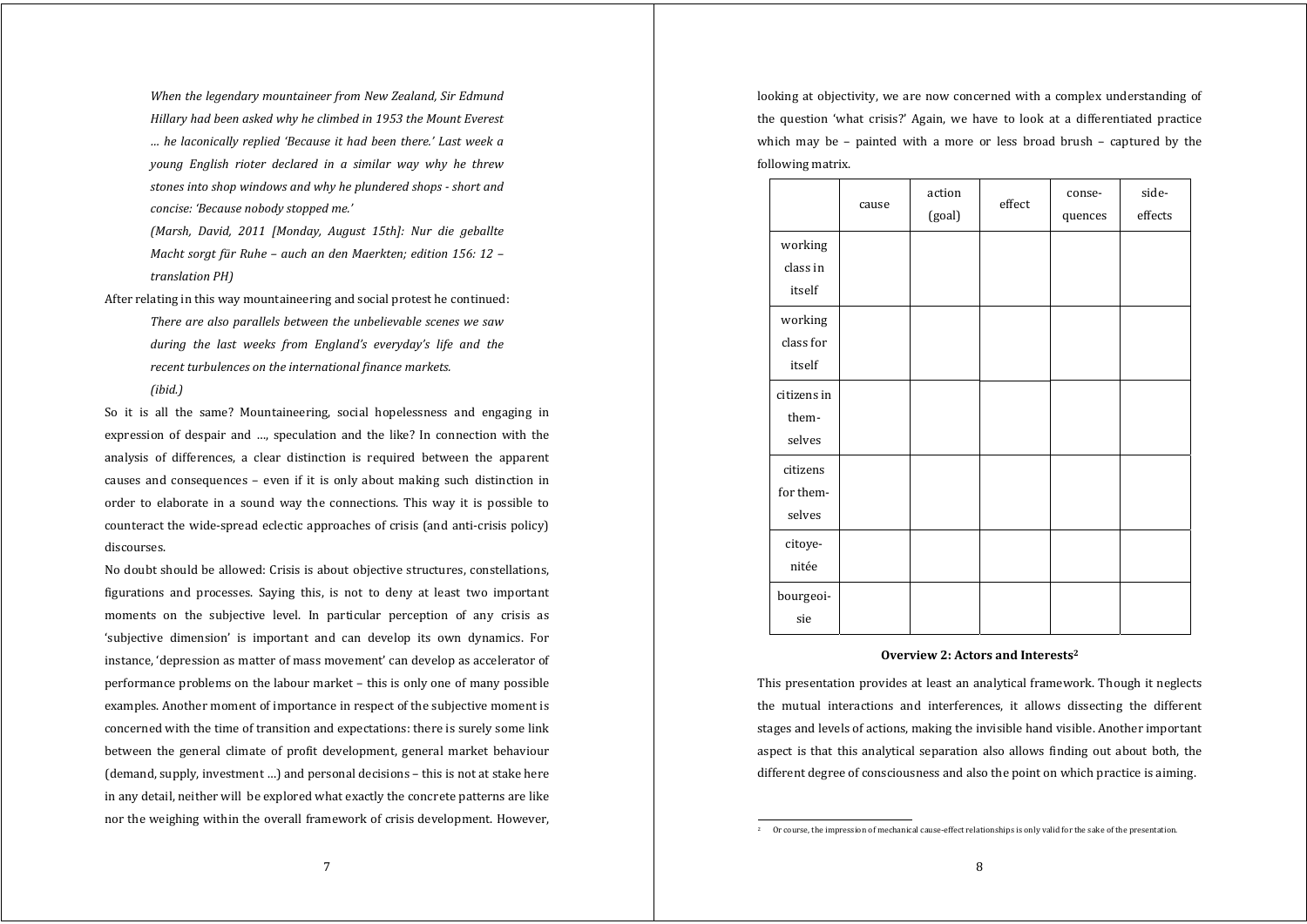The following guiding dimensions are proposed as most relevant – and they are also linked to the relevant dimensions of the social quality approach.

| <b>DIMENSIONS OF CAPITALISM</b>                                          | <b>SOCIAL QUALITY</b><br><b>DIMENSION</b> |
|--------------------------------------------------------------------------|-------------------------------------------|
| short-term profitability                                                 | socio-<br>economic                        |
|                                                                          | security                                  |
| long-term profitability                                                  | social inclusion                          |
| security, including                                                      |                                           |
| manageability                                                            | social cohesion                           |
| calculability                                                            |                                           |
| self-(co-)determinacy                                                    | social                                    |
|                                                                          | empowerment                               |
| increasing effectiveness/efficiency as matter of sustainability          | social                                    |
|                                                                          | responsiveness                            |
| reliability of variables: performances and 'rights'                      | social                                    |
|                                                                          | recognition                               |
| accessibility and consistency of rights                                  | personal                                  |
|                                                                          | security                                  |
| active support mechanisms, including support and security mechanisms for | personal                                  |
| codetermination, legal protection                                        | capacity                                  |

### **Overview 3: Capitalism – Securing Minimum Social Standards**

This means that the overall perspective needs to go beyond the concern for the short-term functionality of the capitalist system, it has to understand itself also as part of a wider – political‐economic – hegemonic system and finally it has to think in one way or another beyond social standards in simple and mechanical terms of basic material standards and provisions.

This is surely both a matter of the different fractions of the capitalist class and the readiness to overcome capitalism itself.

Of course, the 'individual dimensions' have individually different meaning, are based on different interpretations. And they are of course to <sup>a</sup> large extent dependent on the respective class position of the 'individual actors'. Today possibly of special interest is the fact that the 'financial class' is particularly expansionist, possibly comparable with the heavy industry in the 1920s/1930s. Still, the major difference is that today's expansion is based in a 'virtual world'. This means also that it encompasses other areas than space. One of the central features is about the new patterns of performance that are now entirely shifted towards the sphere of circulation. 'Unproductive consumption' emerges now as new framework for both: the economic process and personality development. As such, exchange value is superseded by the value of exchanging. Casino capitalism can now be clearly seen as based on speculation alone. In short: 'Objectivity is relative' – a matter of relations.

# *The Core of the Economic Process*

What had been said so far is apparently very broad. And it may look for some non‐committal. However, it is essential if we want to gain <sup>a</sup> deeper understanding of the current crisis – a crisis of which we may say with some justification that it is actually the first global or world economic crisis *(e.g. Schaefer, Ulrich, 2011: 1931 und 2011; in; Sueddeutsche Zeitung. No 186; 13th/14th/15th of August: 4).*

Let us briefly recall some core moments of the economic process.

First, we have the process of production, differentiated in itself (production/manufacturing; consumption; distribution; exchange) and this is linked in complex ways with the differentiation between sectors and branches (in part in as separation, in part in parallel …). To the extent of open markets being increasingly dominant this can only be understood as matter of <sup>a</sup> global space. However, for the current stage of development the term of 'open markets' is somewhat misleading. Although we should not underestimate the ongoing meaning of national boundaries, we have to acknowledge hat we are increasingly dealing with a truly global system. This can get easily confusing: Of course, the notion of a world system *(it is not relevant here if it exists for 500 or 5,000 years)* presumes always and by definition some kind of 'globality'. Also, we can see in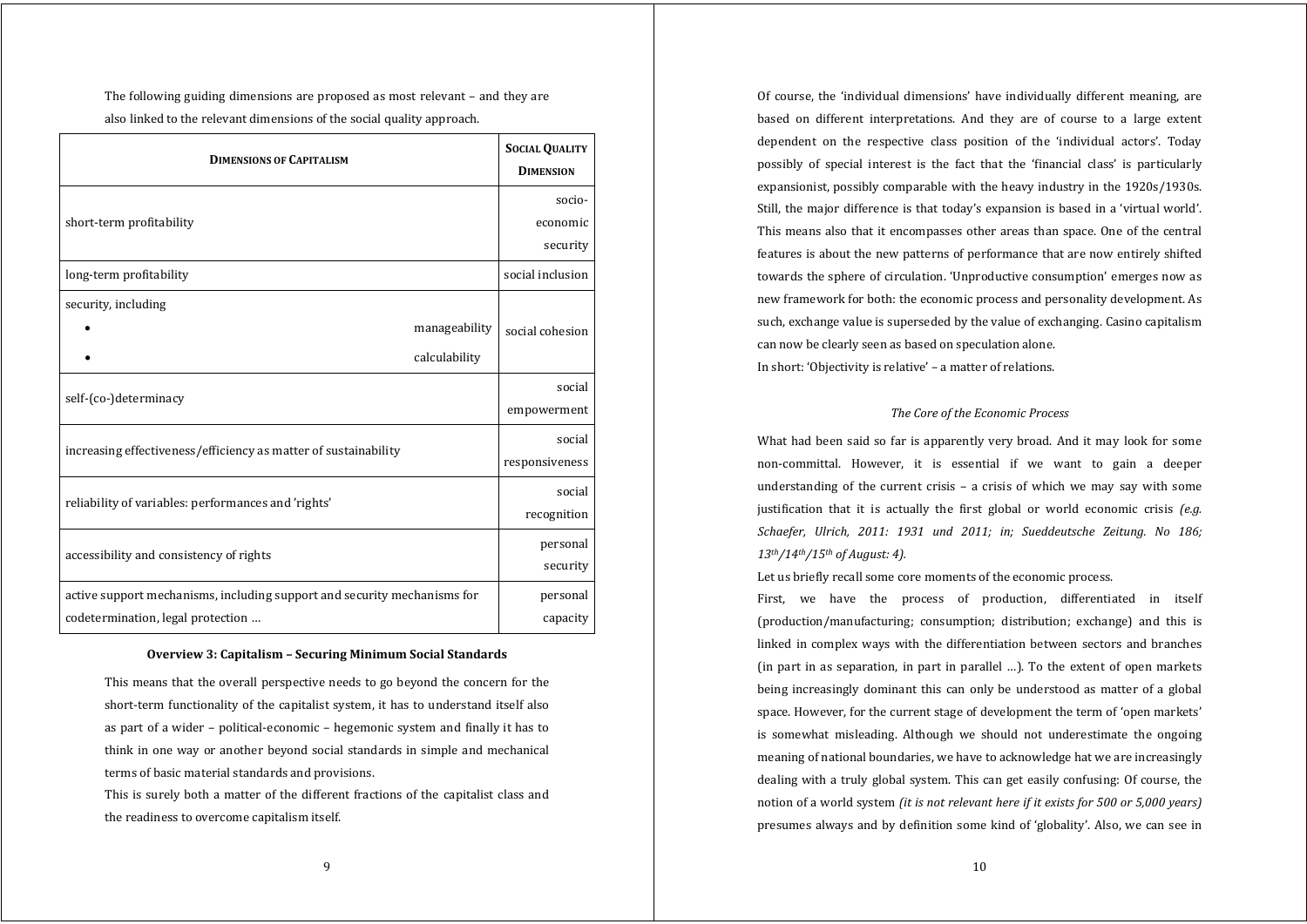some way that the globality is to a large extent developed outside of the EU and/or in terms of relations between EU-member states and so-called third countries than it is the case within the EU itself.

In some ways we may say that we find only at this stage 'true competition' as competition depends on at least a minimum of inclusion.

Taking production and markets as first two moments, we can come to <sup>a</sup> third one. This is <sup>a</sup> matter of an increasing separation of distinct moments of the labour act:

- \* commodities as first stage of abstraction, being <sup>a</sup> matter of exchange values rather than use values;
- \* abstract labour as embodiment of the dominance of exchange value and gaining at one stage a certain independence of its actual productivity;
- \* processed time as own force, expressed in terms of the need to increase turnover;
- \* finance, reaching a degree of abstraction that money does not appear anymore as primarily a means of exchange, the generalised value but in its fetishised character as value in itself and for itself.

Again in more general terms, we are dealing with the question of interplay between abstraction, objectivation and process. The crisis - and we are now simply looking at the economic crisis in a rather traditional way – can now be accessed in a clearer, more structured way.

# *A Brief Historical Review*

# (A)

A more in depth analysis had been provide by the present author on another occasion *(see Herrmann, Peter [without date]: Tíogar Ceilteach An Enlargement Country of the 70s as Showcase? [William Thompson Working Papers, 7]; http://www.ucc.ie/en/socialpolicy/WilliamThompsonWorkingPapers/DocumentFi le37827en.pdf 08/09/2011 7:49 a.m.)*. That document had been somewhat exceptional as it elaborated the close link of the immediate economic developments and performances – actually providing in that respect <sup>a</sup> picture painted with a broad brush only – and the existing and emerging hegemony that shaped the uniqueness of the Irish path.

Still, some moments deserve attention. Socio-politically Ireland can be probably best described by the following catchwords.

\* By and large it had been for a long time a country with a colonial status – even after gaining independence in 1921. If at all an exaggeration, it will only be <sup>a</sup> small one to say (with all qualifications) that this could only be overcome when the country joined the EU in 1973.

\* This and the persisting power of the catholic church – based in the perishes – laid the foundation for a highly centralist system, however going hand in hand with a somewhat disobedient attitude - the real, factual meaning of control decisions, the 'acceptance' and full implementation could only be reached by way of clientelism as system of governance, brining local and central level together.

\* This socio‐political outline is important in order to understand the lack of 'expressed demand' of systematic and structurally sound public welfare and also the lack of public protest on a societal level. Family and community orientation has to be understood as being very much <sup>a</sup> matter of forbearances and inwardness of protest.

- \* Of course, much of this can be linked to the following dimensions of 'insularity'
- <sup>&</sup>gt; the obvious fact of insularity in geographical terms;
- <sup>&</sup>gt; the long‐lasting and persisting dominance of agriculture;
- <sup>&</sup>gt; the persisting parishialisation and communitarianisation
- <sup>&</sup>gt; the political 'segmentation', welding matters together although they do not belong together – for instance communities and localities, claiming against each other rather than bringing together people whose common interest is based on the social class to which they belong, independent of the 'physical community' in which they live;3 or for instance the fact that class‐building had been very much undermined by the lack of industrialisation going hand in hand with the 'common money', the colonialiser.

Thus we may say that a lot of the previous and indeed outstanding boom is in actual fact <sup>a</sup> 'renewed colonialisation' though the overall pattern changed in

This is not said in negligence of processes of socio-spatial segregation.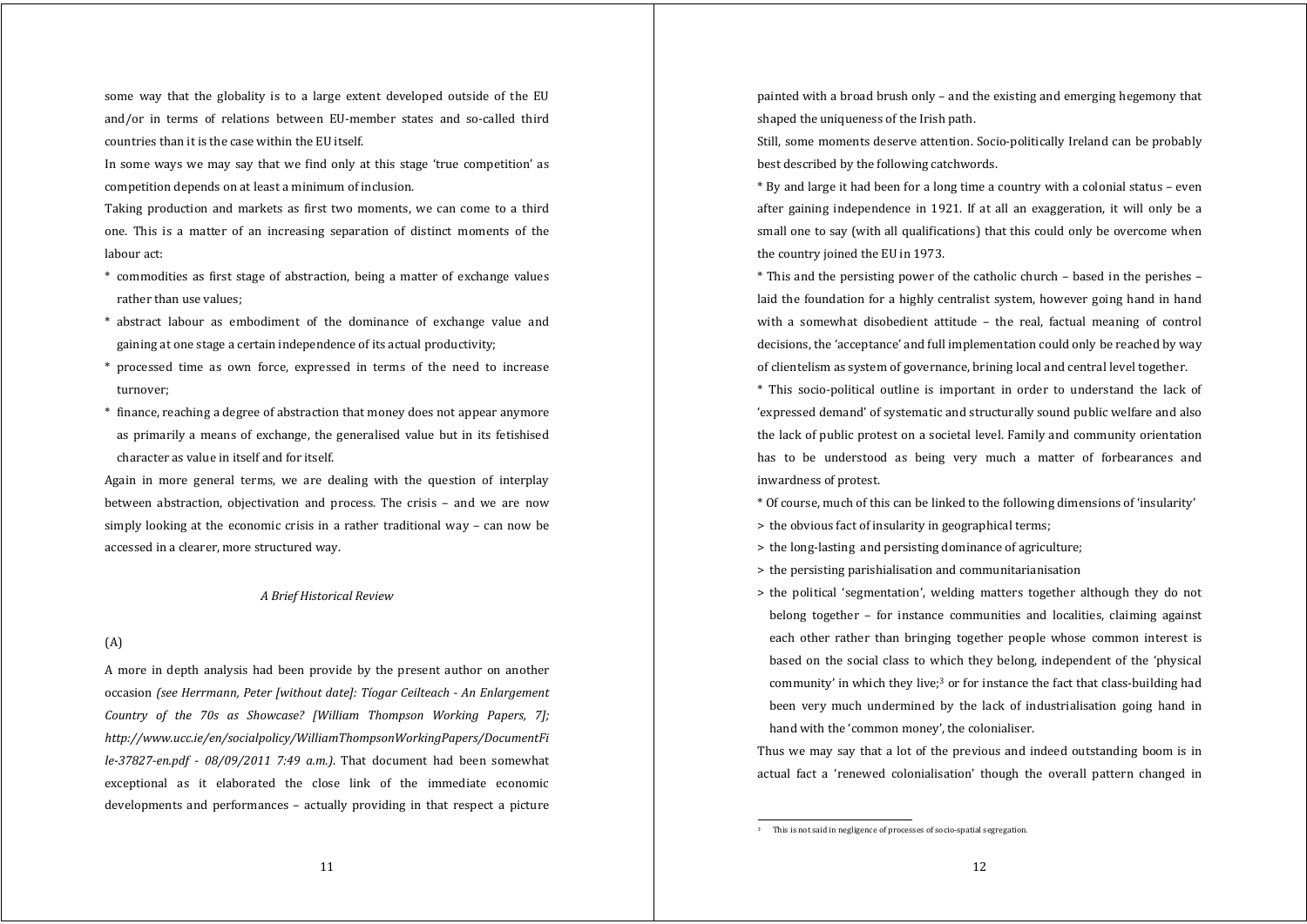several respects. Leaving changes aside, some of the features that sugges<sup>t</sup> <sup>a</sup> 'renewed colonialisation' are as follows.

#### The *meaning of FDI*

Rather than providing another (set of) table(s), some short issues are worth mentioning, pointing on some qualitative moments on a topic which is to some extent mystified. This is not to say that the role of FDI is overestimated. It is not all about money flows – and FDI‐capital flows are not only about the money coming into the country.

Paula Clancy and Tom McDonnell mention a point that is commonly not widely taken into account. Foreign Direct Investment is not only about the money invested in the country in its own terms because *'much … does not constitute productive activity but is merely transfer pricing to exploit Ireland's low corporation tax rate and other tax advantages' (Clancy, Paula/McDonnel, Tom, 2011 [February]: From Tiger to Bailout: The Irish Crisis. ETUI Policy Brief European Economic and Employment Policy Issue 1/2011; Brussels: ETUI: 1; http://etuiold.audaxis.com/research/Media/Files/EEEPB/2011/12011 09/09/2011 7:25 p.m.; similar Conefrey, Thomas/FitzGerald, John D., 2009: The MacroEconomic Impact of Changing the Rate of Corporation Tax; Dublin: ESRI [Working Paper 273]: 9 f.).* This underlines the fact which had been frequently mentioned – also by the present author: There had not been any interest to build up an indigenous Irish industry nor had there been any ambition to establish a significant body of public infrastructure *(see on the latter point the section* Infrastructure and Public Services*, Pages 51 ff. of the present text).*

A further point deserves attention, showing that it is too simple to highlight the FDI as such *(as I have wrongly done in an earlier work, namely Herrmann, Peter [without date]: Tíogar Ceilteach An Enlargement Country of the 70s as Showcase? [William Thompson Working Papers, 7]; http://www.ucc.ie/en/socialpolicy/WilliamThompsonWorkingPapers/DocumentFi le37827en.pdf 08/09/2011 7:49 a.m.).* FDI had been indeed hugely influenced by the low tax rate. But it is also important to note that FDI needed to coincide with other conditions, namely a favourable complex economic cycle, not least reflecting the overall activity‐structure of the productive forces. Thomas Confrey and John D. FitzGerald make us aware of it, writing about the development of the

tax rate in Ireland. According to their research it had been only in the mid/end‐ 1980s that we can speak of the low tax‐rate universally applied across all sectors *(Conefrey, Thomas/FitzGerald, John D., 2009: The MacroEconomic Impact of Changing the Rate of Corporation Tax; Dublin: ESRI [Working Paper 273]; in particular 4 f.).* And it had been then as well that Ireland offered in some respect a niche that could not easily be filled by others (as it had been not only the low taxation that worked like a magnet).

The dominant *dependence* of the economy *on <sup>a</sup> limited range of sectors.*

A document published by the Department of Finance states with respect to the current development that

*[t]he export performance is broadly based; the pharmaceuticals, software, financial services, business services and food sectors are all performing well. Exporters are also changing their main focus away from traditional markets towards new export opportunities in North and South America and Asia.*

*(Department of Finance: The Irish Economy in Perspective: 4; Economic Review and Outlook; June 2011: 34; http://www.finance.gov.ie/documents/publications/economicsta tsetc/irisheconomyjune2011.pdf 05/09/2011 12:34 p.m.; cf. ibid.: 43, highlighting 'that nearly onethird of Irish exports is classified as high tech (such as IT and chemicals) as business functions shift to higher value activities. This compares with an average of 17% in the EU27).'*

We can learn a very important aspect in this respect from the OECD-report from 1994, where we read that

*industrial employment and employment and output are heavily dependent on foreign firms: half of the employment in the industrial sector and 75 per cent of its output are attributed to foreign companies. Foreign firms employ almost 80 per cent of all those employed in the chemicals sector, 70 per cent in textiles, 70 percent in beverage and tobacco, ad 55 per cent in financial and other services*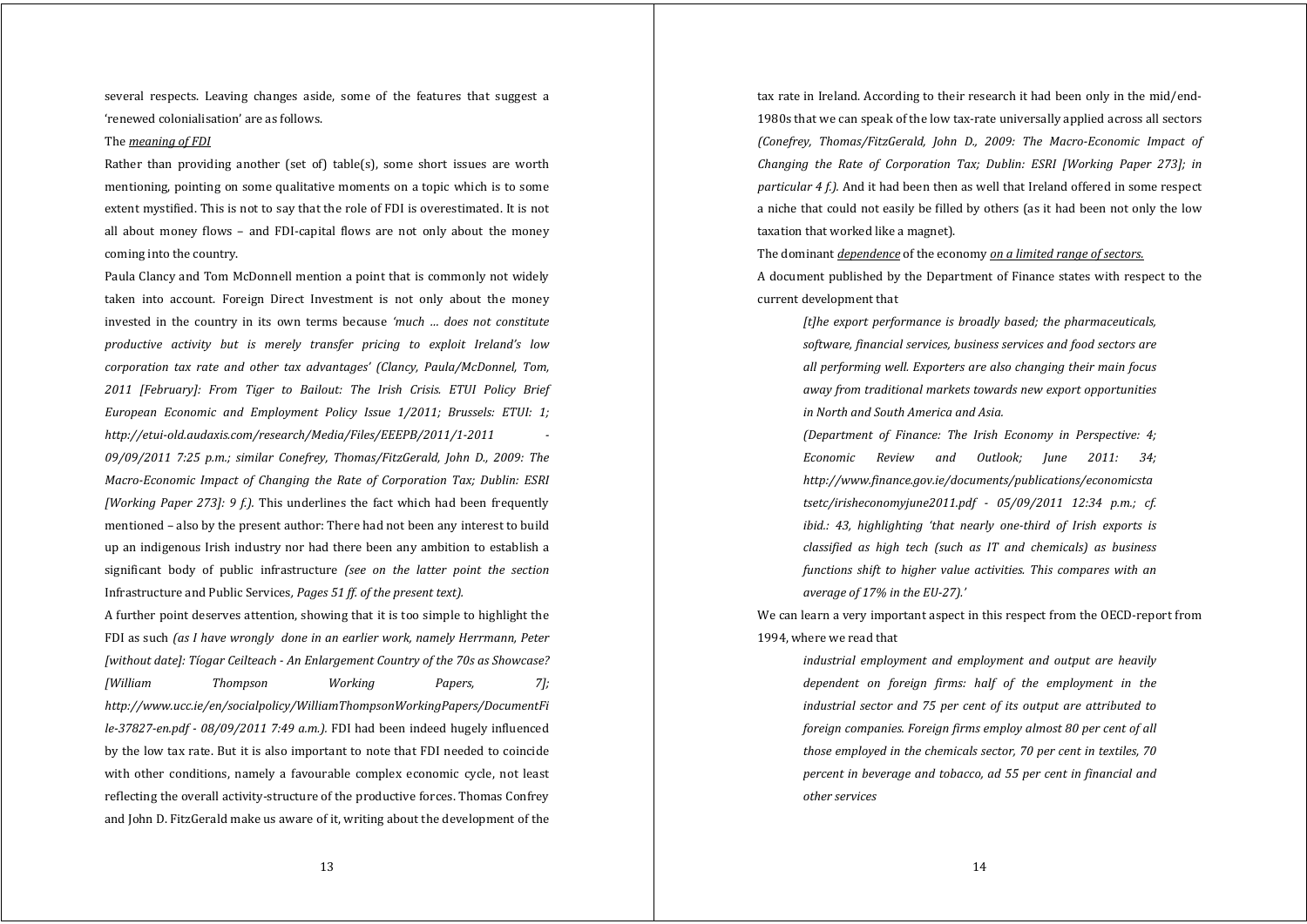*(OECD, 1994: OECD Reviews Foreign Direct Investment. Ireland; Paris: OECD: 19).*

Today's very strategy is pushing for the same way – and apparently does so quite well. Ireland suffered a massive decrease already since 2004, skyrocketing then again in 2007.

| <b>Flows</b> | 2001  | 2002   | 2003  | 2004                     | 2005   | 2006   | 2007               | 2008      |
|--------------|-------|--------|-------|--------------------------|--------|--------|--------------------|-----------|
| In           | 9.653 | 29.350 |       | $22,803$ -10,614 -31,670 |        |        | $-5.545$ $-30.597$ | $-12.278$ |
| Out          | 4,066 | 1,035  | 5,555 | 18,079                   | 14,304 | 15,332 | 20,778             | 13.202    |

*(OECD, 2010: Country Statistical Profiles: Key Tables from OECD. Ireland 2010; http://www.oecdilibrary.org/economics/countrystatisticalprofileireland\_20752288tableirl 11/09/2011 7:06 a.m.)*

## **Table 1: FDI – In and Outflows in MLN USD**

Recently, however, the country had been reported to be *'second most attractive country for FDI' (RTÉ Business News, 2011: Ireland second most attractive country for FDI [Updated: 14:56, Friday, 25 February 2011]; http://www.rte.ie/news/2011/0225/fdibusiness.html 09/09/2011 7:08 a.m.).* Ronnie O'Toole, author of the report to which the Business News refer, claims

> *[t]he data flow for the global economy has turned decisively more positive over the past halfyear and points to improving growth prospects. Asian growth is strong and activity indicators in the US and Europe have turned higher*

> *(O'Toole, Ronnie, 2011: FDI Quarterly. Spring 2011; Dublin: National Irish Bank: 2; http://www.nationalirishbank.ie/PDF/FDI%20Quarterly%20Rep ort%20%20Spring%202011.pdf 11/09/2011 12:53 p.m.*

A more differentiated picture can be obtained from a document titled *Ireland's Inward FDI over the Recession and Beyond (see Barry, Frank/Bergin, Adele, 2010: Ireland's Inward FDI over the Recession and Beyond; http://www.nuigalway.ie/ecn/resrch/pdf/event\_169.pdf 09/09/2011 7:12 a.m.).* From there an important point is getting clear, namely that the figure of invested money as such tells only half of the story. The quality of FDI is of not less

importance and we have to think also about the 'position' of the transferred capital in the overall process. At the end it seems to be clear that Ireland's role had been to a large part not much more than a hub – as said earlier money had not been invested in order to develop a sustainable economy. Instead, one may even say that the foreign capital had not been real investment but only using the Irish national economy and some of its features to obtain of advantages by transition.

> *According to Dr Ronnie O'Toole, Chief Economist, National Irish Bank, '2010 was another good year for FDI into Ireland, and 2011 has started well. We continue to see <sup>a</sup> steady flow of midsized projects, particularly in services industries such as software and customer support, though also with some high quality manufacturing projects.'*

> *(IDA Ireland, 2011: Ireland Ranked Second Globally as FDI Flows Jump 15; Featured News. February 25th, 201: %http://www.idaireland.com/newsmedia/featured-*

*news/irelandrankedsecondglo/ 09/09/2011 7:21 a.m.)*

This means as well that the focus lies on some selected areas as shown in the following figure.



*(http://www.nationalirishbank.ie/PDF/FDI%20Quarterly%20Re port%20%20Spring%202011.pdf 09/09/2011 7:41 a.m.)*

# **Figure 1: Important Sectors**

Still, coming briefly back to the political dimension, we should not look too much into these figures: More important is actually the structure that emerges as overall pattern. And of course, there is a lot of political message and something that we may call good will hunting – the optimism based on purpose. It is not too long ago, that the same source, the National Irish Bank Service stated in February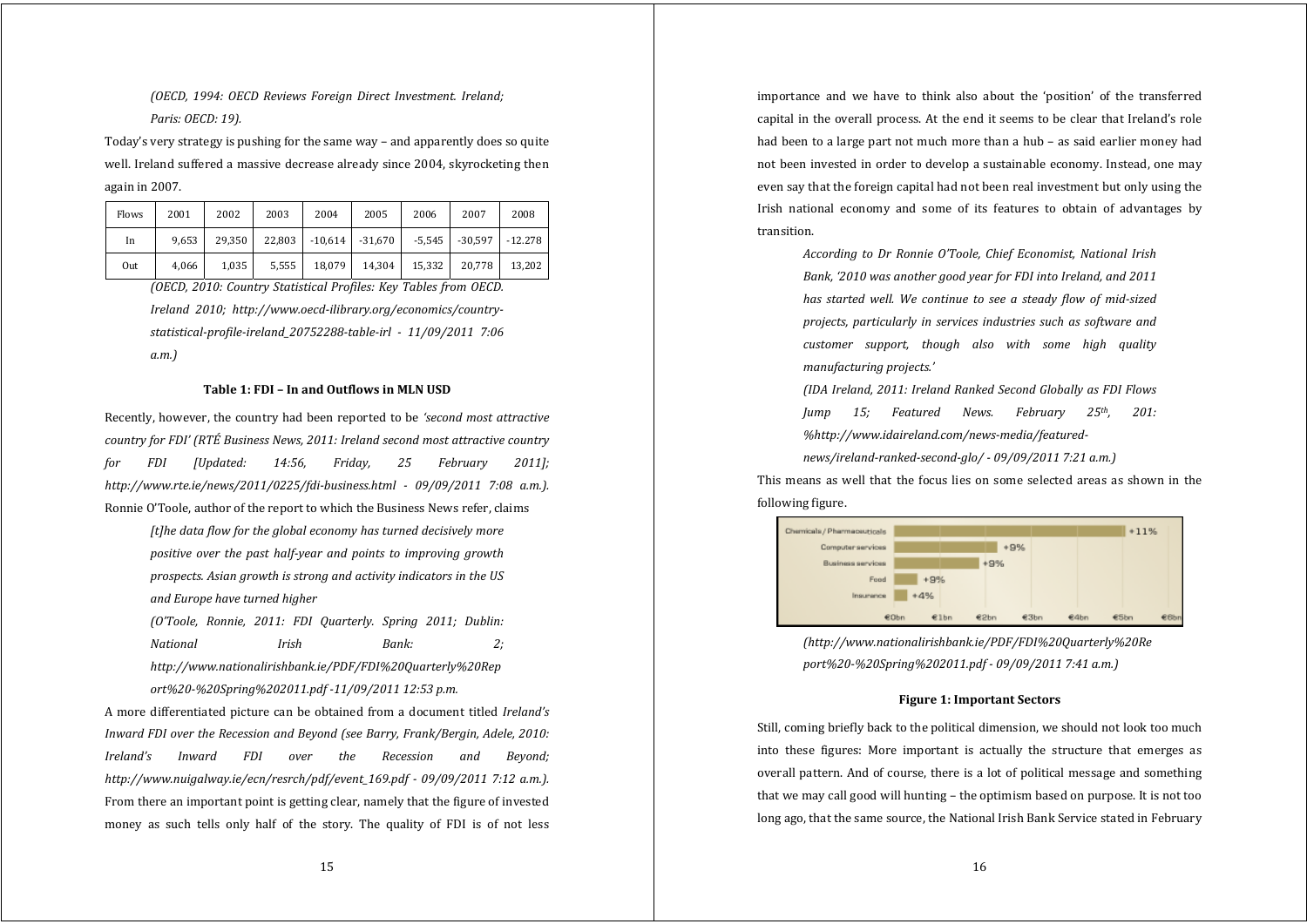2010 that *'Ireland Suffers Sharp Fall in Inward Investment in 2009' (http://www.nationalirishbank.ie/PDF/AbouttheBank/ForeignDirect-Investment/NIBfDiInvestmentPerformanceMonitor2009Feb2010.pdf 09/09/2011 7:31 a.m.)*

The *lack of an existing or emerging indigenous 'independent' modern industry* and the emergence of a *mainly 'subcontracting industrial force'.*

In his *Speech to the Oireachtas* in September 2011, Michael Noonan asserts

*Turning firstly to the economic situation, where I think it is fair to say that the emerging data present <sup>a</sup> somewhat mixed picture. On the one hand, the exporting sectors continue to perform very well – overall exports increased by 7 per cent in annual terms in the first quarter, while monthly data relating to the second quarter sugges<sup>t</sup> <sup>a</sup> similar pattern. The recovery in exports is increasingly broadbased, and I am particularly encouraged by the robust export performance of indigenous firms.*

*On the other hand, domestic economic activity – in other words consumption and investment – remains weak. For instance, personal spending continues to decline as households maintain their savings at elevated levels. It is unfortunately the case that significant imbalances builtup during the boom will take some time to correct and, as such, it is unlikely that domestic demand will drive economic growth in the shortterm. The growth that we are now beginning to see is export driven growth.*

*(Noonan, Michael, 2011 [September 1st]: Opening Statement by the Minister for Finance. Oireachtas Committee on Finance, Public Expenditure and Reform; http://www.finance.gov.ie/viewdoc.asp?DocID=6971* 

*11/09/2011 1:10 p.m.)*

Leaving detailed discussion of such statement aside - one could also seriously question the optimism that is expressed by the minister – an even more fundamental issue may be asked. It is geared to assessing the principle role of

such investment. The question is 'Does FDI matter?'. Severe doubts had been raised from perhaps unexpected angles.

> *The longerterm sustainability of Ireland's FDIoriented development strategy has also been called into question recently by commentators such as Craig Barrett, former chairman of Intel, who argued in <sup>a</sup> recent speech in Dublin that 'the future is not one where foreign direct investment will drive growth'. Similarly, Robert Shapiro, former undersecretary of commerce for economic affairs in the Clinton administration, advised in <sup>a</sup> 2008 lecture that 'Ireland must wean itself from dependence on FDI.... FDI is <sup>a</sup> transitional strategy, not an end game strategy that creates <sup>a</sup> lasting impact.'\**

> *\* The texts of these speeches are available at: http://www.irishtimes.com/newspaper/finance/2010/0212/1224264272768.html and http://www.smurfitschool.ie/aboutsmurfit/news/newsarchive/title,20742,en.html respectively.*

> *(Barry, Frank/Bergin, Adele, 2010: Ireland's Inward FDI over the Recession and Beyond: 2; http://www.nuigalway.ie/ecn/resrch/pdf/event\_169.pdf 09/09/2011 7:12 a.m.)*

It is surely of interest in this context that the meaning of the Irish establishments of MNCs is not necessarily central to the overall business *(see Condon, Frank/O'Toole, Ronnie, 2009: Survey of MNCs in Ireland 2009. Results of the Annual Competitiveness Survey; Dublin: Irish Management Institute: 18)*

The *lack of <sup>a</sup> systematically developed infrastructure* across the country and across different sectors.

The fact of being a *'lawless state',* its governance characterised by clientelism and the lack of a rights based approach to social security. At this point I am not talking about the social protection system in the narrow sense. Instead, following points are of interest when we look at the legal system:

- \* Ireland is <sup>a</sup> kind of hybrid in the overall classification of legal systems (positive, Roman, Common, Brahon law etc.)
- \* at least in terms of the spirit, the social legislation is very much showing its roots: the poor law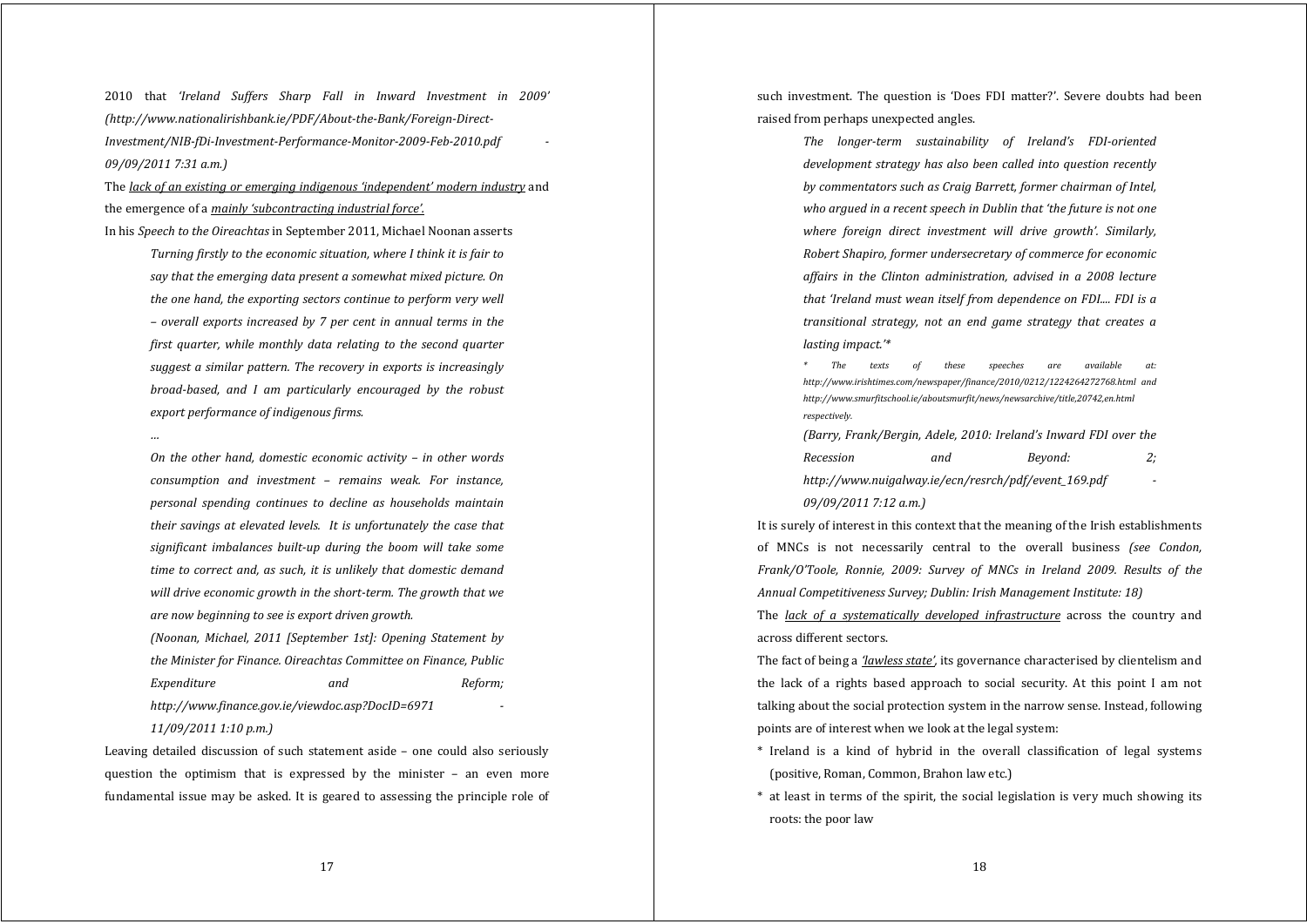\* the entirely technical and privatist approach to questions dominates now – communitarian sights go actually well hand in hand with this.

It is important though to present the picture in a concise way, and this means to analyse also the different contradictory aspects. Here, this can only be undertaken in very limited ways – and the following moments deserve special attention.

First and foremost, it would be wrong to say that Ireland remained without a genuine industrial policy. Moreover it would be wrong to say that such industrial policy had been solely <sup>a</sup> matter of generating foreign capital. Although this played surely <sup>a</sup> central role, the overall role of the relevant Industrial Development Agencies covered <sup>a</sup> rather wide range of orientations and activities. Importantly it is a policy that developed over many years, decisively emerging in the 1950s – this had been developed on another occasion *(see page 4; and see later again in the section* Income, Consumption – and an Outlook on Working and Living Conditions*).*

One of the major structural problems is in my interpretation that this 'strategy' (if it can be seen as such and is not actually a bundle of isolated, only loosely connected measures) failed to get the following points right.

(a) The issue of an open versus <sup>a</sup> closed economy had not been appropriately understood. In industrial politics this had been actually translated into another dichotomy, namely that between local (regional) and national politics.

(b) The question of 'industrialism' and the clarification of what kind of industrialism actually had been envisaged.

(c) Not least, and in connection with point (a) the issue of the national accumulation regime and the mode of production.

Of particular relevance in respect of the latter is the fact and question of the relatively large number of small cooperatives and the huge number of small ('dwarf') enterprises – 'dwarf‐enterprises' not meaning one‐person‐self‐ employment-undertakings but 'actual, real' enterprises, consisting of a though very small number of employees. Though different from this, family business and 'profit‐oriented coops' have to be mentioned here too.

In close connection with it, we have to see the development of the productive forces and also the lack of any specific resources (leaving time – the widely known joke – aside).

The lack of infrastructure is the second point that deserves special attention. From <sup>a</sup> critical take on modernisation be even seen as positive, in line with <sup>a</sup> cooperative, community oriented, self‐help and charitable spirit. Of course, all these are issues that are in a sociological perspective marking the edge between pre‐modern and modern patterns, but also between modern and, taking it in an emancipatory way, post-modern patterns. Part of the problematique in a developmental perspective is shown by two facts.

The cooperative idea had been taken up in its most pronounced stance from the conservative side: *Muintir na Tíre* played <sup>a</sup> decisive role – and I dare to say it characterises in a very fundamental way the entire approach by showing in an extreme way what the cooperative idea is about if taken in <sup>a</sup> conservative perspective. *Muintir na Tíre –* the proximate translation from the Irish language is *People of the Land.* What makes this organisation or movement somewhat unique is the fact that it is grounded in ideological claims, however not in terms of overcoming the system but as instrument of (a) maintaining in general terms the Irish economic and political system and (b) generating a specific instrument in support of the catholic ideology and practice.

The other example refers to the role of the *Credit Unions.* Different from for instance the German *Stadtsparkasse,* they acted more in the realm of private, non-investment issues rather than seeing themselves in the position of 'public institutions in support of fostering small‐scale entrepreneurship'. The meaning of it goes far beyond the question of immediate promotion (private households rather than 'alternative entrepreneurship'). Such orientation also means that in effect the national economy lacked support from this side, moreover foreign industry and dependency had been fostered because of the money made available for purchasing commodities, for consumption which mostly benefitted foreign economies (due to the high dependence of consumer markets in imports).

It would actually be interesting to look at another feature: the Irish Farmers' Association (IFA) which still plays an important role as supporting and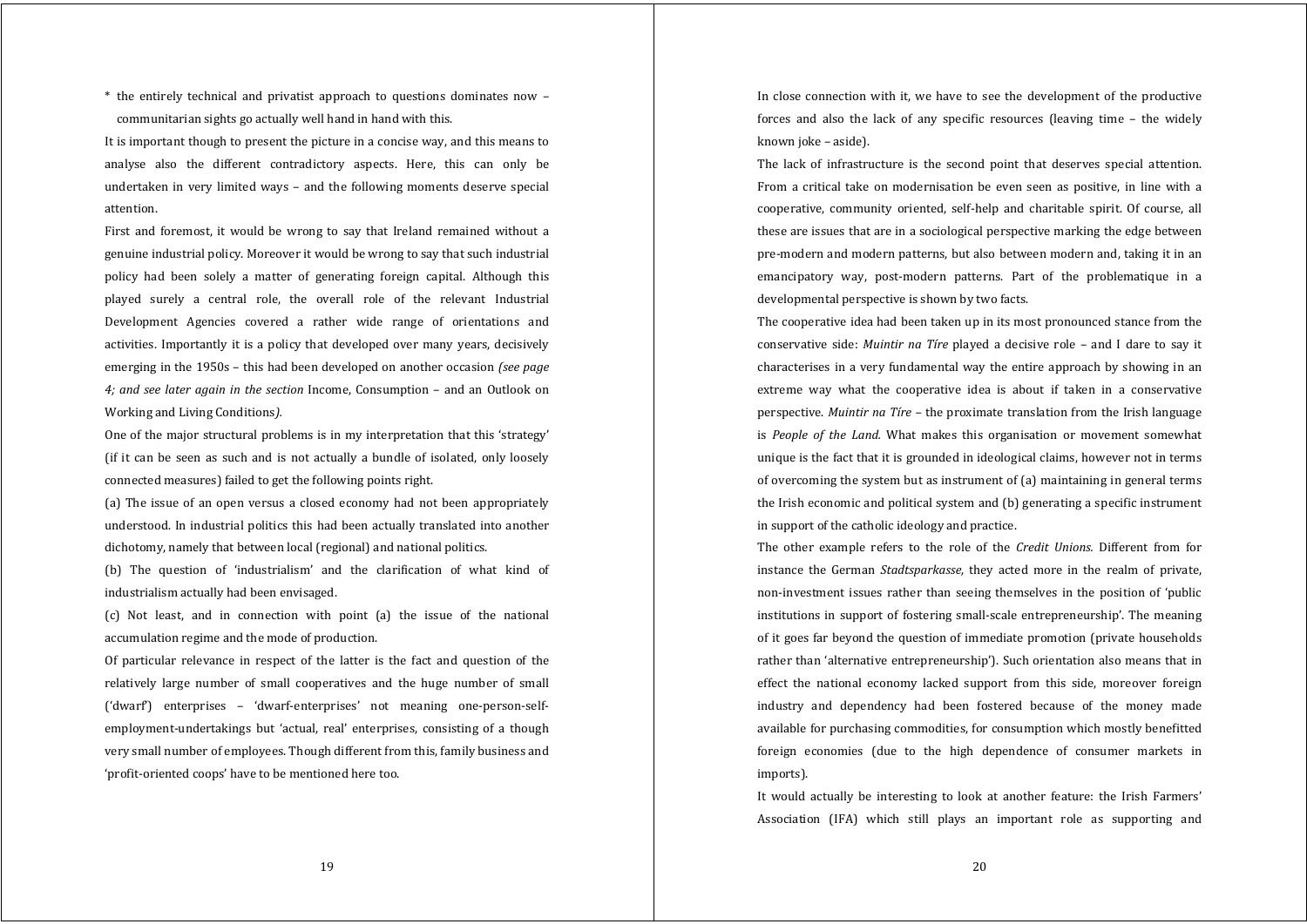regulating agency in the area of agriculture. Unfortunately this has to be omitted here.

Nevertheless, all this contributed to a meaningful extent to the mainstream of a relatively homogenous, cohesive society – put sarcastically: to the widespread, egalitarian 'poverty of all'.

So we can say that the main political and political‐economic failure had been the factually abrupt opening of an up to then closed economy, going hand in hand with maintaining the 'hidden' social closures (and the subsequent social structures) of the previous historical stage. It is important to note that previous openings of the economy remained limited – the actual seize of the Irish economy has been further limited by the fact that the British economy functioned until at least into the mid‐1970s as gatekeeper. Thus joining the then EC can be seen as a watershed for the development of the Irish economy.

Much had been written on the Irish boom – also criticising it as matter of wrong, short‐sighted policy making or even as matter of bad politics. And there is not much point in engaging with the various contributions, many of them providing ex post populist critical views *(for instance O'Toole, Fintan, 2009: Ship of Fools: How Stupidity and Corruption Sank the Celtic Tiger; London: Faber and Faber).* Still, the following remarks may be worth to be considered:

\* Too much attention is paid to wrong decisions for which individuals are seen as being personally responsible. Without denying such responsibility it is in the present author's opinion more appropriate to analyse thoroughly the historicalstructural patterns.

\* In many analysis, comments and presentations we find <sup>a</sup> centrality of moral dimensions: it is not only about individuals being seen as responsible but also about defining this behaviour by moral standards, looking for normative frameworks to denounce their behaviour, and also looking for standards of 'good governance'. This clearly leads to rather short‐sighted views on a Ship of Fools – a perspective that in my opinion actually blames the victims – and still manages to get the message across in a populist way, making sure that those who are now victimised from two sides (exploited and blamed for allowing to be exploited: moreover, suggesting they followed the same notion of 'greediness') are not feeling that they are fooled and equally avoiding that they are feeling foolish.

\* If one still wants to speak of 'general greediness' amongs<sup>t</sup> the population at large, one has to look in particular at the backlog demand: substandard conditions, including the need of establishing 'first-time existence' by (re-)immigrants have to be seen as part of the story of subprime loans – banks nearly forcing people into the system of easy borrowing. And seen from this perspective, EC/EU‐membership meant an opening of <sup>a</sup> 'market of needs and wants'.4

Part of this is surely reflected in the suggestion that *'[t]his very sharp economic growth resulted in <sup>a</sup> rise in Irish income per capita, from around twothirds of the EU average in the 1980s to above average levels.' (Department of Finance: The Irish Economy in Perspective: 4; Economic Review and Outlook; June 2011; http://www.finance.gov.ie/documents/publications/economicstatsetc/irishecono myiune2011.pdf*  $\cdot$  05/09/2011 12:34 *p.m.).* – Leaving aside how reliable these figures are, the official figures may give some orientation and give good reason to question such optimism *(see below, page 55).*

\* Banks on the one hand, employers in particular of large, multinational companies on the other hand played an unfortunate role by making money easily available and pretending that persisting security would not be an issue in need of investigation – it seemed to be naturally given as before poverty had been an issue that had to be taken as kind of god‐given. Of course, this meant not least an individualisation of the question of 'living standards'. This includes the specific form of anti-syndicalism, the unionisation on enterprise level being one example. Furthermore, the government policy to keep consumption a private matter has to be mentioned as accompanying moment. What may appear as advantageous at first sight – relatively low taxes – is, when seen in the wider framework, <sup>a</sup> dangerous strategy. It went so far that certain amenities, commonly being considered as public goods, had been and still are financed by private means. – This topic will be taken up at a later stage again.

Door-to-door collections of donations for building sport-halls for public schools are in this light just another form of privatisation, similar to <sup>a</sup> dangerously underdeveloped public health (care) system, unavailability of childcare facilities

This may be seen in a wider perspective of the debate on poverty being relative by way of looking at Marx' elaborations of the historical and moral element of the costs of labour power.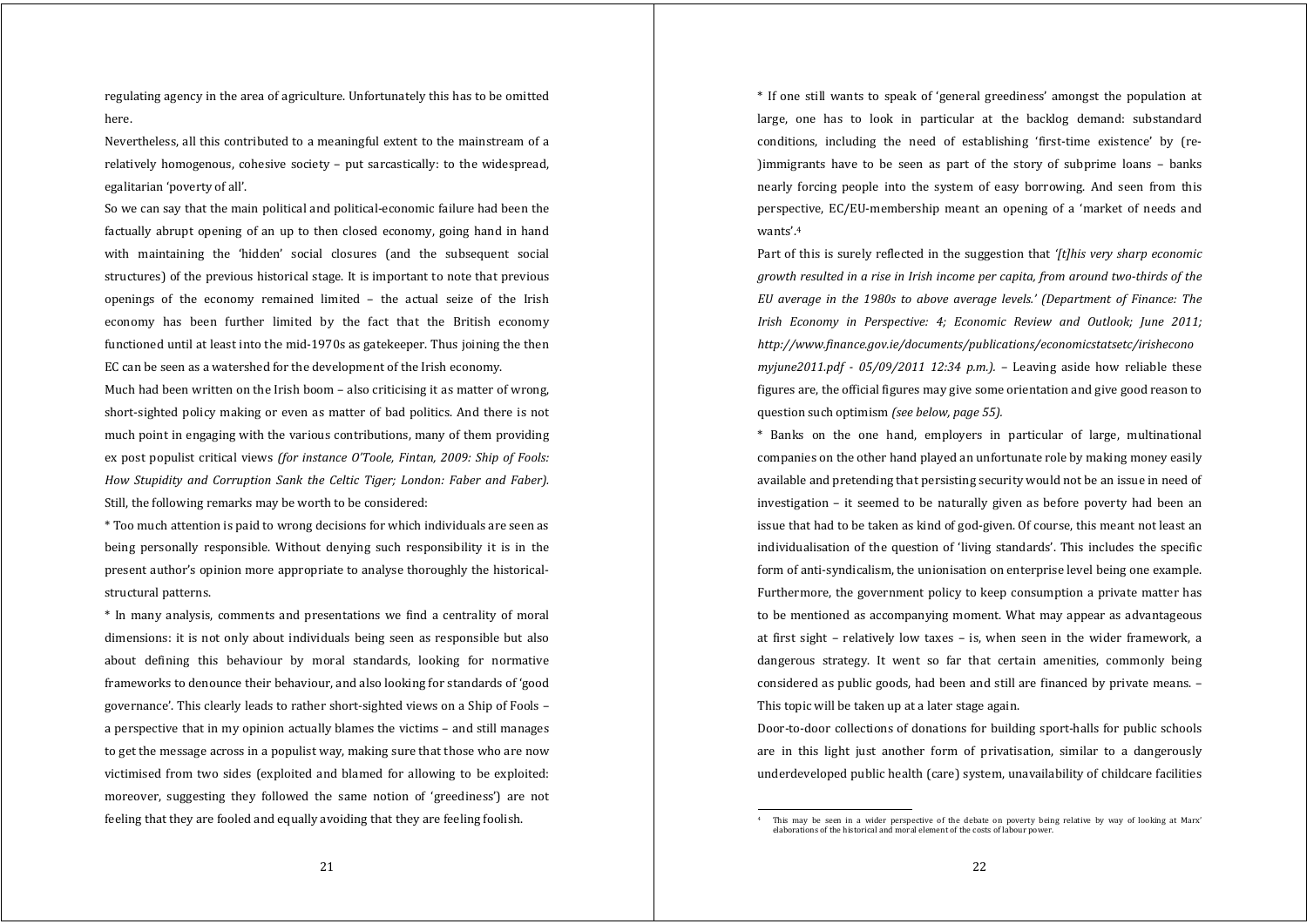and the early and wide‐ranging introduction of toll‐roads. – Leaving the pecuniary dimension aside, the issue of building a hegemonic ideology of private responsibility is a major issue. Later discussion will aim on elaborating this issue as core of the entire process – and it will be shown that this goes far beyond what the term austerity policy can grasp.

# (B)

In a narrow economic perspective the development rested on three pillars:

- \* The industrialisation to <sup>a</sup> large extent based on foreign capital although recently it had been occasionally claimed that the actual quota of FDI did only make up a small amount of the overall investment it surely is decisive that the sectoral distribution had been shaped by the investment from abroad, in particular from the US, but also from some 'strong' European countries. Furthermore, in terms of sectors it had been also a very narrow range on which the development had been built upon *(see above).*
- \* Importantly this shaped the entire economy in the South of the island. Roughly we can divide this into the following main groups:
- $\triangleright$  the still for a long time important group of farmers, during some transition phase taking the position of part time farmers, while working mainly in some minor industrial positions, as teachers or other areas which allowed a certain flexibility and adaptation to part‐time farming needs
- $\triangleright$  the workers and employers in small enterprises, many of them run as family business
- $\triangleright$  (white and blue collar) workers in normal capitalist enterprises, increasingly set up in the new industries as in particular IT (in the widest sense), chemistry/pharmacy and increasingly service industries
- $\triangleright$  in this overall context an important pattern is an emerging structural rift: a large trunk of the Irish businesses depends in one or another form on large enterprises – and although this is a more or less typical pattern for capitalism in general, it is important in the Irish case this is not a matter of 'replacement' and repression but <sup>a</sup> moment that emerges as the very essence of the entire structure

\* An important factor: EU‐accession as pragmatic step to open <sup>a</sup> vista to the world markets for which it had been necessary to bypassing the UK though it took even after joining the then European Communities still some time. It should not remain without mention that over the years there had been frequent debates on Boston or Berlin – currently such question is again claiming attention. Marian Harkin, Irish MEP of the Alliance of Liberals and Democrats for Europe for instance claimed in the Dáil in May of 2011 that *'we need to review, reappraise, and where necessary, readjust our relationship with Europe, Ireland North and West' (http://www.marianharkin.com/index.php?id=20&no\_cache=1&tx\_ttnews%5Btt \_news%5D=615 02/09/2011 7:24 p.m.)*

Against such background we can see that the problem of financialisation in Ireland had been only a late‐born child of the entire process. Ireland's economy had been based on a treble-external strategy: (i) the conscious engagement in extreme dependency from foreign capital, (ii) the orientation on an exportdriven economy, (iii) and dependence on foreign supply for high‐skilled workforce. Internally Ireland has to be characterised (a) as low-tax country in particular in the area of higher incomes and definitely in the area of corporate tax and (b) as country with relative limited opportunity for high-end consumption, and ongoing (c) as country with <sup>a</sup> large layer of low‐income households, thus lacking a source of stable mass-consumption in the middle layer. Thus, the course of the curse had been to a large extent predictable and actually by some foreseen:

1) at one stage Ireland's economy became especially prone to financialisation – an area that could for at least for a long time absorb the surplus capital.

2) the building sector as a major area of investment could serve – again limited in time – as another collecting pond for excess money; here we have to remind ourselves also about the domestic demand based on the backlog and the need to overcome substandard quality that had been characterising during the previous period. What this meant is sown in the following figure: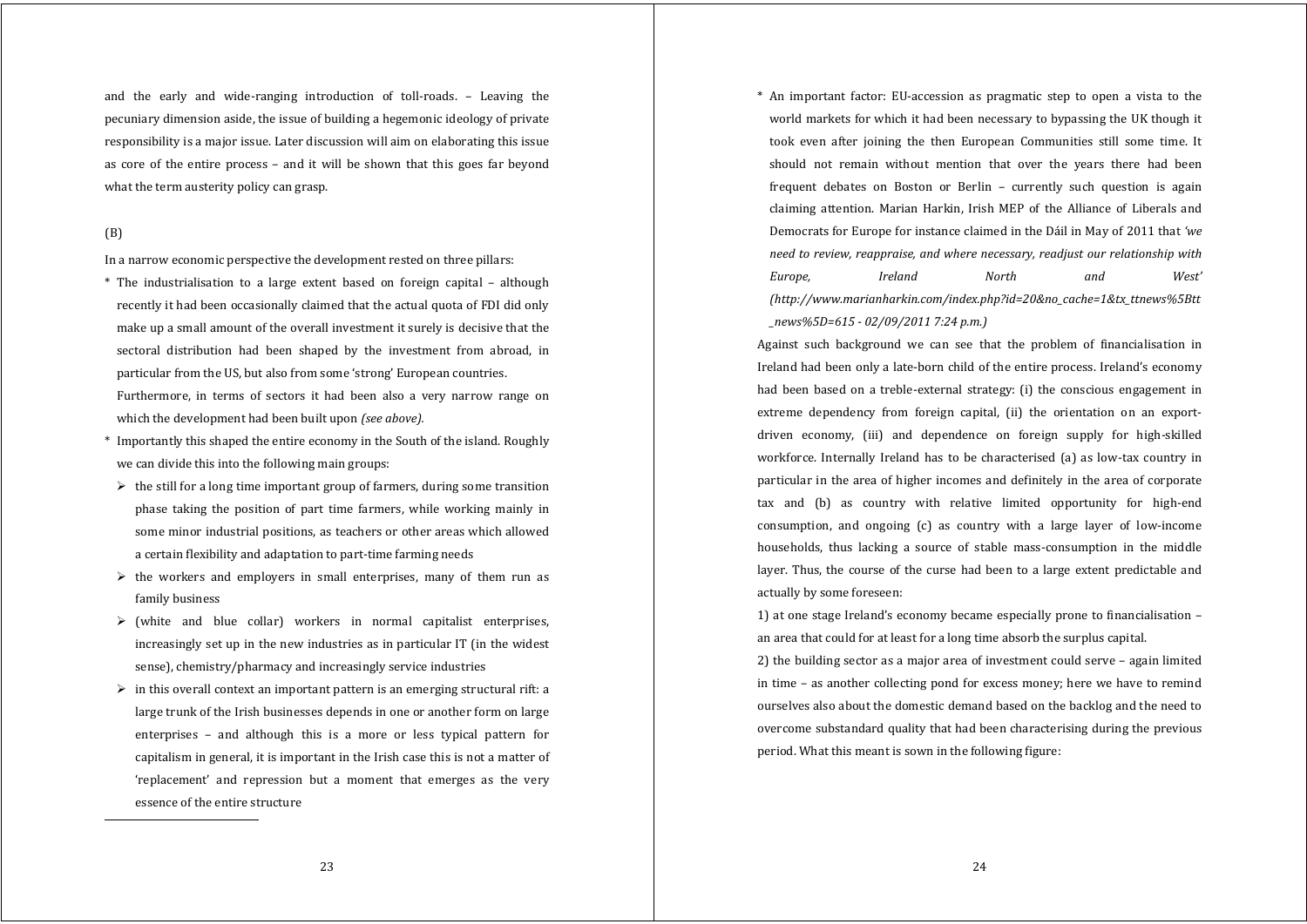

*(from: Department of Finance: The Irish Economy in Perspective: 4; Economic Review and Outlook; June 2011: 9; http://www.finance.gov.ie/documents/publications/economicsta tsetc/irisheconomyjune2011.pdf 05/09/2011 12:34 p.m.)*

# **Figure 2: House Completions 1995 – 2015**

Of course, then it is obvious that

*[t]he growing dependence of the economy on house building is evident from the chart above, which shows that by 2006 house completions had surpassed 90,000 units per annum. As <sup>a</sup> result, the ratio of residential investment to GDP reached nearly 13% that year, compared with <sup>a</sup> long run average of 6% in Ireland. The subsequent sharp decline in house completions has had <sup>a</sup> major direct effect on the country's growth rate. Completions declined by around 80% between 2007 and 2010, subtracting <sup>a</sup> cumulative 71⁄2 percentage points from the level of real GDP. (Department of Finance: The Irish Economy in Perspective: 4; Economic Review and Outlook; June 2011: 9;*

# *http://www.finance.gov.ie/documents/publications/economicsta tsetc/irisheconomyjune2011.pdf 05/09/2011 12:34 p.m.)*

However, as long as the fundamental issues of the Irish economy will not be changed the construction sector will not show any sound shift of the development.

One point in question will be that the phase of overcoming the backlog came in the meantime to a halt. Furthermore, we have to look at the fact that the housing stock – now the stock of large and modern houses, will keep prices possibly down. What is more important, however, is the fact that new buildings, now more as matter of investment in stock that is not used for private purpose, is increasingly a matter of large developers, including building companies from outside of Ireland.

Finally, any hope for a turn of the development looks unlikely if we look at the development of savings *(see below: the section* Income, Consumption *beginning on page 54).*

3) A mentionable amount of means of consumption had been also spent abroad.

4) It remains the 'greedy part' – for a short period of time the lower and medium income groups, all at least better-off than in previous periods needed and wanted to catch‐up, striving for a 'normal European standard', aiming to be part of Europe as 'centre' rather than accepting to be the social periphery of a county at the world‐economy's periphery.

Two explanatory notes are useful:

*First*, though Ireland surely moved towards the centre of the world economy especially when seen in the light of national wealth and growth of GDP, it remained with its specifically structured economy by and large determined by and depending on external developments and events, this way very much caught in the status of <sup>a</sup> peripheral nation. It is useful to introduce the concept of structural peripheralism.

This is in fact also admitted by the Department of Finance, stating in the *National Recovery Plan 20112014*

*Ireland is an open regional economy. Its openness is most obvious in terms of the importance of international trade: exports and imports of goods and services are equal to 175% of GDP. But there*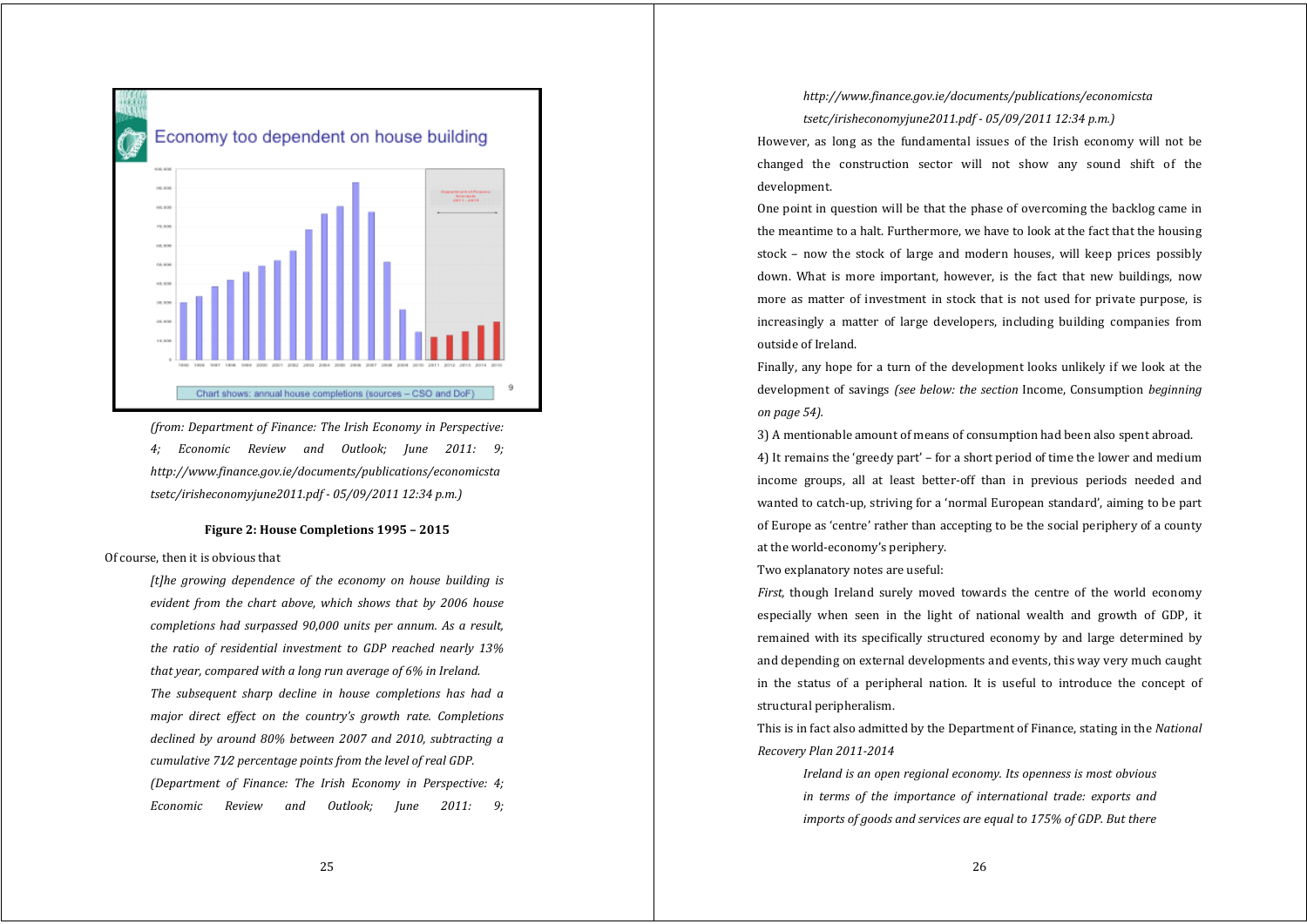*are other dimensions of Ireland's openness that are no less significant. One is its dependence on international capital flows, including flows of foreign direct investment from abroad. Another is the elasticity of its labour supply: the capacity for its labour force to be augmented by immigration and depleted by emigration.*

*(Department of Finance, November 2010: The National Recovery Plan 20112014; Dublin: Stationary Office. Government Publications Sale Office: 19 http://www.budget.gov.ie/The%20National%20Recovery%20Pla n%2020112014.pdf 03/09/2011 1:53 p.m.)*

And importantly, the statement that follows indicates that the lessons learned are very limited:

*Ireland's openness means that the economy here interacts widely and deeply with the rest of the world and is sensitive to changes in world economic conditions, while its size means that the domestic market is too small to provide the basis for long run sustainable growth. Longterm growth in <sup>a</sup> small open economy therefore is <sup>a</sup> function of the export base, the collection of enterprises that are involved in the production of goods and services for international markets.*

*(ibid.)*

In the light of economic theory it is in my interpretation more important to highlight this aspect of the structuration of the economy in the light of centreperiphery relationships rather than putting special emphasis on the small and open economy and seeing this as an ineluctable momentum, determining the structuration of the Irish economy.

*Second*, it had been repeatedly claimed that the level of education is in Ireland exceptionally high.



*(Department of Finance, November 2010: The National Recovery Plan 20112014; Dublin: Stationary Office. Government Publications Sale Office: 24 http://www.budget.gov.ie/The%20National%20Recovery%20Pla n%2020112014.pdf 03/09/2011 1:53 p.m.)*

# **Figure 3: Proportion of population with at least upper second level education**

Leaving other issues aside, this does not acknowledge that we are dealing wit a very recent development. Data from the *Quarterly National Household Survey* teach us that

> *[i]n the second quarter (Q2) of 2010, over one third (37%) of 25 64 year olds had attained <sup>a</sup> third level qualification compared with just one fifth (22%) in Q2 of 2000. When one includes 1524 year olds (the age group most likely to be still in education), 33% of those aged 1564 had attained <sup>a</sup> third level qualification, an increase from 19% ten years earlier.*

> *(Central Statistics Office, 2010: Quarterly National Household Survey. Educational Attainment. Quarter 2 2000 to Quarter 2 2010; Dublin/Cork: CSO, December10th: 1)*

This is pictured in the following graph: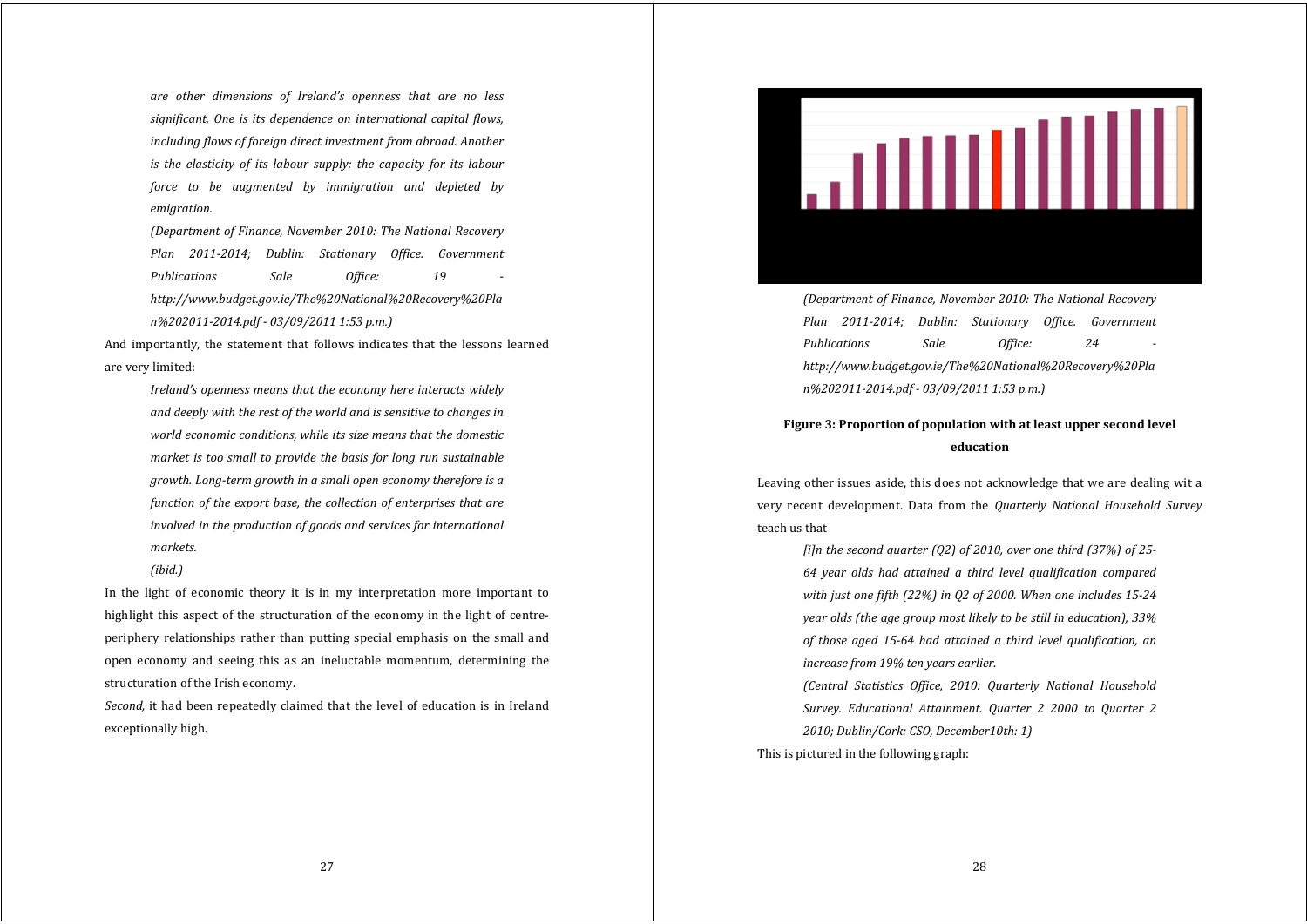

*(ibid.)*

## **Figure 4: Development of Educational 2000 2010**

Another mentionable point is that the formal level of qualification does not recognise sufficiently the qualitative dimension. If we look for other sources than the famous OECD-PISA-study, and in particular its early years,<sup>6</sup> we have to look in particular for those analysis that clarifies the qualitative dimension. And it had been frequently issued that the Irish system is rather rigid, oriented towards recapitulation and repetition of knowledge rather than providing space for independent and creative thinking.

Another point should not be forgotten: The available education had not always been employed after finishing school – and it is surely <sup>a</sup> highly problematic moment that especially many women received good qualification just to end up as housewife, working on the family‐farm or in under‐rated positions not least in the retail sector.

Although this trend could be turned to some extent, there remains <sup>a</sup> major gender‐patterned of labour market positions. – When looking at income, we find a remarkable gender gap. Leaving aside that joining the institutionalised Europe surely made <sup>a</sup> huge difference especially in this area there are still major questions unanswered. When studying these areas, one has to be ready to

engage as well in contradictions as in some areas women had been able to overtake the positions which had been previously occupied by men. – Without engaging in this debate it may be suspected that it is just a matter of manifesting the disadvantaged position: it is the growth of badly paid, precarious jobs *(see below page 48).*

Therefore it is also worthwhile to remark that we find over the last years a small but remarkable increase of inequality.



*(from: Central Statistics Office, 2011: National Employment Survey 2008 and 2009, Dublin/Cork: CSO : 8; http://www.cso.ie/releasespublications/documents/earnings/20 09/nes\_200809.pdf 11/09/2011 6:10 p.m.)*

# **Figure 5: Unadjusted Gender Pay Gap (5) by reference period – National Employment Period (NES)**

Returning to the issue of financialisation we can importantly conclude that though surely not unique for Ireland – the general pattern had been extremely pronounced: the fact that the real economy had been marked by an increasing gap that led to increasing financialisation and the financialisation corroborated and furthered this pattern. In other words it is effect and cause at the same time *(see in this context Arrighi, Giovanni, 1994: The long twentieth century: money, power, and the origins of our times; London/New York: Verso: 314 f.).*

Subsequently another factor comes to the fore, namely the question of competiveness. Ireland aimed on achieving competitiveness on the basis of low taxes, low wages and low wage-related costs. Indeed, this way it had been possible to attract FDI and this way it had been possible to maintain for some

This remark goes back on anecdotal memories, suggesting that - presuming the results would actually reflect the reality the picture showed especially bad results for Germany whereas Ireland, together for instance with the Nordic countries, had been seen as performing extremely well.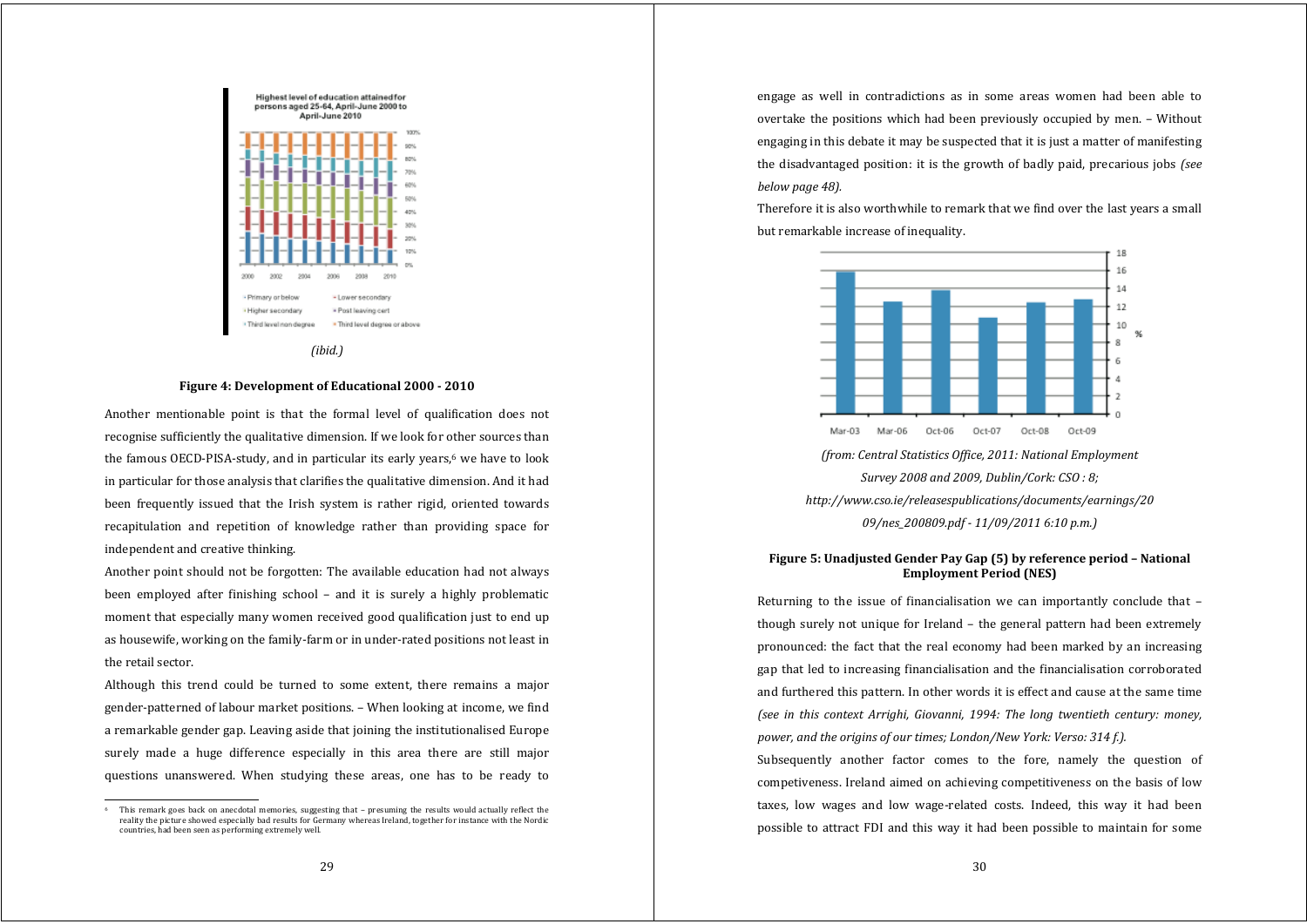time an extreme advantage, achieving an exorbitant growth. And it is again claimed that the same orientation will be guiding the future policy. Of special importance is a supposed *'part of our international 'brand'':*

> *While taxation has to play <sup>a</sup> part in restoring balance to our public finances, this will not apply to our corporation tax rate. A low rate of corporation tax on exportorientated activity has been <sup>a</sup> cornerstone of our industrial policy since the 1950s and the 12 ½ % rate is now part of our international 'brand'. The contribution from the corporate sector will be made through the maintenance and creation of high value employment.*

> *(Department of Finance, without date: The National Recovery Plan 20112014; Dublin: Stationary Office: 89: 100; http://www.budget.gov.ie/The%20National%20Recovery%20Pla n%2020112014.pdf 11/09/2011 6:47 p.m.)*

Highlighting some points may shed different light on this strategy. – As much of the argumen<sup>t</sup> is taken from the same report it shows en passent the lack of circumspection of the analysts in question.

∆ There is hardly a direct link between the height of the corporation tax and the attractiveness of <sup>a</sup> place for investment. Looking at the report *Doing Business 2011* from the *World Bank and The International Finance Corporation* provides the following picture.

| DB2011<br><b>RANK</b> | <b>DB2010</b><br><b>RANK</b> | <b>ECONOMY</b>        | DB2011<br><b>REFORMS</b> |
|-----------------------|------------------------------|-----------------------|--------------------------|
|                       |                              | Singapore             |                          |
| 2                     | 2                            | Hong Kong SAR, China  | 2                        |
| 3                     | 3                            | <b>New Zealand</b>    |                          |
| 4                     | 4                            | <b>United Kingdom</b> | 2                        |
| 5                     | 5                            | <b>United States</b>  | 0                        |
| 6                     | 6                            | Denmark               | 2                        |
| 7                     | 9                            | Canada                | 2                        |
| 8                     | 7                            | <b>Norway</b>         | 0                        |
| 9                     | 8                            | Ireland               | 0                        |
|                       |                              | Australia             |                          |

*(International Finance Corporation/The World Bank, 2010: Doing Business 2011. Making <sup>a</sup> Difference for Entrepreneurs; Washington: The International Bank for Reconstruction and Development/The World Bank: 4; http://www.doingbusiness.org/~/media/FPDKM/Doing%20Busi ness/Documents/AnnualReports/English/DB11FullReport.pdf 06/09/2011 7:04 a.m.)*

# **Table 2: Rankings on the Ease of Doing Business7**

According to these data from <sup>a</sup> side that will hardly be suspected to easily underestimate the topic of favourable taxation, Ireland is top-ranking  $-$  and it is doing so behind for instance Denmark and Norway, well-known for being hightax countries. If we take the World Bank Data for the three countries in comparison we arrive at the following figures:

A compilation focussing on the EU, referring to the same source, can be found in European Commission, Directorate-General for Economic and Financial Affairs, 2009: The EU's response to support the real economy during the economic crisis: An overview of Member States' recovery measures [Occasional Papers, 51]; Brussels: European Commission, Directorate‐General for Economic and Financial Affairs: 88)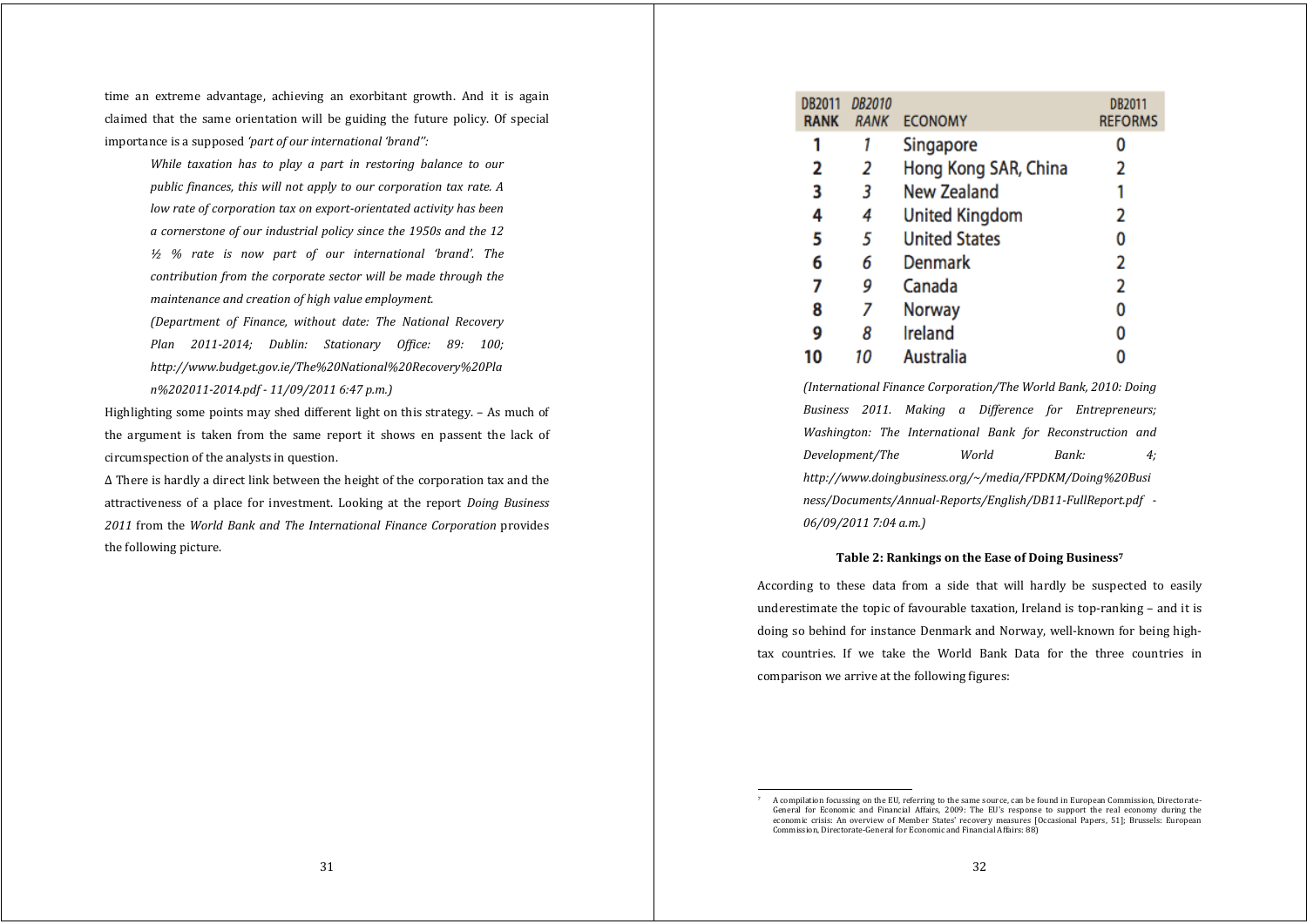| <b>COUNTRY</b>          | <b>PROFIT</b><br>TAX (%)                                     | <b>LABOUR TAX</b><br><b>AND</b><br><b>CONTRIBUTIONS</b>     | <b>OTHER</b><br><b>TAXES</b> | <b>TOTAL</b><br><b>TAX RATE</b><br>(%<br>PROFIT) |  |  |  |
|-------------------------|--------------------------------------------------------------|-------------------------------------------------------------|------------------------------|--------------------------------------------------|--|--|--|
| Denmark                 | 21.9                                                         | 3.6                                                         | 3.7                          | 29.2                                             |  |  |  |
| Ireland                 | 11.9                                                         | 11.6                                                        | 3.0                          | 26.5                                             |  |  |  |
| Norway                  | 24.4                                                         | 15.9                                                        | 1.3                          | 41.6                                             |  |  |  |
|                         |                                                              | (Compiled from: International Finance Corporation/The World |                              |                                                  |  |  |  |
| Bank:                   | Doing                                                        | Business:                                                   | Paying                       | Taxes                                            |  |  |  |
|                         | http://www.doingbusiness.org/data/exploretopics/paying-taxes |                                                             |                              |                                                  |  |  |  |
| - 06/09/2011 7:35 a.m.) |                                                              |                                                             |                              |                                                  |  |  |  |

#### **Table 3: Tax Rates**

The problematique of such orientation is obvious - and the Department of Finance is well aware of it, stating in the *National Recovery Plan* that *'the income tax system is unsustainable if 45 % of tax units pay no income tax. (Department of Finance, without date: The National Recovery Plan 20112014; Dublin: Stationary Office: 89;*

*http://www.budget.gov.ie/The%20National%20Recovery%20Plan%202011*  $2014.pdf$   $\cdot$   $11/09/2011$   $6.47$   $p.m.$ ). But such insight is not sufficient to be any serious proof as matter of favourable condition for job creation. In this case it is true to speak of austerity if we recognise the fact that the government is ready to accept lowering minimum wage, is accepting the increase of low‐income and precarious jobs and is then proposing explicit deregulation, pointing in the *EU/IMF Programme for Financial Support for Ireland,* dated on the 28th of July 2011 after a brief remark on employment policy on its commitment to

> *[i]ntroduce legislative changes to remove restrictions to trade and competition in sheltered sectors including:*

> *\* the legal profession, establishing an independent regulator for the profession and implementing the recommendations of the Legal Costs Working Group and outstanding Competition Authority recommendations to reduce legal costs.*

*\* medical services, eliminating restrictions to trade and competition on the number of general practitioners (GPs) qualifying and removing restrictions on GPs wishing to treat public patients as well as restrictions on advertising. (Department of Finance: EU/IMF Programme for Financial Support for Ireland, dated on the 28th of July 2011: 9; http://www.rte.ie/news/2011/0729/budget.pdf 11/09/2011 7:22 p.m.)*

Sure, these are not groups we should worry about most. But it clearly shows the direction – which actually opens up for two distinct ways: (a) pushing these groups also and more towards precarity  $or/and$  (b) allowing them to increase prices on an unregulated market which would mean that people who have already financial difficulties when it comes to obtaining of services in question (in particular medical services) are coming even more under pressure. – And it is actually of some relevance that in particular these areas are targeted as this kind of restructuration is structurally more important than the effect of the immediate and in cases without doubt severe pressure on social living conditions.

Again, greediness, frequently having been made responsible for the development, had been far from being cause. Looking at the laws of capitalist accumulation, we can only say that greed played at most a role as consequence of the putrefaction of the system's fundamental mechanisms. – This does not suggest that individuals are not responsible. On the contrary, it suggests that the responsibility has to be seen as much more serious than being only a matter of personal wealth grab.8

## *Some Schemes and Technical Issues*

In my opinion, much of the public debate has actually a shortcoming that is similar to that of the proponents of the conservative side. First, it concentrates to <sup>a</sup> very large extent on the financial markets and its problems – and thus

<sup>8</sup>  It may be noted here that debates in the 'Marx‐is‐relevant school' *(see Magnus, George: Capitalism is having <sup>a</sup> very Marxist crisis; in: Financial Times comments; August 31, 2011 1:30 am; http://www.ft.com/intl/cms/s/0/a1cd5b74 cfd711e0a1de00144feabdc0.html#axzz1WtBOdlDd 03/09/2011 2:40 p.m.)* are surely disorienting ins some way, not least in those cases where Marxist is seen as providing a different 'moral stand'.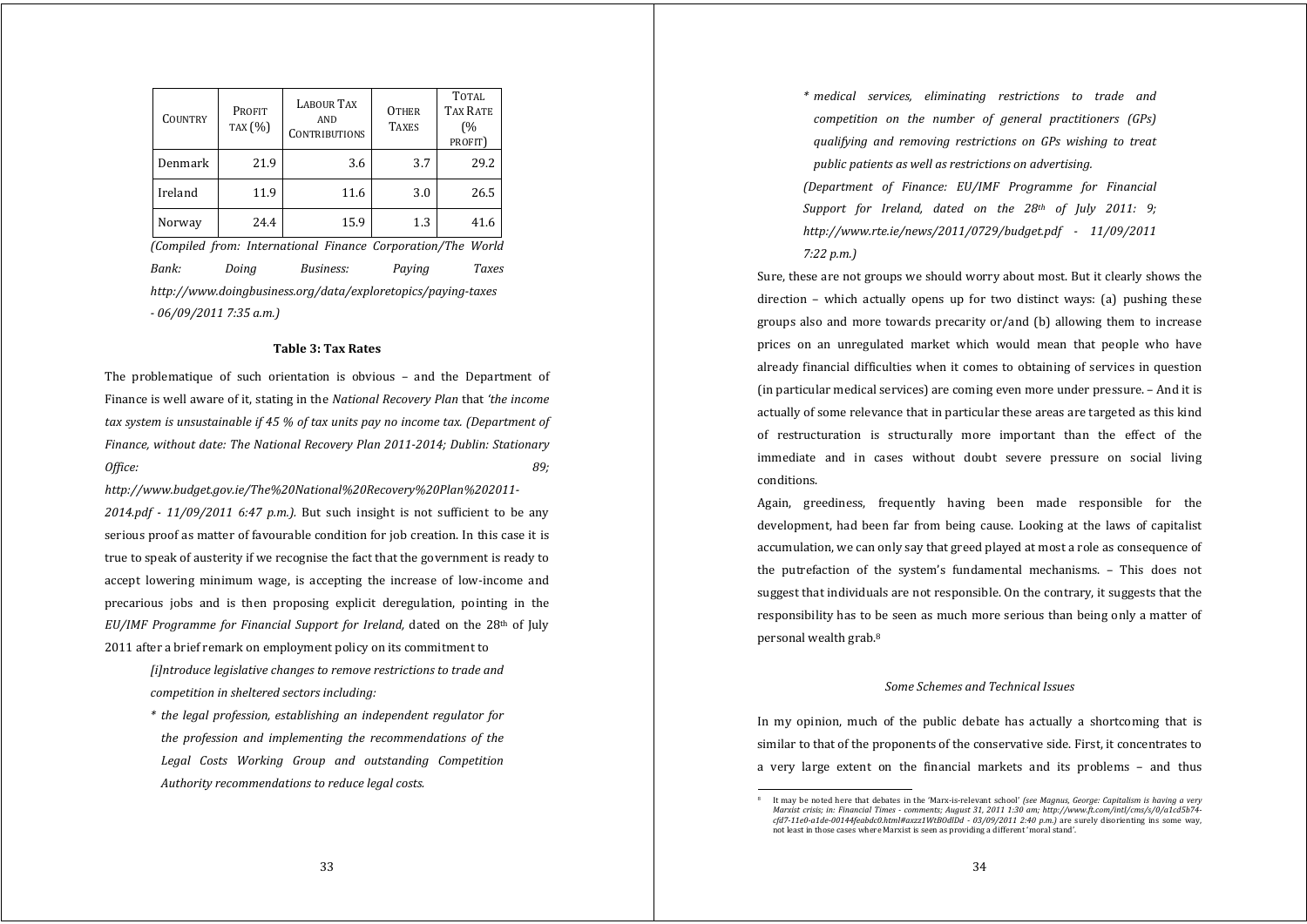contemplates about the banking sector, the bail‐out policy which is, leaving other moments aside, unquestionably <sup>a</sup> politically reprehensible way of securing profits and also a short‐sighted policy, laying the ground for the next crisis. I eant to hold against this orientation the fact that the core of the entire debate should be concerned with the issue of the mode of production and the accumulation regime – in any case with the 'real economy'. In other words and short: we are not facing a crisis of regulating the economy but a crisis of the economy itself. Second, the argumentation – being caught in the before mentioned orientation on banking issues – easily draws attention away from the political issues, leaning towards moralisation. However, we have to keep in mind the two admittedly general, nevertheless crucial questions: What society do we actually want? And What is economy for and how do we define the role of economy (and economics) within this framework?

– What follows is very much a sketch on different issues, aiming on providing an overview on some core issues – thus containing long passages from official and commentating documents – and also showing the difficulties on finding a sound ground for assessment.

## Politics – Rhetoric and Reality

Two moments have to be briefly developed.

First, the presentation from the official side is full of contradictions – and although one may expect this as being normal on the political stage in general, the lack of any sufficiently strong opposition, be it in the Parliament or outside. This may illustrate the remarks that had been made earlier: the traditions that shaped the Irish political culture make it possible that the forbearance of the Irish people is <sup>a</sup> relatively unswerving 'resource' in the contest of hegemonic power – using Parsons' terminology we may say history as latency, or latent pattern maintenance.

Several detailed illustrations could be given. It may be surprising that the contradictions are characterising even 'analytical documents' – and they do so to such an extent that there are hardly any reliable data.

Less surprising, but highly irritating is that the perspective is permanently changing with the time horizon. Promises are made for the future – and there is

apparently no attempt to hide that the future is moving with the same pace as we are approaching it – the really striking part: this 'move of the future' rather than a real move towards the future is openly admitted although there are at the same time the celebrations of the successes as we can find them for instance in the Memoranda and the attached letters from the Department of Finance *(Department of Finance: EU/IMF Programme for Financial Support for Ireland, dated on the 28th of July 2011; http://www.rte.ie/news/2011/0729/budget.pdf 11/09/2011 7:22 p.m.).*

Second, critical voices are not entirely missing. But three issues have to be shortly pointed out:

(a) There is no strong opposition in the country – in particular seen in terms of a unified force. Even trade unions can hardly be seen as united power.

(b) The opposition is also very much caught in the patterns mentioned earlier: clientelism and communitarianism.

(c) This did not hinder that we could find especially in the beginning of the crisis an emerging protest movement, gathering different forces, representatives of different ways of life. However, the two factors that had been mentioned before, had been very much in the way of developing a focus which would have allowed to maintain the momentum and constructively develop it further. Thus we have various independent movements, protests and even think tanks that could be supportive. We also find some reflection of a political shift in the Dáil. Not least, we find 'public protests' – better: protest as publicity: some people make themselves heard, using strong positions that have had already – the problem with it is that the positions taken are very much characterised by their eclecticism and <sup>a</sup> kind of populism, presenting insufficient or even wrong analysis – it is <sup>a</sup> kind of European version of the gimmicky Moore‐ionade, not least undermining the need to really engage in systematic analysis.

# Budgetary Policies

A rather comprehensive overview of the overall program is in the following presented by drawing attention to what is suggested as key to the overall outlook, the orientation on the core economic strategy.

*Competitiveness, Growth and Employment*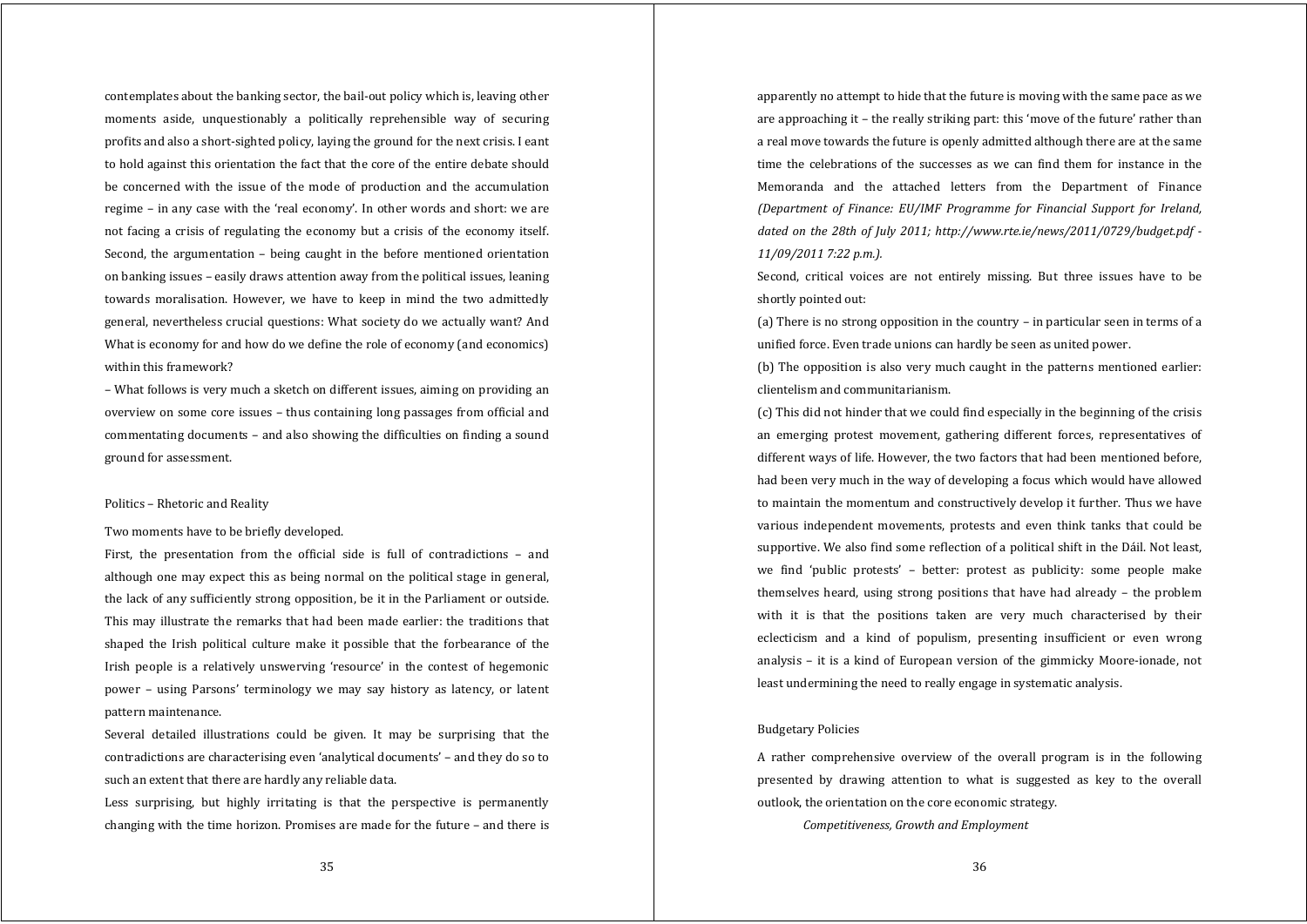#### *The Government will:*

- *\* Reduce the minimum wage by €1 to €7.65;*
- *\* Reform welfare system to incentivise work and eliminate unemployment traps;*
- *\* Complete <sup>a</sup> review to eliminate anomalies in Registered Employment Agreements (REAs) and Employment Regulation Orders (EROs) within three months; and*
- *\* Reinvigorate activation policies to ensure that unemployed people can make <sup>a</sup> swift return to work.*

# *Cost competitiveness:*

- *\* Promote rigorous competition in the professions and measures to reduce legal costs;*
- *\* Take decisive actions to reduce waste and energy costs faced by businesses including the development of Smart Grids and renewable energy;*
- *\* Enhance availability of technological infrastructure, in particular next generation broadband networks;*
- *\* Lead efforts to reduce office rents in both the private and public sectors; and*
- *\* Increase efficiency in public administration to reduce the costs for the private sector.*

# *Sectoral Policies:*

- *\* Implement sectorspecific measures to assist an increase in exports as well as an increase in domestic demand.*
- *\* Support innovation through the innovation fund, other enterprise supports and the tax system, and encourage small business development*
- *(Irish Government, [2011]: The National Recovery Plan. 2011 – 2014; Dublin: Stationary Office: 10; http://www.budget.gov.ie/The%20National%20Recovery%20Pla*

Looking at the different documents on the development we are actually not really facing <sup>a</sup> bleak outlook. As can be expected, the official and mainstream

*n%2020112014.pdf 08/09/2011 8:06 p.m.)*

documents are not addressing the main issues. The most serious general concern is looking at the time frame of paying off the debt. There is occasional mention of the need to span the time for repayment over a longer period so that austerity does not translate into strangulation *(see page 41 of the present document).* Keeping this in mind the overall figures on savings in the budgetary policy are apparently not too severe and the efforts of repayment seem to be successful, even causing commentators, analysts and of course politicians like Minister for Finance, Michael Noonan and Central Bank governor Patrick Honohan to say that *'Ireland 'may exceed' EU's target for cutting budget deficit' (Business etc, 2011 [July 27th]: Ireland 'may exceed' EU's target for cutting budget deficit; in: Business etc.; http://businessetc.thejournal.ie/irelandmayexceedeustargetforcuttingbudgetdeficit189521Jul2011/ 13/09/2011 9:35 a.m.).*

FitzGerald and Kearney provide following overview over the 'austerity package':

|                      | 2008-2010 | 2011 | 2012 | 2013 | 2014 | 2011-2014 |
|----------------------|-----------|------|------|------|------|-----------|
|                      |           |      |      |      |      |           |
| Revenue              | 5.6       | 1.4  | 1.5  | 1.1  | 1.1  | 5.1       |
| Expenditure          | 9.2       | 3.9  | 2.1  | 2.0  | 2.0  | 10.0      |
| of which Capital     | 1.6       | 1.9  | 0.4  | 0.4  | 0.4  | 3.1       |
| Total                | 14.7      | 5.3  | 3.6  | 3.1  | 3.1  | 15.1      |
| Per cent of 2010 GDP | 10%       | 3%   | 2%   | 2%   | 2%   | 10%       |

*(FitzGerald, John/Kearney, Ide, 2011: Irish Government Debt and Implied Debt Dynamics: 20112015; Dublin: ESRI: 14; http://www.esri.ie/UserFiles/publications/QEC2011Aut\_SA\_FitzG erald.pdf 9/8/11 9:47 AM)*

## **Table 4: Summary of Actual and Planned Austerity Measures over the Period 20082014, €billion**

### They explain that

*[t]his analysis is based on the assumption that the governmen<sup>t</sup> implements in full its target €9.8 billion (6 per cent of 2010 GDP) austerity package over the three year period 20122014. On the basis of this analysis we conclude that, absent any further negative shocks, the level of Irish governmen<sup>t</sup> debt as <sup>a</sup> share of GDP will stabilise in 2013 and begin to fall thereafter. While this*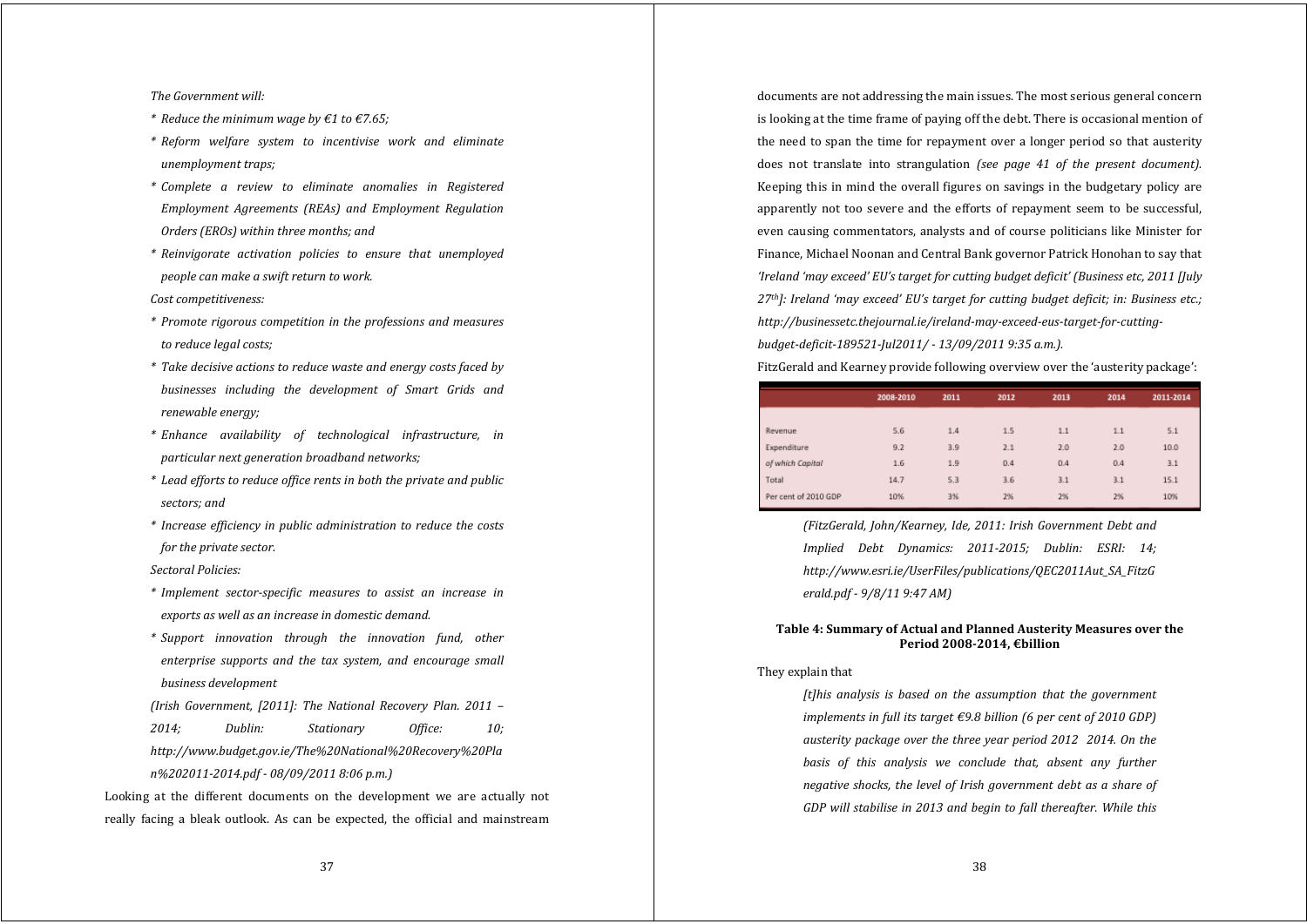*package is sufficient to stabilise and eventually reduce the debt burden, it is very far from costless. Building on an austerity package of €20 billion (13 per cent of 2010 GDP) over the preceding four years 20082011, these essential further cuts will be very difficult to implement. Furthermore, they will serve to delay recovery in domestic demand within the economy and they will further reduce employment.*

*(FitzGerald, John/Kearney, Ide, 2011: Irish Government Debt and Implied Debt Dynamics: 20112015; Dublin: ESRI: 4 f.; http://www.esri.ie/UserFiles/publications/QEC2011Aut\_SA\_FitzG erald.pdf 9/8/11 9:47 AM)*

Importantly, looking at the bailout-deal is first and foremost of interest in its own terms – as mentioned elsewhere, this is not directly linked to any national policies and supposed 'necessary policy measures' that are strictly implied. The problem with the deal is not primarily bound to 'unfair consequences' but to 'unfair conditions'. As a study which had been published by ETUI, underlines

> *[t]he terms of the deal are very negative for Ireland: both for economic recovery and for the wellbeing of its citizens. It is <sup>a</sup> deal designed to protect the European banking system and to buy time for Europe, rather than to assist Ireland as <sup>a</sup> member of the euro area in dealing with its solvency issues. If implemented, it will at best consign Ireland to economic stagnation for some time to come, and may force <sup>a</sup> unilateral default of the unsecured banking and/or sovereign debt.*

> *(Clancy, Paula/McDonnel, Tom, 2011 [February]: From Tiger to Bailout: The Irish Crisis. ETUI Policy Brief European Economic and Employment Policy Issue 1/2011; Brussels: ETUI: 4; http://etui-*

> *old.audaxis.com/research/Media/Files/EEEPB/2011/12011 09/09/2011 7:25 p.m.)*

What justifies speaking of an 'austerity program' is not the lack of fairness but the fact that multiple issues had been brought together in an extremely unconsidered way.

*Congress has argued that Ireland is suffering from <sup>a</sup> five part crisis: economic, social, fiscal, banking and reputational. The previous Government focused only on the banking and fiscal elements – doing little or nothing about unemployment. In attempting to resolve the fiscal crisis, it passed four extremely harsh budgets which will take €20.6bn\* out of the economy by end 2011.*

*\* Equivalent to over 16% of GNP in 2010 or 2011.*

*(ICTU, 2011: Austerity is Not Working. Dublin, April 11, 2011. Briefing not for Congress meeting with IMF/ECB/EU. Dublin: 1; http://www.ictu.ie/download/pdf/briefing\_notes\_for\_imf\_ecb\_eu. pdf 09/09/2011 7:57 p.m.)*

A problem with this is also that the solution cannot be one that simply focuses on one moment – in particular growth. This mis‐match of quantitative and qualitative moments comes up again and again. On the one hand we see, of course, in statements by the governmen<sup>t</sup> and representative employer organisations the strict orientation on growth, suggesting that lowering costs would be the cure, pleading for a low wage/low tax society. But also the trade unions remain caught in this contradiction. Thus David Begg commits himself strictly on growth as it

*can both do the heavy lifting of adjustment and diminish the scale of the problem by increasing the size of the economy. Growth needs time to ge<sup>t</sup> <sup>a</sup> foothold and it needs investment. (Begg, David, 2010 (October 23rd): Paper Delivered to TASC Economic Conference: 6; http://www.ictu.ie/download/pdf/david\_begg\_address\_to\_tasc\_c onference\_oct\_2010.pdf 12/09/2011 5:15 p.m.)*

On the other hand he emphasises that it is not just growth as such but there is a qualitative aspect at least insofar that it is about the growth based on indigenous industries *(ibid).* Another important aspect is the strong orientation on the social economy, in particular the proposal that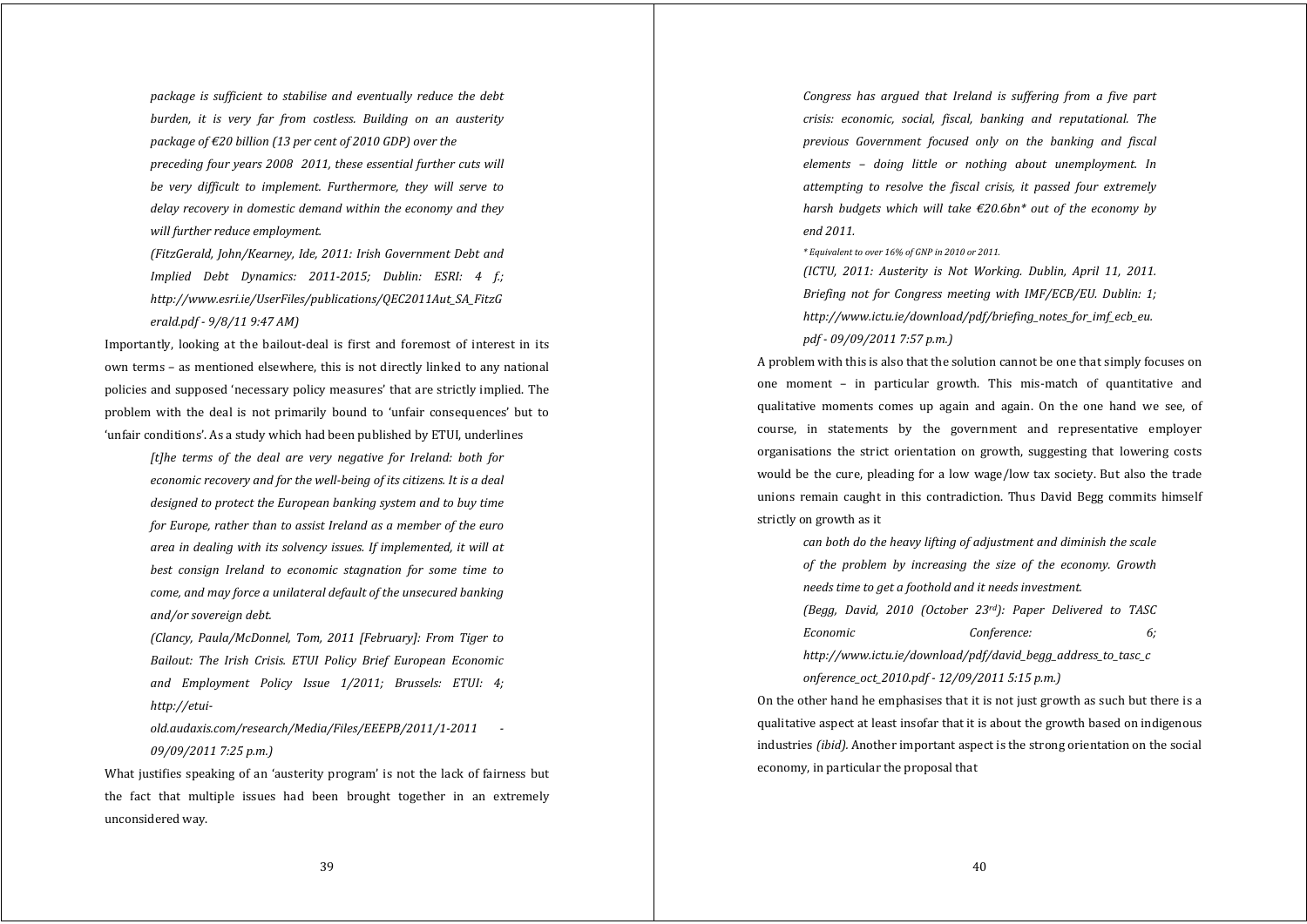*Social enterprises can be thought of as PublicCitizen-Partnerships (PCP) as opposed to PublicPrivatePartnerships (PPP)*

*(ICTU, 2010 [June 24th]: Investment Vital for Jobs [published in the Irish Times(?)]: 11 http://www.ictu.ie/download/pdf/congress\_jobs\_proposals.pdf 12/09/2011 5:37 p.m.)*

In any case, even ESRI admits that

*.....it is important to note that we have grave doubts over the wisdom of the parameters of an austerity programme where such high levels of savings will be sough in such <sup>a</sup> tight timeframe....the problem arises because an austerity package of €15bn within four years could damage the potential of the economy to grow its way out of recession.*

*(ESRI Quarterly Economic Commentary. Autumn, 2010: 6364 – cited in Begg, David, 2010 (October 23rd): Paper Delivered to TASC Economic Conference: 2; http://www.ictu.ie/download/pdf/david\_begg\_address\_to\_tasc\_c onference\_oct\_2010.pdf 12/09/2011 5:15 p.m.)*

Furthermore, such possibility is even seen by OECD‐officials. An article by David Oakley refers to Hans Blommestein, head of bond markets and public debt management at OECD who speaks of a

> *'… cliff effect where markets suddenly fall as investors lose confidence in hitherto safe sovereign assets. This makes it hard to assess reliably the change in sovereign risk and what direction the markets will take.'*

> *'The market suddenly perceives the debt of some sovereign is <sup>a</sup> risk, then demands much higher yields, which creates big difficulties for these countries in funding themselves,' he said. 'The markets are creating <sup>a</sup> situation where countries could be forced to retrench too far and introduce austere fiscal policies that are not good for their economies as it risks stifling growth.'*

*Mr Blommestein's concern centres on Greece, Ireland, Portugal and Spain, which are introducing aggressive fiscal tightening policies.*

*(Oackley, David, 2010 [October 10th; 21:39]: Eurozone Bond Investors Accused of Overreacting; in: Financial Timeshttp://www.ft.com/cms/s/0/a3c93facd4a011dfb230 00144feabdc0.html#ixzz1XlLvRF48 9/12/11 7:10 PM)*

Further light is shed on the qualitative dimension by looking at the *Economic and Fiscal Outlook,* provided by the Department of Finance in the context of the publication of the budget 2011. The following figure is telling insofar as it shows that making the same mistake that are standing to large extent behind the current (depth of) the crises are made again.



*(Department of Finance, 2010 [December 7th]: Economic and Fiscal Outlook; Dublin: 6;* 

*http://budget.gov.ie/budgets/2011/Documents/Economic%20and%20Fiscal%2 0Outlook.pdf - 9/13/11 9:56 AM)* 

# **Figure 6: Contributions to GDP growth 20092014**

Actually we can see on this occasion that it is the actual aim of the entire bail out process to maintain and foster this structure – and it is suggested by the present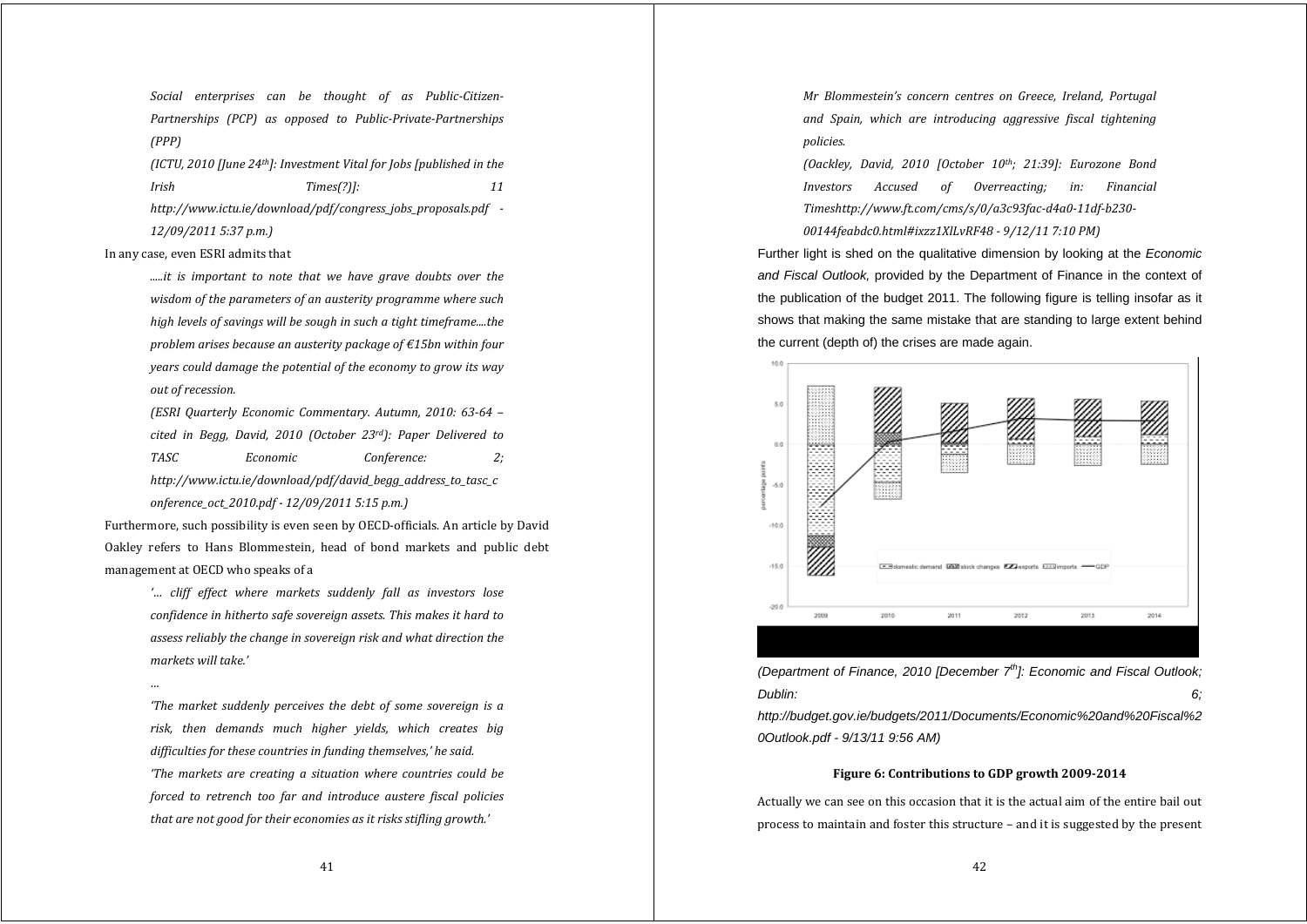author that this is also the deeper reason behind the readiness of European governments to spend money – the 'socialisation' of banks is finally not an Irish but a European project.

Of course, the devil is in the detail. To be completed

Surely promising though that

*[i]n the EU Commission's assessment of the Programmes, <sup>a</sup> greater emphasis will be placed on fiscal policies for the following year(s) – in other words, there will be more ex ante analysis of budgetary plans as opposed to the ex post analysis that characterised the approach heretofore.*

*(Department of Finance: Economic and Fiscal Outlook; Dublin: Department of Finance: 24; http://budget.gov.ie/budgets/2011/Documents/Economic%20an d%20Fiscal%20Outlook.pdf 13/09/2011)*

It remains the admittedly non-academic question: Did we really need such a serious crisis to arrive at such an 'insight'?

# Employment and Social Policy

Though some documents suggest in their outline to speak of employment and social policy, they actually mean something different, namely the development of the labour market and some selected factors that influence this development. Probably it would be more accurate to speak of competition/competitiveness oriented policies around employment.

With all this, social policy is entirely faded out - some issues will looked at separately but it is appropriate to ask here why under such ambitious heading all other questions are not issued. The only point that allows seeing <sup>a</sup> wider understanding of social policy is the mention that is frequently made to education: the emphasis laid on the highly qualified workforce. This had been already explored before *(see page 27 ff.).* But the need for highly qualified workforce is acknowledged, why does that not apply to healthy workforce? Why is nothing mentioned that the preschool education is extremely hampered by the lack of widely available child care services and importance given to private childcare – be it that it is about family‐support mechanisms or about extremely

expensive private facilities. Also nothing is said even about the social sector as employment-intensive sector, delivering without doubt socially useful and much needed services.

The figures released by the Statistical Office are dramatic not only because of the scale but also because of the two truly dramatic increases since 2006. The seasonally adjusted figures are shown in the following, followed by the latest figures for 2011:

| 2006 | 2007                                                        | 2008 | 2009 | 2010 |  |
|------|-------------------------------------------------------------|------|------|------|--|
| 4.4  | 4.5                                                         | 6.4  | 11.8 | 13.6 |  |
|      | (CSO, 2011: Labour Market Statistics. Principle Statistics; |      |      |      |  |

*http://www.cso.ie/statistics/sasunemprates.htm 10/09/2011 11:55 a.m.)*

# **Table 5: Seasonally Adjusted Standardised Unemployment Rates – Annual Average**

| January     | 14.3 |
|-------------|------|
| February    | 14.0 |
| March       | 14.0 |
| April       | 14.0 |
| May         | 14.1 |
| <b>Iune</b> | 14.2 |
| July        | 14.3 |
| August      | 14.4 |
| Average so  | 14.2 |

*(CSO, 2011: Labour Market Statistics. Principle Statistics; http://www.cso.ie/statistics/sasunemprates.htm 10/09/2011 11:55 a.m. and own calculation)*

Looking at the very recent situation we learn from INOU, the Irish National Organisation of the Unemployed that

*[t]he unadjusted figure has reached an all time high of 470,300 people, while the seasonally adjusted figure is heading back to the record figure of last autumn. 190,062 people have been on the register for more than <sup>a</sup> year and providing meaningful education*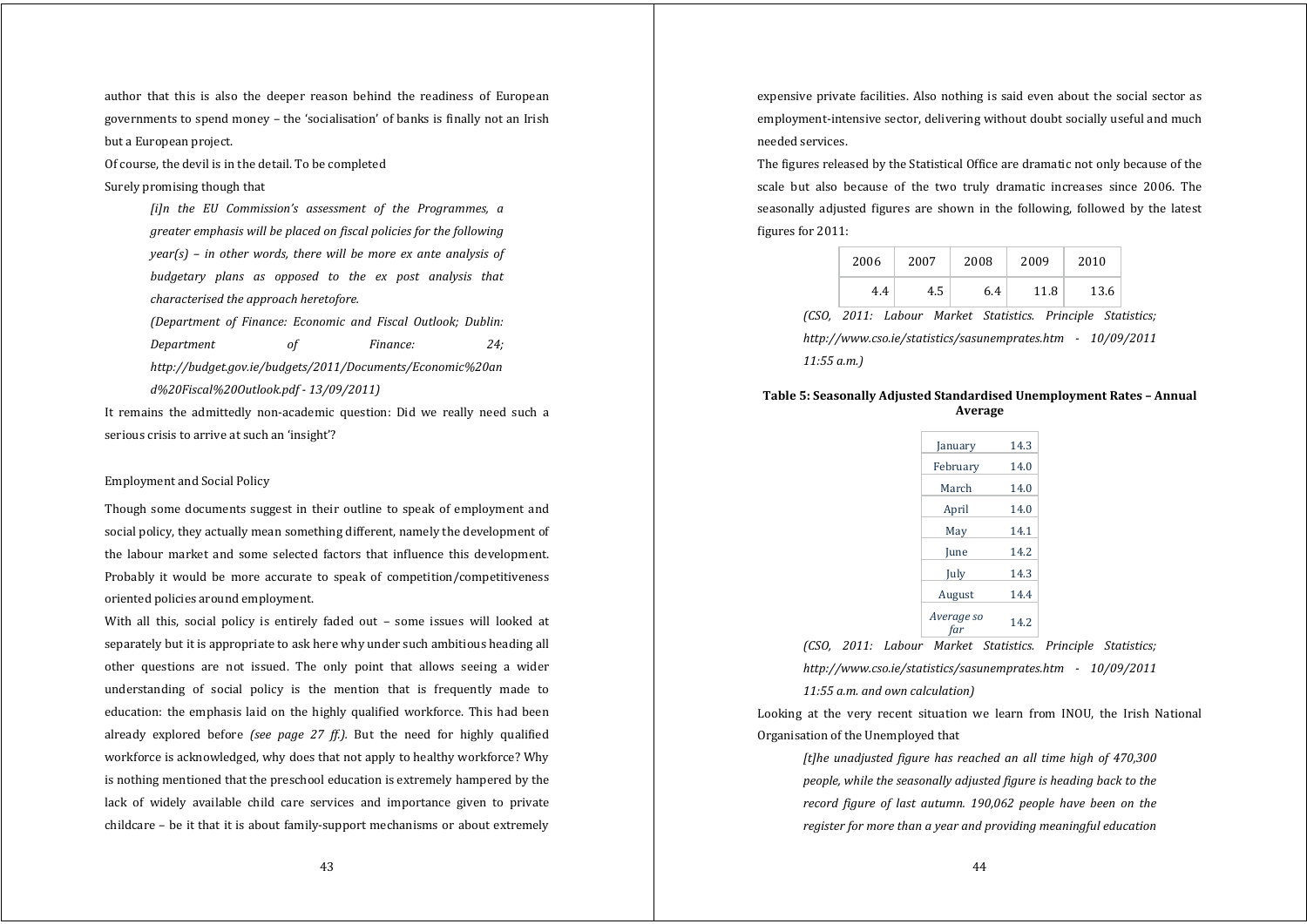*and training options will be <sup>a</sup> big challenge both for the new service and for the new further education and training body SOLAS.*

*(INOU, 2011 [August 4th]: Unemployment still on the Rise; http://www.inou.ie/press/2011/08/04/ontherise/ 10/09/2011 12:33 p.m.)*

However, although the figures are surely high enough to raise concern, as usual sadly Bertolt Brecht's words still apply

*– There are some who are in darkness*

*And the others are in light*

*And you see the ones in brightness*

*Those in darkness drop from sight –*

Of course, we can only refer to estimates and somewhat anecdotal reference. Thus, for instance we find the following statement in a document issued by the Irish Congress of Trade Unions:

> *With some 450,000 people jobless, our unemployment levels are some 3 percent over the EU average. And this is almost certainly an understatement: count in those forced abroad, those staying in or returning to education and you are closer to 20 percent. (ICTU, 2011 [May]: Congress Jobs Proposals. Investment Vital for*

> *Jobs: 1;*

*http://www.ictu.ie/download/pdf/congress\_jobs\_proposals.pdf 10/09/2011 9:52 a.m.)*

On another occasion we read that

*the true rate of unemployment and underemployment arising from the slump is even greater once discouraged\* and parttime workers (22.6 per cent)\*\* are included. Furthermore, the outflow of migrants has mitigated the rise in the unemployment rate. The "at risk of poverty" rate is stable at 15.5 per cent. However the consistent poverty\*\*\* rate is <sup>a</sup> more meaningful indicator of the deterioration in living standards. This rate rose from 4.2 per cent in 2008 to 5.5 per cent in 2009\*\*\*\* and is likely to increase following the cuts to social transfers announced in Budget 2011.* *Domestic spending has collapsed and the private savings rate has risen from four per cent to 12 per cent.*

*(Clancy, Paula/McDonnel, Tom, 2011 [February]: From Tiger to Bailout: The Irish Crisis. ETUI Policy Brief European Economic and Employment Policy Issue 1/2011; Brussels: ETUI: 2; http://etui-*

*old.audaxis.com/research/Media/Files/EEEPB/2011/12011 09/09/2011 7:25 p.m., with following references*

*\* Discouraged workers are persons who want <sup>a</sup> job (and have looked for it in the past 12 months) but are not looking now because either no jobs are available or there are none for which the worker qualifies. Discouraged workers are not included in the computation of unemployment statistics.*

*\*\* CSO (December, 2010). Quarterly National Household Survey, Quarter 3 2010. http://www.cso.ie/releasespublications/ documents/labour\_market/current/qnhs.pdf*

*\*\*\* Consistent poverty is an indicator used by the Irish Government. An individual in consistent poverty has an income below 60% of the median and is also experiencing enforced deprivation. This means not being able to afford basic necessities.*

*\*\*\*\* CSO (2010). Survey on Income and Living Conditions (SILC), 2009. http://www.cso.ie/releasespublications/ documents/silc/2009/silc\_2009.pdf)*

An issue that is not less of importance is concerned with the working conditions. By its very nature this topic is also one of the hidden issues as we are in most of the cases dealing with dubious if not (semi‐)criminal practices. The before cited ICTU‐document states:

*Due to the recession employers are undercutting each other and asking their remaining employees to work on conditions less than the legal minimum proscribed by the REAs. The Construction Industry Federation is on record as saying that noncompliant firms from north of the border are able to undercut good employers, even on major projects in the Dublin area.*

*If the REAs fall either to legal challenge, through the failure of the parties to support them or through pressure being applied to remove them an appalling vista is opened for big construction projects. With no universal minimum standard conditions*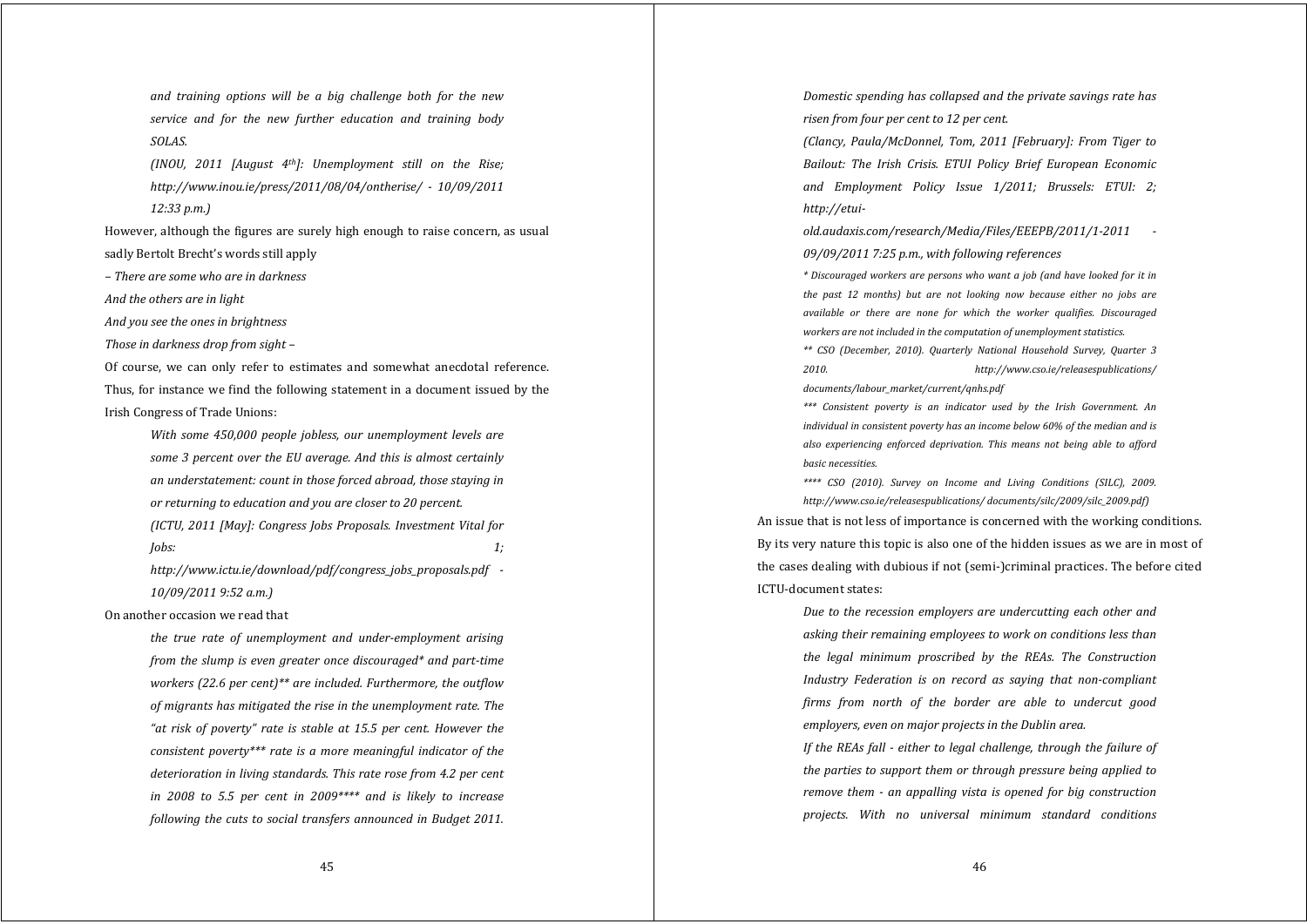*applying, companies from outside the state under the terms of the Laval judgment can bid for these projects and bring labour in on the minimum wage or worse.*

*(ICTU, 2011 [May]: Congress Jobs Proposals. Investment Vital for Jobs: 4;*

*http://www.ictu.ie/download/pdf/congress\_jobs\_proposals.pdf 10/09/2011 9:52 a.m.)*

It is not the purpose to undertake an in‐depth and detailed investigation of the situation – so it will do suffice to provide <sup>a</sup> more impressionistic picture for which we refer to <sup>a</sup> lengthy quote from the *Pre Budget Submission 2012* to Department of Social Protection, elaborated by the Irish National Organisation of the Unemployed (INOU) – it clearly shows both the actual social meaning and the social differentiation of concern.

> *Listening to <sup>a</sup> lot of the debate around unemployment it would be easy to believe that it is affecting young people only. This is not the case: the age group that has been hit the hardest has been those aged 2534, followed by those aged 3544. These are also the groups struggling with bigger personal debt burdens. These two age groups account for nearly 60% of those unemployed. However, the unemployment rate for those aged under 25 and in particular those aged between 1519 is particularly high. The latter group includes early school leavers, <sup>a</sup> group whose unemployment rate invariably runs at twothree times the national average. Duration of unemployment and discrimination are particular issues for older unemployed people: it is alarming to hear unemployed people in their early forties say they believe they will not ge<sup>t</sup> <sup>a</sup> job again because they are perceived as being too old. On the 14th July the CSO published <sup>a</sup> special Quarterly National Household Survey report on equality based on Q4 2010. In that report they noted that the second highest rates of discrimination were reported by unemployed people (22%) yet unemployment per se is not covered by the Equality legislation as there is no socioeconomic or social origin ground. Other*

*unemployed people are told they are over qualified and are advised to dumb down their CVs yet there is an implicit assumption in the policy responses todate that when employment growth returns this group should find work more easily. Will they? Employment growth on the scale required to give unemployed people real hope is <sup>a</sup> long way off: and will people existing skills still be relevant? Even now with so little employment Ireland is facing the challenge of <sup>a</sup> skills mismatch with <sup>a</sup> lack of potential workers to fill some of the 'smart' jobs Ireland has been so anxious to create.*

*(INOU, 2011: Pre Budget Submission 2012 to Department of Social Protection; 2011; http://www.inou.ie/download/pdf/inou\_2012\_pre\_budget\_submi*

*ssion\_to\_dept\_of\_social\_protection.pdf 10/09/2011 12:27 p.m.)* This only underlines a trend that is subtly characterising the development already for some time – the increase of substandard employment: part‐time employment, short-term contracts, low-paid jobs and the like are characterising increasingly the development – for instance also reflected in the latest National Employment Survey from which we pick one particularly telling aspect, namely the push of female workforce to the fore and to the margin: although we find more women in employment it only means an increase at the lower end of the scale. The statistical office states:

*Looking at this distribution by gender shows us that males are more significantly represented in higher earnings brackets than females. Specifically at the higher end of the range more than one in five males (22%) earned more than €30 per hour compared with 16% of females. At the lower end 12% of females earned less than €10 per hour, compared with 8% of males. A more detailed view of the distribution, as shown in figure 3, highlights these differences even more clearly, whereby females are particularly more heavily represented in the €10 to €20 an hour range, while once the earnings levels pass €20 an hour males are more heavily represented at all levels. While at any given level this difference is*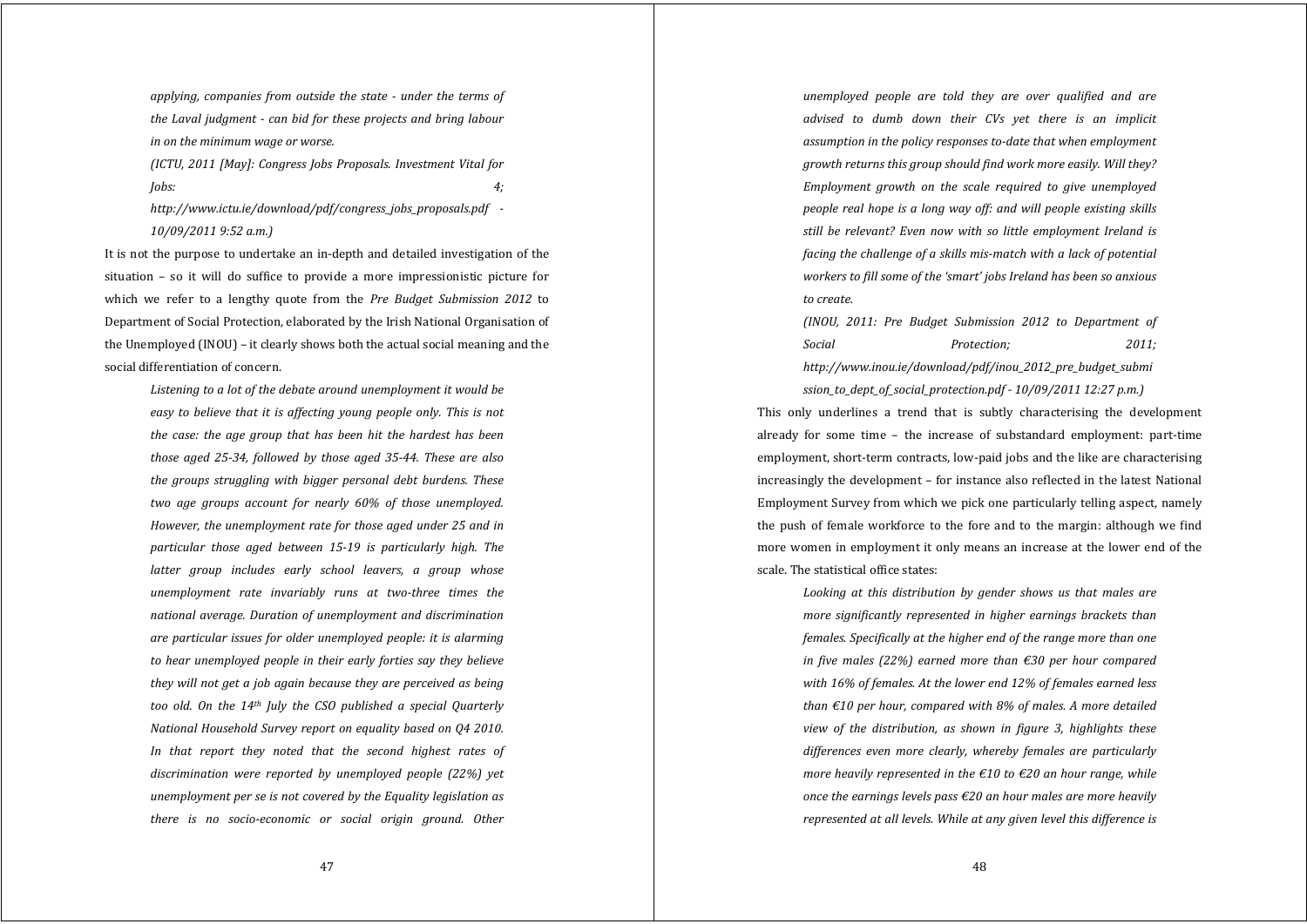*relatively low, the cumulative effect is quite high giving us the 12.8% unadjusted gender pay gap.*

*(Central Statistics Office, 2011: National Employment Survey*

*2008 and 2009, Dublin/Cork: CSO: 11; http://www.cso.ie/releasespublications/documents/earnings/20 09/nes\_200809.pdf 11/09/2011 6:10 p.m.)*

This expounds the table on the previous page of the report which is in the following reproduced.

| <b>COLLECTION</b> |                                                                                                                                                                                                                               |  |  | Man Mish<br>the contract of the contract and the contract of the contract of the contract of the contract of the contract of the contract of the contract of the contract of the contract of the contract of the contract of the contract |  |
|-------------------|-------------------------------------------------------------------------------------------------------------------------------------------------------------------------------------------------------------------------------|--|--|-------------------------------------------------------------------------------------------------------------------------------------------------------------------------------------------------------------------------------------------|--|
|                   |                                                                                                                                                                                                                               |  |  |                                                                                                                                                                                                                                           |  |
|                   | 대학 이 사람들은 한 사람들을 하고 있다. 이 사람들은 이 아이가 없다고 있다.                                                                                                                                                                                  |  |  |                                                                                                                                                                                                                                           |  |
|                   |                                                                                                                                                                                                                               |  |  |                                                                                                                                                                                                                                           |  |
|                   | - 120 - 200 - 421 - 300 - 300 - 400 - 400 - 400 - 400 - 400 - 400 - 400 - 400 - 400 - 400 - 400 - 400 - 400 - 400 - 400 - 400 - 400 - 400 - 400 - 400 - 400 - 400 - 400 - 400 - 400 - 400 - 400 - 400 - 400 - 400 - 400 - 400 |  |  |                                                                                                                                                                                                                                           |  |

*(ibid.: 10)*

**Table 6: Distribution of employees (%)1 by hourly earnings band and mean and median hourly earnings classified by sex, October 2009**

And the general trend is further underscored when we have <sup>a</sup> look at the composition of the workforce:



*(ibid.: 12)*

# **Figure 7: Composition of the workforce (employees only) by sex and employment status, October 2009**

Cases brought to the appeals committee are another indicator, providing some insight in the current situation and the development of the recent period. Though detailed analysis remains pending for the moment, it is of course interesting that the number of cases the Employment Appeals Tribunal dealt with increased with the crisis dramatically although there had been a slight turn again from 2009 to 2010 ‐ the following graph pictures the development.



*(Employment Appeals Tribunal [without date]: Annual Report 2010; http://www.eatribunal.ie/en/annual\_reports.aspx 14/09/2011 9:15 a.m.: 36)*

# **Figure 8: Claims for Unfair Dismissal and Redundancy referred to the Tribunal in 2008, 2009 and 2010**

Interestingly, the representations for unfair dismissals cases did not come mainly from the employee's side but also from the employer's side:



*(from Employment Appeals Tribunal [without date]: Annual Report 2010; http://www.eatribunal.ie/en/annual\_reports.aspx 14/09/2011 9:15 a.m.: 15)*

**Figure 9: Representation under the Unfair Dismissal Acts in 2010**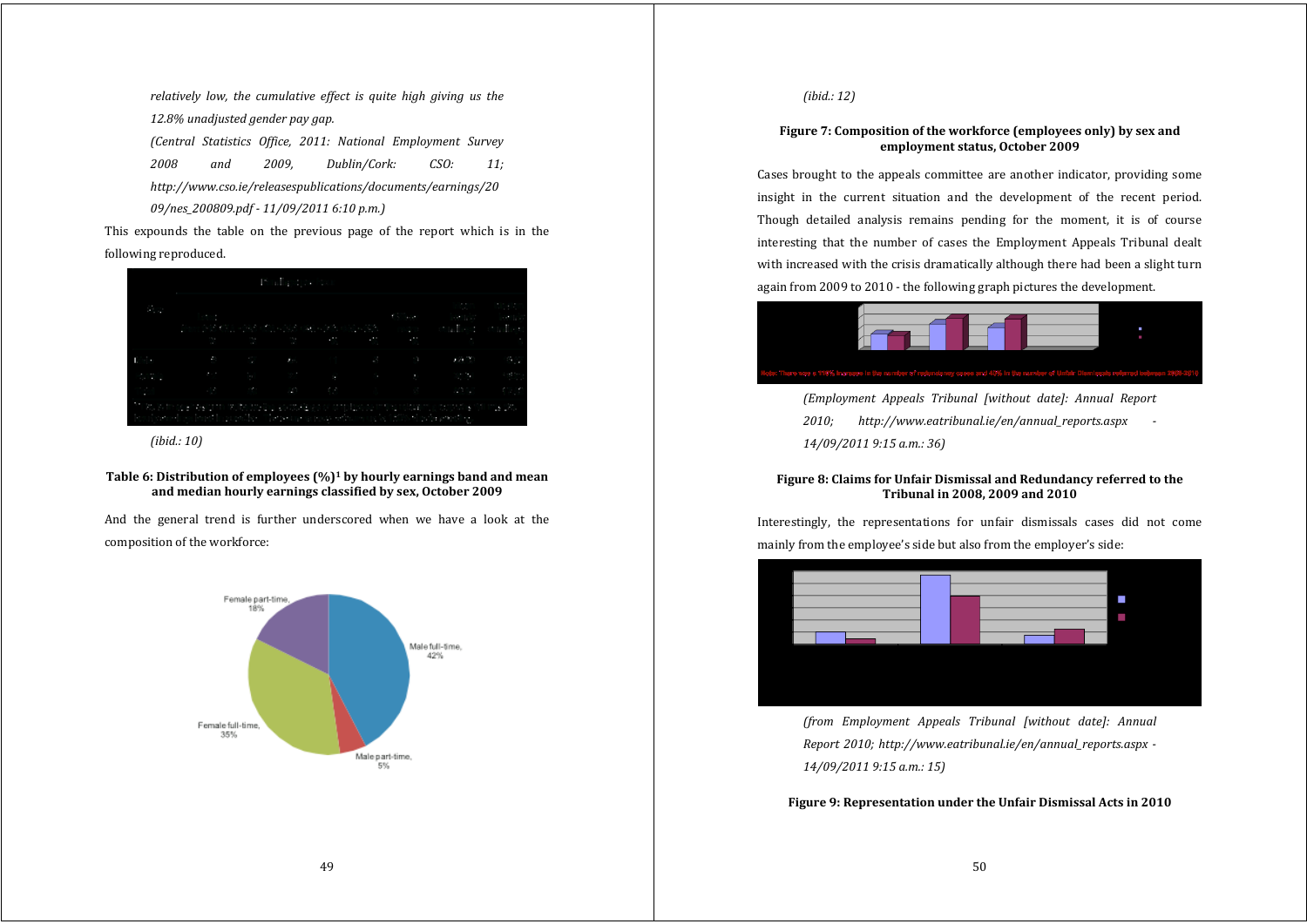Another issue that deserves mentioning though usually not falling under the heading Employment and Social Policy is the development of insolvencies. Finally though surely not least: some important insight can be taken from the *Report from the UN independent expert on human rights,* Magdalena Sepúlveda Carmona. To be added

### Infrastructure and Public Services<sup>9</sup>

It is in this area where we may easily begin with an issue that I see as one of the corner stones of the entire neo‐liberalism and austerity‐debate:

(i) privatisation of

(ii) hugely profitable state assets,

(iii) economically not belonging to the productive sector in the strict and narrow sense and

(iv) aiming on reinstalling and maintaining the profitability of <sup>a</sup> hugely 'social sector', i.e. a section of the organic whole of production that is not producing but which has the role of 'making production' possible by securing the links of the different individual units.

Briefly explaining the latter we can say that capitalist economy means production of commodities by individual entities that is socially knitted together by the instrument of the market. In other words: the market is the 'social means' that brings individual production together. Being originally <sup>a</sup> matter of direct interaction on the 'physical market' where direct exchange took place between individuals, complex economies and in particular complex global economies depend on instances that socio‐economically mediate the interactions of individuals.

Previously public owned enterprises had been privatised – already to such an extent that there is not much movement anymore since 2006. This does not mean that art that stage already everything had been privatised – even today we still find large publicly owned assets and indeed, the *Government Program* states that it 'will target up to  $\epsilon$  2 billion in sales of non-strategic state assets' *(Department of the Taoiseach, 2011: Programme for Government: 14; http://www.taoiseach.gov.ie/eng/Publications/Publications\_2011/Programme\_fo*

*r\_Government\_2011.pdf 12/09/2011 7:30 p.m.).* And with this governmen<sup>t</sup> apparently tries to do in a macabre way everything that at least part of what it states becomes true, that we *'now face one of the darkest hours in the history of our independent state.'* Such renewed privatisation debates are especially worrying if, as in the case of the currently discussed sale of ESB stakes, a core area is concerned: strategic as a 'service of general interest', strategic in terms of the being central part of the entire national infrastructure and strategic in terms of being profitable. As stated by Mary Lou McDonald

*'The ESB is selffinancing, has paid € 1.2 billion in dividends over the last nine years and contributed € 2.2 billion to the Irish economy through purchases from Irish suppliers, taxes, rates, wages and dividends in 2010.*

*(Sinn Féin, 2011 [September 8th]: McDonald opposes sale of ESB stake; http://www.sinnfein.ie/print/21447 08/09/2011 17:47)*



*(Central Statistics Office, 2011: Earnings and Labour Costs Q1 2011 Q2 2011 [Preliminary Estimates]; Dublin/Cork: CSO: 3;*

See also the section below on Income, Consumption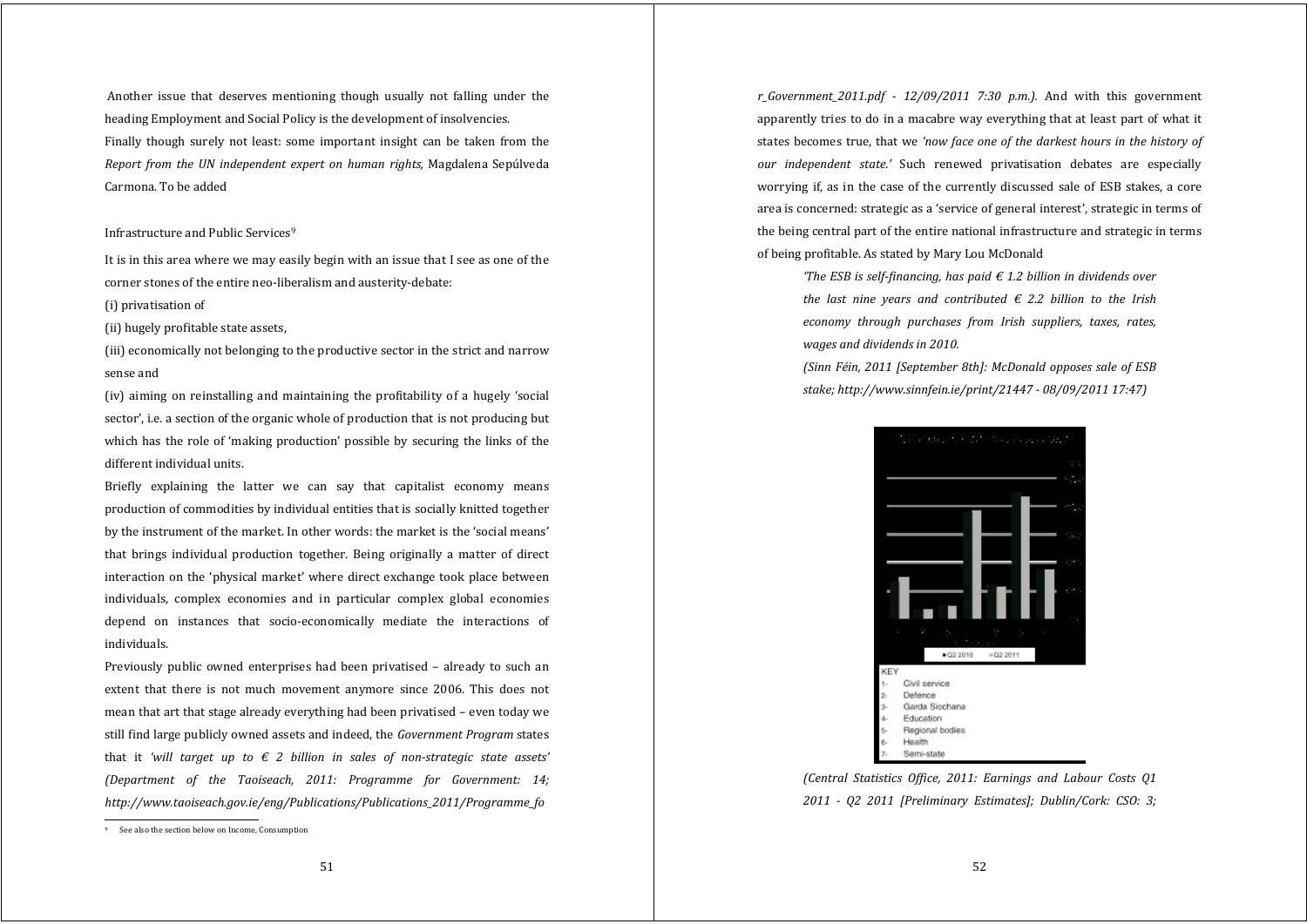# *http://www.cso.ie/releasespublications/documents/earnings/cur rent/earnlabcosts.pdf 09/09/2011 2:41 p.m.)*

It is worth to mention that lack of infrastructure is also an ongoing issue if managers when asked about investment decisions *(see Condon, Frank/O'Toole, Ronnie, 2009: Survey of MNCs in Ireland 2009. Results of the Annual Competitiveness Survey; Dublin: Irish Management Institute: 16).*

And the answer that had been given over the last years is especially now an answer that may still be satisfying for the corporate sector but that is increasingly problematic for the population: we find huge investments over the recent years, not least financed by an ingenious utilisation of European funds in public infrastructure. And without any doubt there had been urgen<sup>t</sup> need for strict investment. At stake had been – and still are in many areas – basic facilities in sectors as transport, environmental protection and maintenance, energy and others. And it is important to acknowledge that part of it would probably not have been undertaking without external moneys being available and political requirements in particular from the EU. Some major issues, however, remain – five will be mentioned: (i) many of these investments had been centrally geared to the needs of industrial development rather to the needs of the 'general interest';<sup>10</sup> (ii) it means also that some of the investment had been based on available money flows rather than being part of a strategic development; (iii) the investment of some projects had been linked to criminal methods, next to human trafficking: for instance road works completely undertaken by foreign enterprises under substandard conditions (working conditions, pay); $^{11}$  (iv) most important in the present context is the fact that many infrastructure projects had

been undertaken as PPPs, which are basically instruments of ex‐ante socialising costs and privatising gains – the toll roads are an outstanding example. Other important issues are the establishment of waste collection and disposal, the rollout of public water supply systems etc., urgently needed but questionable in terms of the terms under which they are established. Finally (v), with regard to quality of the change process itself it is not unlikely that we experience <sup>a</sup> confirmation of what Michael Hennigan titles: *Irish Public Service Agreement 20102014: It could work or may not; "It's déjà vu all over again" (Hennigan, Michael, 2010 [March 31st; 3:41:09 AM]: Irish Public Service Agreement 2010 2014: It could work or may not; 'It's déjà vu all over again'; in: Finfacts. Ireland's Business & Finance Portal; http://www.finfacts.ie/irishfinancenews/article\_1019361.shtml 13/09/2011 5:14 p.m.).*

Income, Consumption – and an Outlook on Working and Living Conditions

There are two approaches towards talking about labour income – and both are important. The one discusses the income and productivity and production; the other deals with income and consumption. There are in both cases important theoretical issues to be considered.

End of February 2008, Sally Anne Kinahan pointed under the heading *The Social Recession* in a press release from ICTU, the Irish Congress of Trade Unions, out that

<sup>&</sup>lt;sup>10</sup> For instance, Ireland has a dense network of roads, improved the quality over the last years but is slow in taking up in the improvement of public transport.

<sup>11</sup> On the sad fame from the GAMA-scandal WIKIPEDIA informs:

*GAMA came to public prominence in Ireland when their subsidiary GAMA Construction Ireland were exposed for paying Turkish workers in the Republic of Ireland €2.20 per hour and working illegal overtime. GAMA were given money for the full wages of workers as part of State contracts (€12.96 an hour), but paid only €2.20 (17%) to their workers, leaving the remainder in Dutch bank accounts which GAMA had access to. GAMA were exposed by Socialist Party elected representatives* Mick Murphy and Joe Higgins in the spring of 2005. After a successful strike by its workers there was a settlement. GAMA paid workers all their regular pay at full rates and came to a negotiated *settlement on the overtime.*

*<sup>(</sup>GEMA Endustri; http://en.wikipedia.org/wiki/GAMA\_Endustri 13/09/2011 4:56 a.m.; cf. High Court, 2005: Gama Endustri Tesisleri Imalat Montag A.S <sup>v</sup> Minister for Enterprise Trade and Employment & Anor; 2005] IEHC 210;http://www.courts.ie/Judgments.nsf/597645521f07ac9a80256ef30048ca52/c9785c18f0b43e 5f802570c4003dea4f?OpenDocument 13/09/2011 4:59 a.m.)*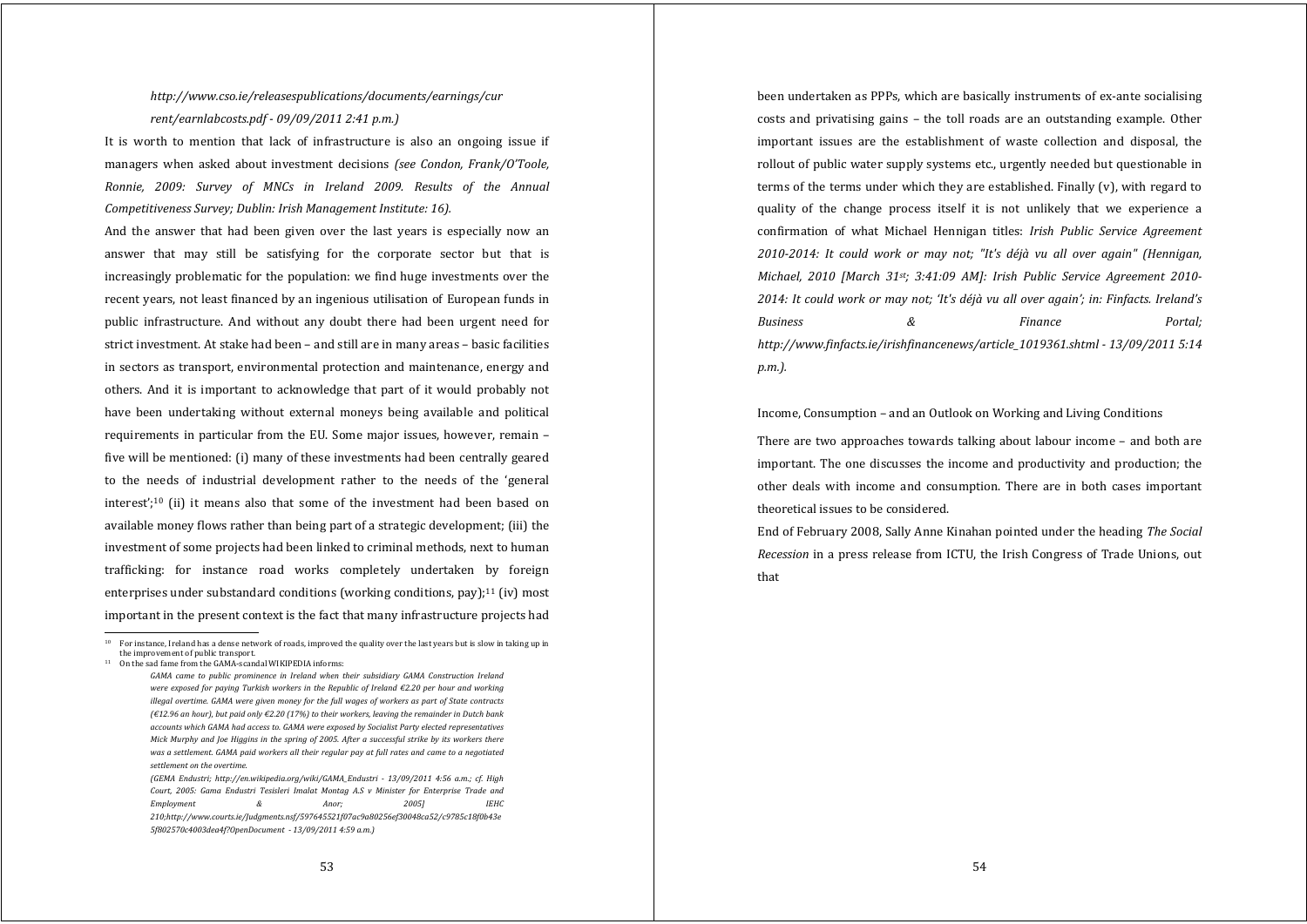*over the last decade, in particular, we have created thousands of poorlypaid, insecure and low grade jobs. The 2006 CSO National Employment Survey (published Dec. '07) reveals that over 350,000 people earn less than €10 an hour and almost one million earn between €10 and €20 per hour. The median is €15.39 per hour, which means that half of all workers are earning less than this figure. And, of course, the pressure felt by people is intensified by this country's high costofliving.*

*(Kinahan, Sally Anne, 2008 [February 28th]: The Social Recession; Dublin: ICTU; http://www.ictu.ie/press/2008/02/28/thesocialrecession/ 09/09/2011 1:59 p.m.)*

Unfortunately, CSO did not undertake a later survey of this kind. The available data on income do not show major changes though a recent CSO-report surely highlights issues that should not be underestimated:

- *\* Across the economic sectors average hourly earnings fell in 6 of the 13 sectors with the largest decreases in the Arts, entertainment, recreation and other service activities (7.4%), Professional, scientific and technical (6.6%) and Construction (6.3%) sectors. See table 1 and graph opposite.*
- *\* Average hourly earnings in the in the private sector fell from €19.43 per hour in Q2 2010 to €19.33 per hour in Q2 2011 ( 0.5%). In contrast public sector average hourly earnings increased by 0.6% from €28.72 to €28.90 per hour for the same quarters. Over <sup>a</sup> two year period average hourly earnings in the public sector fell by 3.9% compared with <sup>a</sup> marginal increase of 0.1% in the private sector.*
- *\* An annual reduction of 2.1% was recorded in average hourly earnings for enterprises with less than 50 employees in Q2 2011, while the larger size groups showed little change over the same period.*

*(Central Statistics Office, 2011: Earnings and Labour Costs Q1 2011 Q2 2011 [Preliminary Estimates]; Dublin/Cork: CSO: 1;*

# *http://www.cso.ie/releasespublications/documents/earnings/cur*

*rent/earnlabcosts.pdf 09/09/2011 2:41 p.m.)*

Concrete figures are shown in the following, not least highlighting the difference

between private and public employment.

|         | Private Sector | Public Sector* |
|---------|----------------|----------------|
| 02-2009 | 618.08         | 946.09         |
| 03-2009 | 609.61         | 945.50         |
| 04-2009 | 631.31         | 965.84         |
| 01-2010 | 613.86         | 881.80         |
| 02-2010 | 619.16         | 908.08         |
| 03-2010 | 605.16         | 911.70         |
| 04-2010 | 628.40         | 910.80         |
| 01-2011 | 607.22         | 872.85         |
| 02-2011 | 611.88         | 901.07         |

*Preliminary Estimates*

*\* Includes Census 2011 temporary field staff.*

*(ibid.: 7)*

# **Table 7: Average Weekly Earnings by Public and Private Sector – per Quarter**

In any case, these general statements need to be by the following factors:

1) It is meaningful to mention in this context that the *'paid hours per week fall 0.9 % annually' (Central Statistics Office, 2011: Earnings and Labour Costs Q1 2011 Q2 2011 [Preliminary Estimates]; Dublin/Cork: CSO: 2; http://www.cso.ie/releasespublications/documents/earnings/current/earnlabcost s.pdf 09/09/2011 2:41 p.m.) –* seemingly not much but in effect for some surely meaningful when it comes to include this into the total income if the latter is calculated on the basis of hourly income.

2) Migration is an issue that is for Ireland probably more characterising than for many other countries. And speaking of characterising means to look at the variety of its meaning. It part of the 'open economy': an open economy that is internally not sufficiently flexible and open nor sufficiently stable in terms of its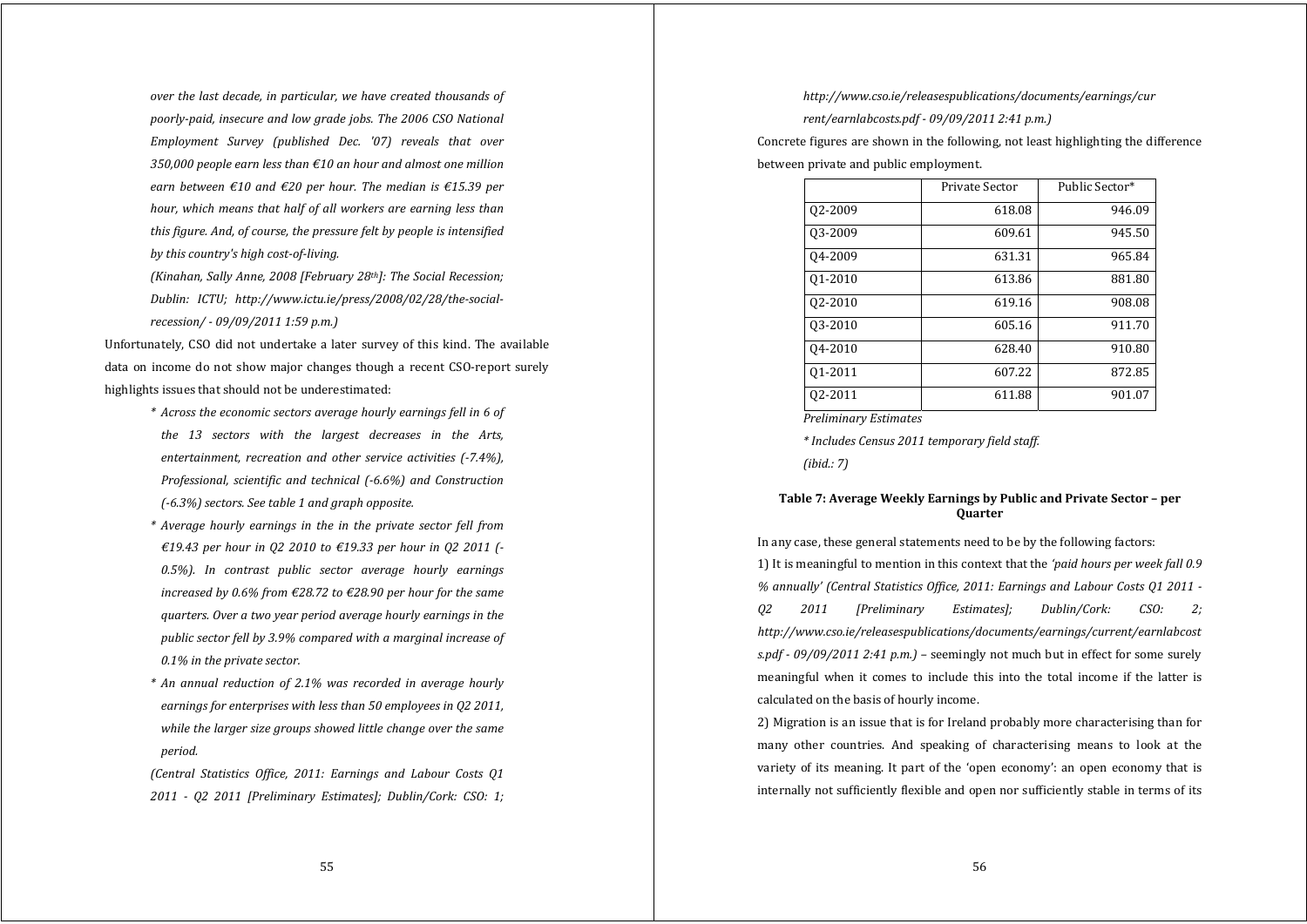own economic identity and independence so that it depended in various different ways on such a buffer as migration.

And against this background, emigration is for Irish people not solely due to economic reasons, namely unemployment *(see Stanage, Niall, 2011 [January 8th]: Emigration: The Next Generation; in: Irish Times.com; http://www.irishtimes.com/newspaper/weekend/2011/0108/1224287020723.ht ml 10/09/2011 7:19 a.m.).* It is a factor that importantly characterises the social mindset of an island‐people: on a social latitude striving between being part of the world and even belonging to its very centre versus parochialism, on a social longitude between being rooted in stable social (communitarian) relationships versus flexible adaptation to material conditions.

While exact meaningful figures and analysis for migration flows as multidimensional matter cannot vet be found, the most recent figures – the reference is April 2010 – show a rather dramatic picture.

*Emigration from Ireland in the twelve months to April 2010 is estimated to have remained broadly constant at 65,300 while the number of immigrants into Ireland fell sharply, from 57,300 to 30,800 over the same period. These combined changes have resulted in an increase in net outward migration from 7,800 in April 2009 to 34,500 in April 2010. This is the highest level of net outward migration since 1989.*

*While the level of overall emigration remained constant, emigration among Irish nationals increased significantly in the year, from 18,400 in April 2009 to 27,700 this year; over the same period emigration of nonIrish nationals fell from 46,800 in April 2009 to 37,600 in April 2010. Nationals of the EU12 States accounted for the bulk of this decline.*

*(CSO, 2020 [September]: Population and Migration Estimates April 2010;*

*http://www.cso.ie/releasespublications/documents/population/c urrent/popmig.pdf 10/09/2011 9:32 a.m.)*

The following figure illustrates this.



*(CSO, 2020 [September]: Population and Migration Estimates April 2010; http://www.cso.ie/releasespublications/documents/population/c urrent/popmig.pdf 10/09/2011 9:32 a.m.)*

## **Figure 10: Components of Population Growth**

Whatever the analysis of more different figures will finally show, the social dimension behind it appears to be clear:

> *But <sup>a</sup> lack of jobs, particularly for the younger generation, is causing many people who don't want to emigrate to leave their families in search of <sup>a</sup> new start.*

> *'Most people we deal with don't want to emigrate but simply have no options,' says Joe O'Brien, policy officer at Crosscare Migrant Project, which offers advice at its dropin centre. 'We deal with <sup>a</sup> lot of emotional calls and <sup>e</sup>mails from people leaving their families . . . It isn't right that people are forced to emigrate to find <sup>a</sup> decent standard of living.'*

> *(Stanage, Niall, 2011 [January 8th]: Emigration: The Next Generation; in: Irish Times.com; http://www.irishtimes.com/newspaper/weekend/2011/0108/12 24287020723.html 10/09/2011 7:19 a.m.)*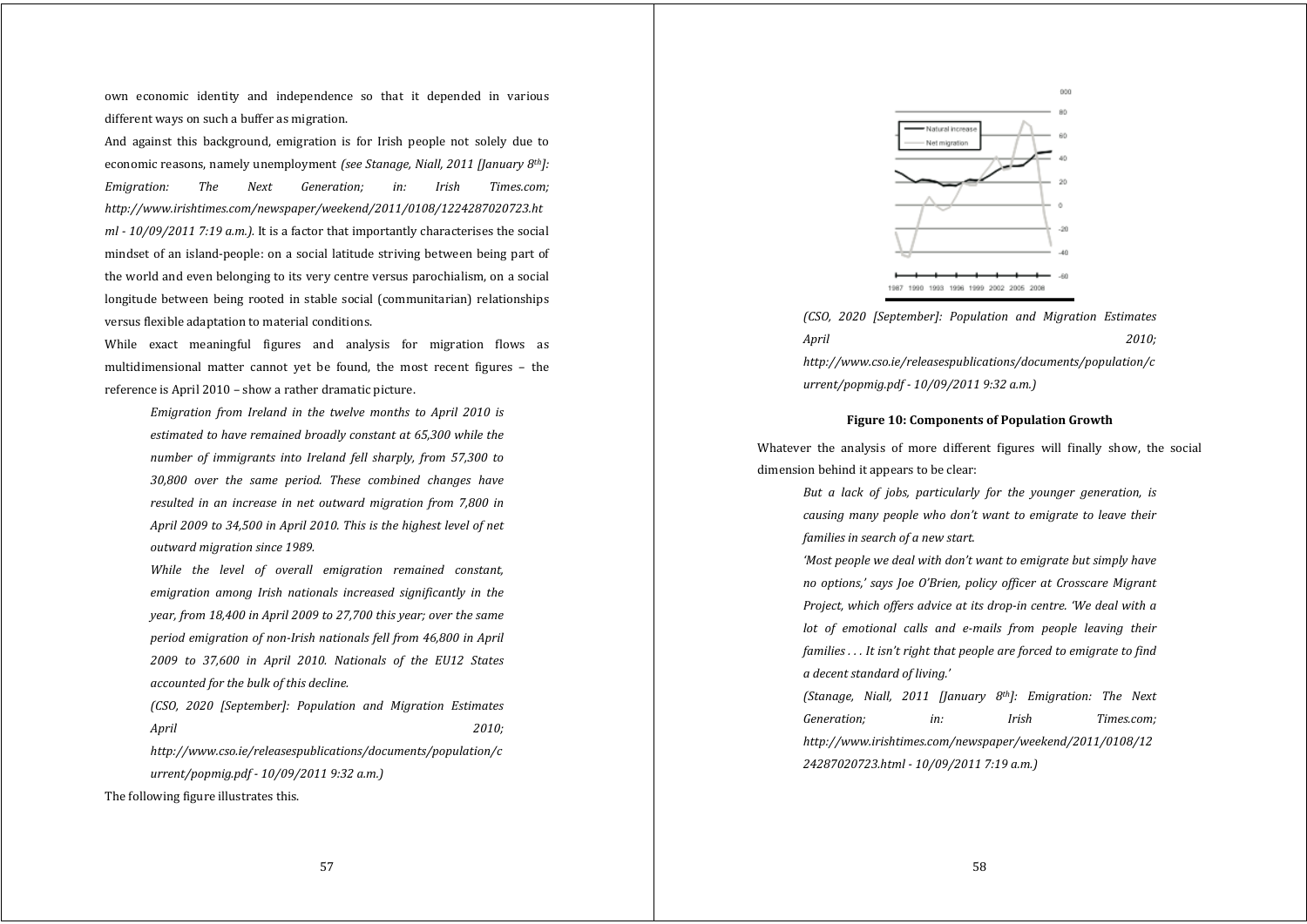And on an anecdotal level the political cynicism is shown when a university makes it possible for an English recruitment agency to utilise their mailing list to announce a recruitment meeting:

> *Usual apologies to those not interested but you may have young people who need help to ge<sup>t</sup> some kind of employment.*

*Job opportunities in London!*

*Calibre International is now recruiting in Cork.*

*(email sent via UCCallexchangeusers Sent: Wed 8/17/2011 10:18 AM)*

Being here geared towards the young, there is some special irony in it also and perhaps especially for the older cohort: at an early stage of the crisis the president of the same university mentioned in <sup>a</sup> speech to the 'university community' that an early retirement scheme would soon be established. A closer look, due to a question from the audience, made clear that in practical terms such scheme would be only available those who have other means to make a living from – the actually pension would be under these conditions even for somebody with a reasonable income too low.

3) A reduction can be found in several areas *(see already the earlier section* Infrastructure and Public Services*, page 51 ff.).*

Especially worrying is the subtle alteration that is entailed. For instance we find according to CSO that *'[t]he largest decreases in public sector employment in the year to Q2 2011 were seen in the Regional bodies (5.0%) and Health (3.7%) subsectors.' (Central Statistics Office, 2011: Earnings and Labour Costs Q1 2011 Q2 2011 [Preliminary Estimates]; Dublin/Cork: CSO: 3; http://www.cso.ie/releasespublications/documents/earnings/current/earnlabcost s.pdf 09/09/2011 2:41 p.m.).* This is likely to mean that private households are now urged to compensate from private money for withheld or withdrawn public or exchequer‐financed health services. Important is to note the difficulty of properly interpreting the data as they can only be read in conjunction with other data (development of employment etc.). The reason for mentioning this at this point is that by simply looking at the figures certain contradictions cannot be easily explained: in the previous subsection information on public sector employment by sub-sector had been provided – and there we see for the

education actually an increase. However, this does not make any sense if we contrast this the following issue arising in reality for schools:

> *The Department of Education is implementing <sup>a</sup> cap of 10,575 on the number of SNAs. As the number of fulltime SNA posts stood at 10,802 for the 2010/2011 school year this has resulted in the loss of 227 posts. As well as this, Resource Teachers for Travellers have been withdrawn (approximately 600 posts), as have 125 Language Support teachers, 47 rural coordinator teaching posts for DEIS schools, and 42 Visting Teachers for Travellers posts. Changes to school tranport including increased costs and the possible removal of certain routes have also been introduced. (Spillane, Alison, 2011 [September 7th]: 'Cruel' cutbacks will cost more in the longterm; in: Irish Politics, Current Affairs and Magazine Archive – Politico.ie; http://politico.ie/socialissues/7871cruelcutbackswillcostmoreinlongterm.pdf 09/09/2011 4:23 p.m. [typos in original])*

Looking at the different reports – the systematic analysis and anecdotal testimonies – and also the statistical data there are many inconsistencies. And there are likely different explanations for this. One that most likely is underrated has to be seen in the fact that we are in many areas, like the one mentioned before, dealing with policy patterns that had been typical for the country's system since a long time: the piecemeal approach in many policy areas, being dependent on special programs, undertaken within the framework of projects, depending on special funds – but barely being part of a strategic and systematic and financially sustainable policy framework. – This, of course, makes it also extremely difficult to keep track with the actual and factual development. Much of the development itself seems to be anecdotal – and when it is frequently said that story‐telling is one of the great traditions in the country it appears that this is now celebrated as principle of policy-making.

A further and important issue is that the development of income has to be seen in context with the development of prices as matter of inflation, but not less important is an indirect matter that is usually – and rightly so – not considered in the context of austerity policies. Since some time now, Ireland is undergoing a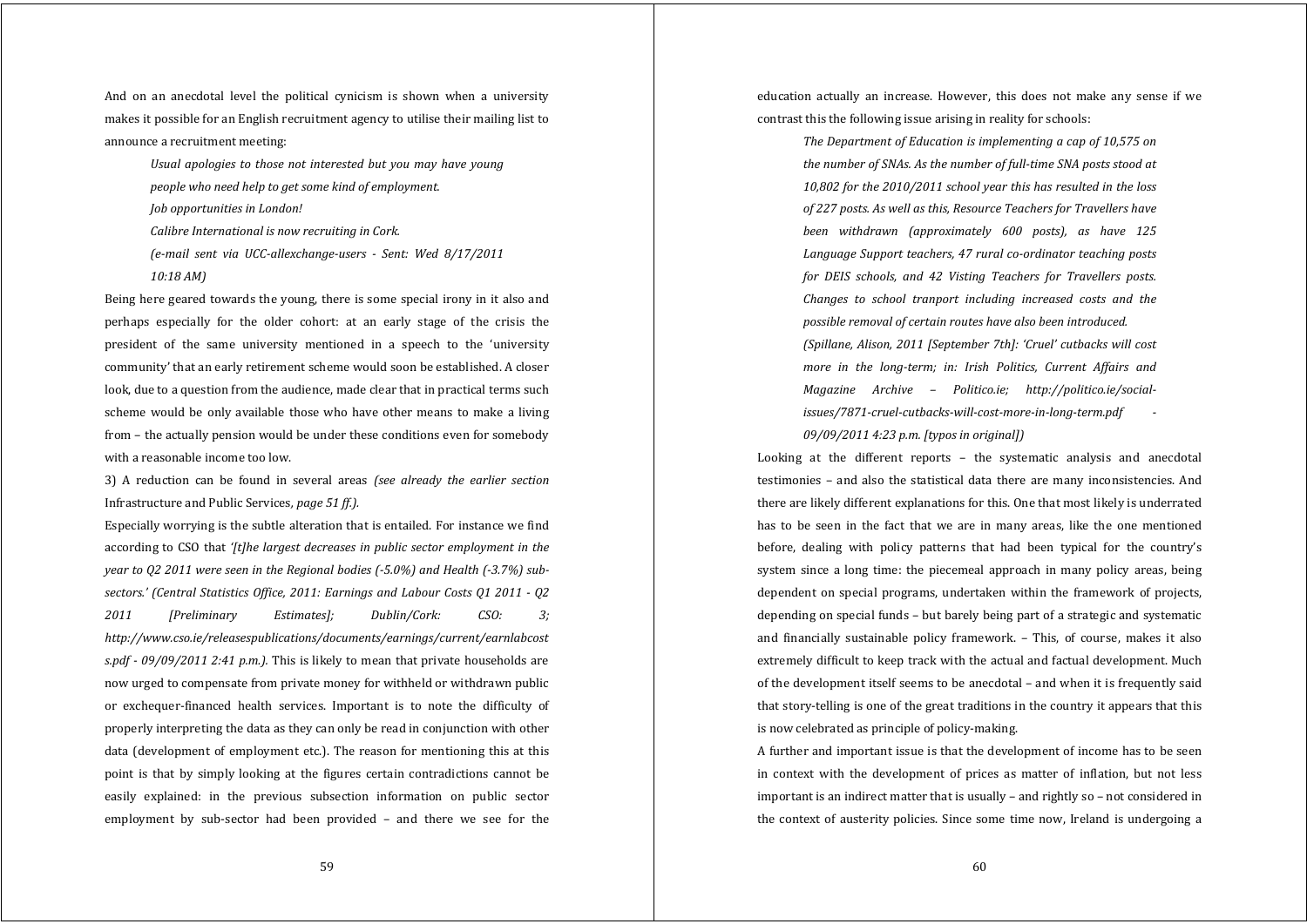change that concerns various dimensions moments: the introduction of technology in the area of environmental protection (in the widest sense), <sup>a</sup> remarkable change of attitudes and behaviour, the pressure coming not least from EU‐bodies and the availability of money. In short, this means a change of public policies by way of various measures to finally establish <sup>a</sup> system of services and provisions of general interest. However, having written 'in short' means there is a long version to it  $-$  and this long version is the actually remarkable. In other countries we find nationally and as matter of EU‐policies since the mid-1990s the debate on services of general interest and public services. That debate had been very much about securing public responsibility, a strong case having been made by the left, but also by 'service providers' of different kind for public ownership and public delivery. In Ireland the situation had been rather different. Rather than defending public ownership, two strands came up in an interweaving way:

(1) the need of setting up some kind of modern public system from the scratch – and *some kind of modern public system* has to be read against the background that for instance private wells had been quite common, waste collection had been organised in several ways on an entirely private basis (not even by 'proper private enterprises') and the like.

(2) the possibility of instrumentalising the privatist mentality and combining this with the governments attitude of not-taking-responsibility. Availability of money has to be seen as matter of mobilising resources from private households, and public responsibility had been limited to accept some regulatory duties.

The health sector is another area of importance – actually at such a disastrous state that one may hesitate to include <sup>a</sup> short note only. The Report *'Implementing Social Health Insurance in Ireland'* highlights four items of urgency, namely the underdeveloped primary care, the crisis of governance of acute hospitals, the area of long‐term care for older people and the failing information systems and managemen<sup>t</sup> processes *(see Stains, Adam (ed.), 2011: Implementing Social Health Insurance in Ireland. Report of <sup>a</sup> meeting and workshop Dec 6th 2010; Dublin: School of Nursing, Dublin City University),* adding

*We have not considered other key sectors, for example mental health, disability services, and social services. This does not mean* *that these are unimportant, merely that we had limited time, and <sup>a</sup> grea<sup>t</sup> deal to cover.*

*(ibid.)*

Actually, 'uncovered' could be a headline for this sector in general:

\* Politicians refrain from seriously take up the issue: Although the problems are known for a long time and actually frequently publicly issued with scandalous incidents coming to the fore, we see only in very recent times some debates that ventilate <sup>a</sup> more stringent approach. One of the problems is that issues of the level and quality of provision are discussed without considerations of the system of financing. Rather, financing is dealt with in short term orientations and ad‐hoc spending and withholding.

\* Potential users or patients are lacking coverage of sufficient security. To be extended

\* The system itself is not in a position to sufficiently take up the challenge – and this is without any doubt an area where we find in the current 'austerity‐ framework', if we want to use the term, massive restrictions. To be extended

\* Finally we may return to point one: politicians actually act. And they act even not only by giving promises but by real and increasing action – saying increasing action uses the term somewhat sarcastically as what we find in fact reminds us of what we could see over long time (and still can see) in the area of road‐works: filling potholes rather than properly refurbishing the system.

And of course, although one has to be careful with drawing immediate links, it makes some sense to direct from here attention to a statement by ICTU, saying that *Growing Workplace Pressures Increase Risk of Suicide (ICTU, 2011 [September 9th]: Press Release: Growing Workplace Pressures Increase Risk of Suicide; http://www.ictu.ie/press/2011/09/09/growingwokplacepressuresincreaseriskofsuicide/ 13/09/2011 5:53 a.m.).*

In a presentation to the Office for Debt Resolution we read

*Many people hide their debts from friends and family or sometimes even themselves (by not opening statements). The real effects on people's physical and mental health and on family relationships is becoming evident. More people are suffering depression, there are higher numbers at risk of suicide. Womens'*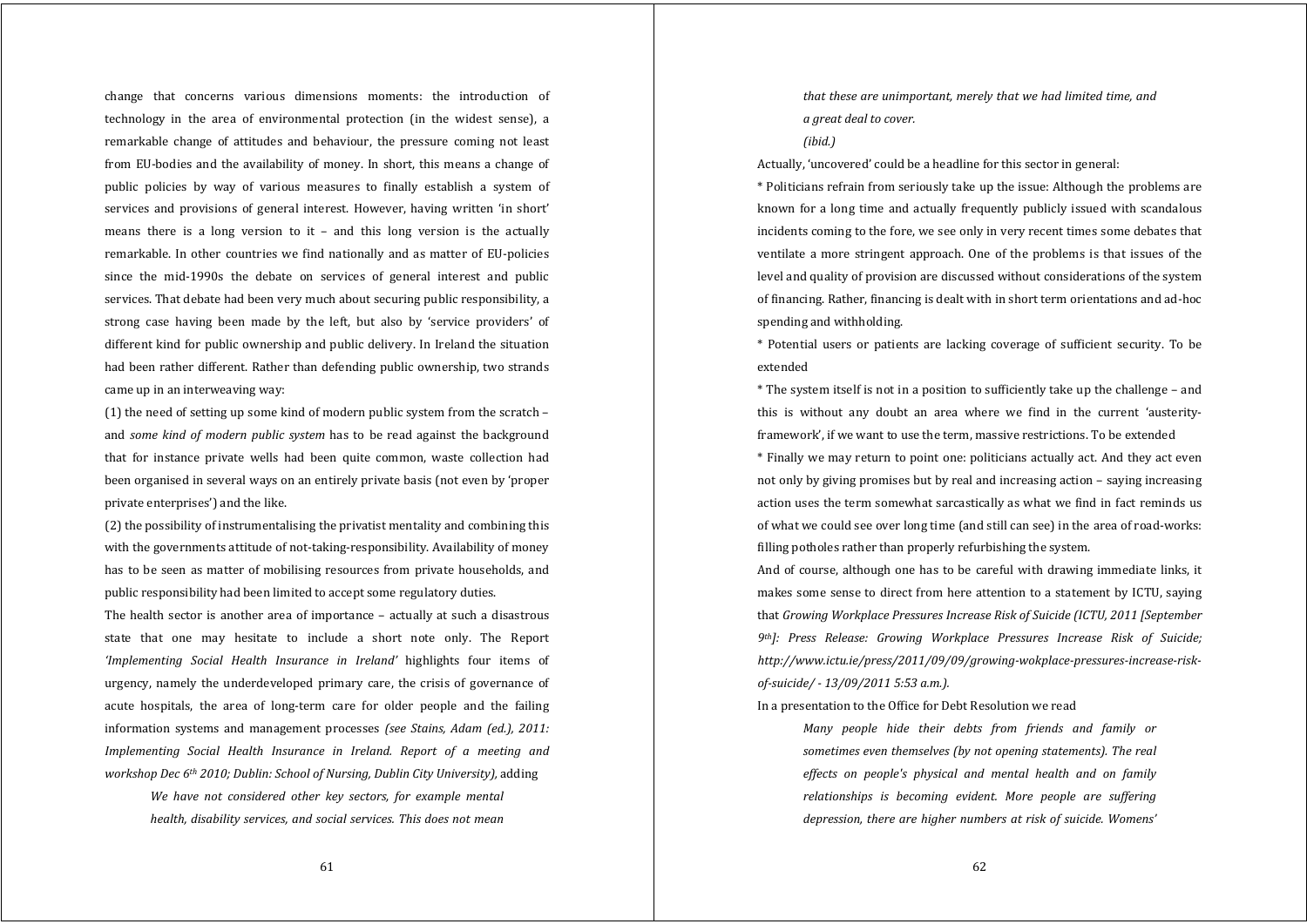*Aid has reported increased rates of domestic abuse and marital breakdown. These represent real costs to <sup>a</sup> society and economy and should be taken into account. 'All of us are being conditioned to accept <sup>a</sup> collective guilt over the economic problems and to ignore the human cost to families and individuals' Mairead Bushnell, President of Society St Vincent De Paul. (ICTU, 2010 [May 18th]: Office for Debt Resolution A NAMA for the Working People. Presentation to Expert Group on Mortgage Arrears & Personal Debt; http://www.ictu.ie/publications/fulllist/officefordebtresolution/ 13/09/2011 6:01 a.m.)12*

Looking then more directly at consumption in the narrow sense, we may usefully start with <sup>a</sup> macro‐economic perspective, namely <sup>a</sup> compilation of selected measures of economic growth.



*Source: Irish Times from CSO data*

*(ICTU, 2011: Austerity is Not Working. Dublin, April 11, 2011. Briefing not for Congress meeting with IMF/ECB/EU. Dublin: 1; http://www.ictu.ie/download/pdf/briefing\_notes\_for\_imf\_ecb\_eu. pdf 09/09/2011 7:57 p.m.)*

## **Figure 11: Selected Measures of Economic Growth**

Importantly we see that  $-$  as we could expect  $-$  a major problem is the lack of domestic demand. This underlines another time the fact that FDI is not just a

matter of capital being invested in another country, in this case in Ireland. Rather, the not less important issues are: (1) the fact that the 'host country' may be used only as hub, as place that allows transfer pricing rather than productive activity *(see page 13);* (2) the lack of interest in investing in developing a genuine domestic industry.

As far as we can consider the previous level of consumption as relatively high we may think back at what bad been said earlier: the backlog in private consumption, including the setup of new households - re-immigrants and immigrants and the artificial housing boom. One reason for saying that it had been an artificial boom is simply that it was based to a large extent on easily available loans. A further point in question is the investive consumption coming from the public sector. Here is as well a somewhat problematic side to it: much had been not genuine domestic investment but 'casual investment' made possible by available EU‐funding. – To be sure, there is in principle nothing wrong with such externally funded projects. A serious problem however arises under the condition that no serious measures are taken to anchor such investment in <sup>a</sup> sound way in <sup>a</sup> strategic plan of developing the national economy itself. Not pleading for perfecting the implementation of capitalism, the fact cannot be disregarded that at the end the cycles of investment have to be made in such a way that they can sustain themselves. – At this point we see in actual fact also a part of the money which is now reclaimed by the banks from Germany and other countries – and for which they have to pay at the same time via the 'virtual Eurobond' *(see Gysi, Gregor, 2011: 'Diktatur des Finanzmarktes'. Zu Haushalt & Finanzkrise, im Bundestag, 07.09.11: about minute 12; http://youtu.be/sRJ\_6nI4VQ8 10/09/2011 6:24 a.m.).*

Private debt and private savings require <sup>a</sup> differentiated assessment. To be elaborated

# Public Service Reform

One issue that deserves attention in the current context – although it could well be placed elsewhere, as matter of welfare reform – has to do with the fact that public service reforms are without any doubt a crucial necessity. At least in some areas we find excessive bureaucracy, a wide array of rules to be applied, delaying

 $12$  also of interest is in this context that the perception of inequality, disadvantage, bullying etc. is increasing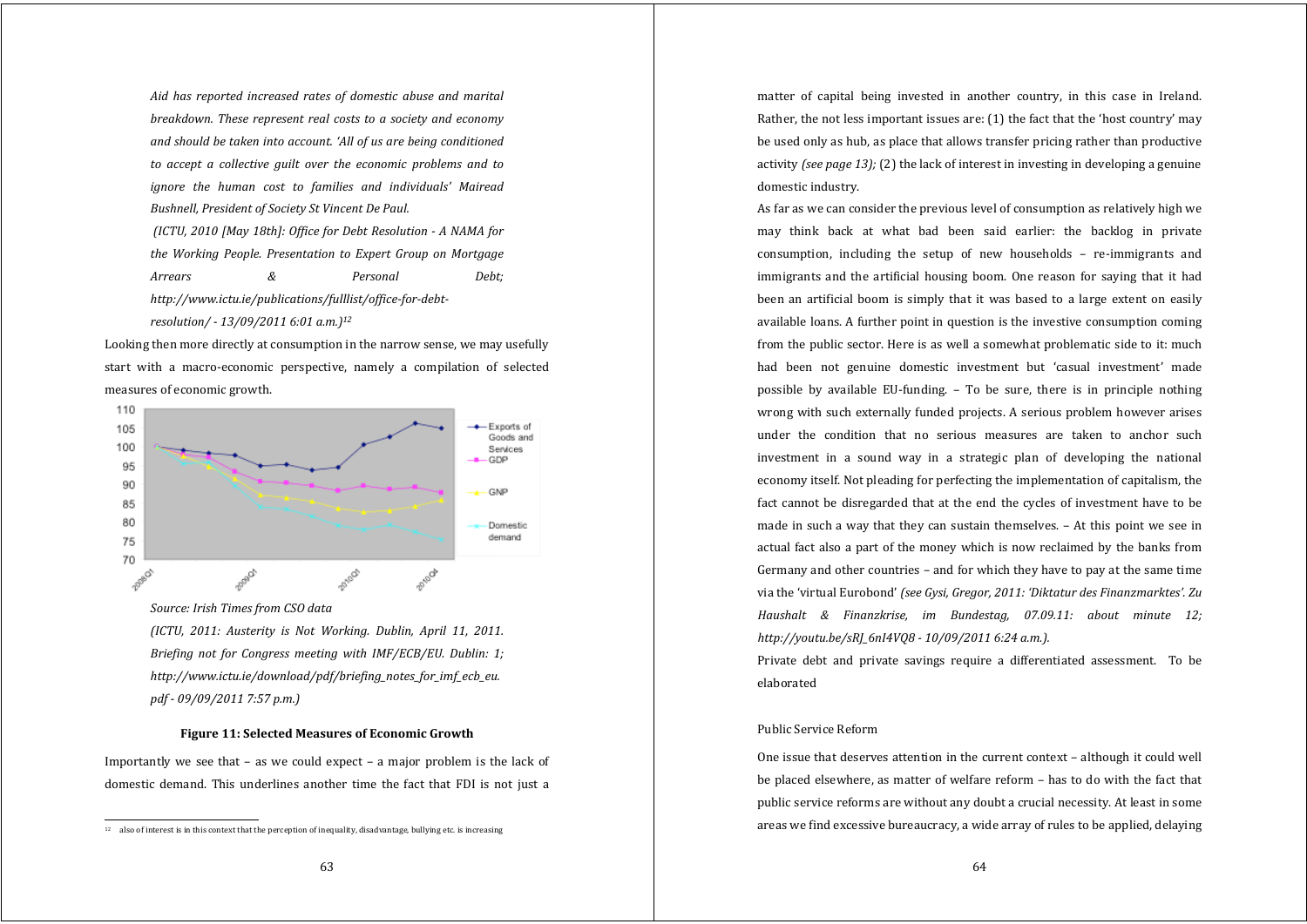processes – and possibly also opening loopholes. Thus, <sup>a</sup> general statement aiming on changes in various areas is quite legitimate.

However, we should not forget two important points:

1) Looking at the *Doing Business* data from the World Bank which had been mentioned earlier *(see page 31 f.)* we see areas which are actually not at all burdened by over-regulation  $-$  according to the Irish country report, the administrative ease of doing business when it comes to setting up an enterprise, including the low costs for bureaucracy are one point that are speaking in favour of settling n the island. The actual burden is, as a very common pattern, at the lower end.

2) Thus, reducing and redeployment may well be important not least in the light of the government's promise to maintain quality. However, at this stage it is by no means clarified or even discussed to do so under the aegis of maintaining professionalism. Professionalism would be <sup>a</sup> matter of concern for the social challenges of the people concerned (in need of welfare payments etc.) but also a matter of accessibility, data protection and the like. The following taking from the Oireachtas speech by John Kelly in June 2011, is at least worrying:

*Senator Moloney referred to the transfer of community welfare officers. The system is in crisis because the Department has asked community welfare officers, the most loyal and hardworking employees in the public service, to transfer to <sup>a</sup> Department about which they know very little. Moreover, they do not know what is in store for them in future. The Minister should meet <sup>a</sup> delegation of community welfare officers to discuss their future because they are not being kept informed by the Department.*

*(Orieachtas: Social Welfare and Pensions Bill 2011: Second Stage. Speech given to the House of the Oireachtas by Senator John Kelly. Thursday, <sup>23</sup> June 2011; Seanad Éireann Debate Vol. <sup>208</sup> No. 12. Unrevised;*

*http://debates.oireachtas.ie/seanad/2011/06/23/00005.asp 07/09/2011 7:28 a.m.)*

And perhaps even more worrying is that we find the same Senator saying

*[f]raud in social welfare is rife. Senator Moloney mentioned photo ID, which is <sup>a</sup> grea<sup>t</sup> idea but I do not know why we do not consider fingerprinting all of the citizens of the country. Any lawabiding citizen would be quite willing to be fingerprinted with regard to claiming social welfare. If <sup>a</sup> person is lawabiding there will be no issue with this. We should consider it.*

### *(ibid.)*

This brings us back *(see section* Income, Consumption – and an Outlook on Working and Living Conditions*, page 54 ff) –* and now forth – to an issue that had been already mentioned in general terms: the matter of political organisation which will be taken up below with regard to employment – taking it in a wider understanding as matter of labour relations *(section* Political Organisation and Labour Relations*, page 68 ff.).*

The following item cannot be unequivocally attributed – at least it would be equally appropriate to see it as a matter under the heading Budgetary Policies *(see page 36 ff.)* or the chapter on Politics – Rhetoric and Reality *(see page 35 ff.):* The question of centralising and streamlining the administrative and policy mechanisms. Against the background of earlier remarks on the political tradition and culture in Ireland, a characterising feature of the political system has been for a long time its widely fragmented character. Although the Irish political and also socio‐cultural system is highly centralised ('all trains run via Dublin' – and already a city like Cork being the second largest  $city^{13}$  on the one hand, the political system allowed that a shadow system emerging in form of vast numbers of organisations with various character: as think tanks, advocacy groups, with consulting status, organised within the government or with a semi‐independent status. It is not the place to go into detailed analysis but at least it has to be remarked that many of these organisations disappeared – more or less silently

| 13        |           |
|-----------|-----------|
| Dublin    | 1,045,769 |
| Cork      | 190,384   |
| Limerick  | 90,757    |
| Galway    | 72,729    |
| Waterford | 49,213    |

Based on CSO-data from: http://en.wikipedia.org/wiki/List\_of\_towns\_in\_the\_Republic\_of\_Ireland\_by\_population  $\cdot$ *10/09/2011 2:59 p.m.*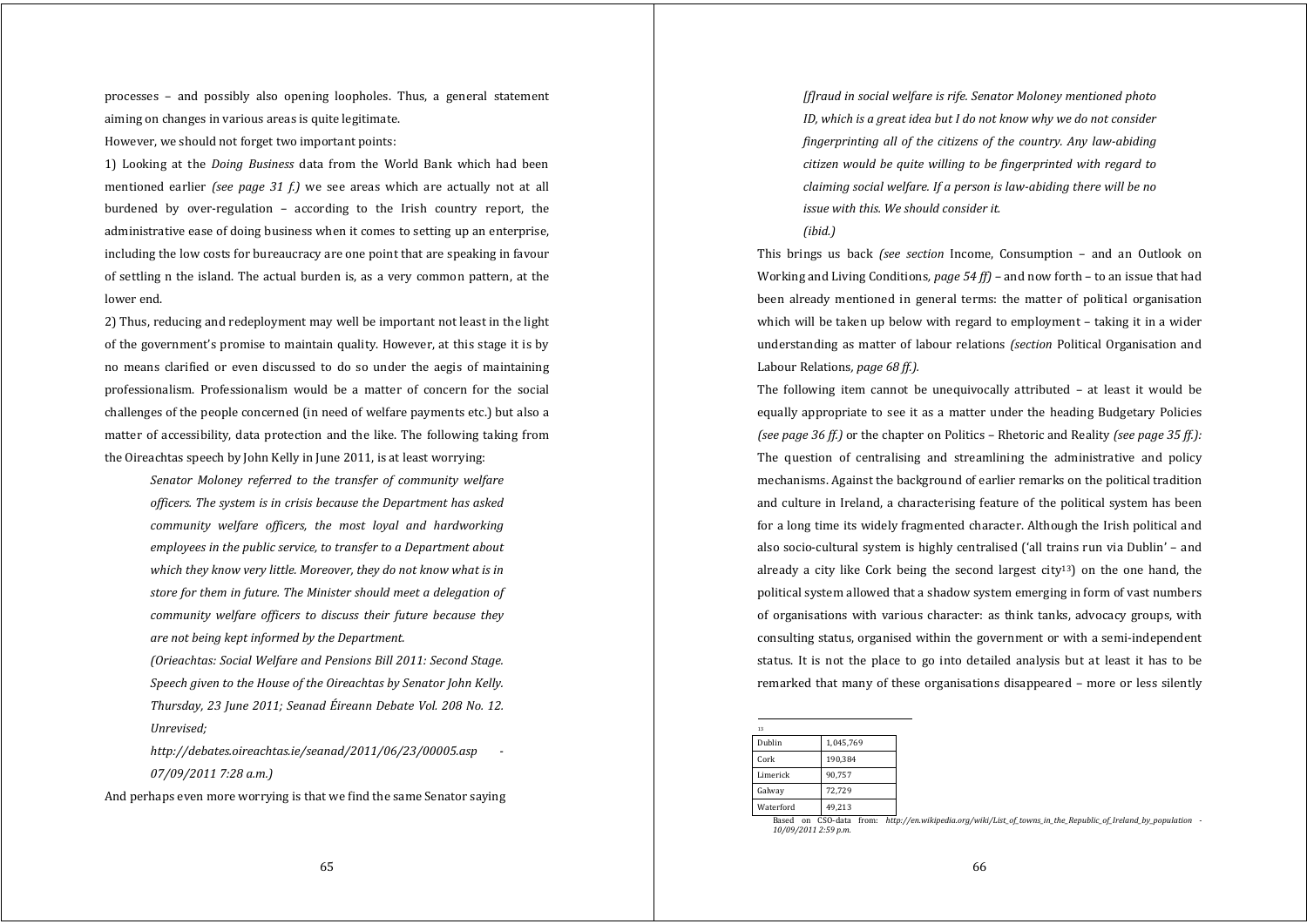and in most of the cases this disappearance meant that they practically had been merged with other existing units or emerged with others as new entities. It is surely difficult to properly assess this process – the silence meant in several cases actually that their disappearance actually had not been even recognised, though surely not for the reason of having done such a great job that the reason which at first instance led to their establishment would have been overcome. Surely different scenarios apply, and one reason is that the restructuration actually did not make <sup>a</sup> real difference in terms of the work undertaken. Previously independent bodies like the Combat Poverty Agency had been dissolved and directly subordinated under the aegis of the department. And as much as one have to appreciate part of the work performed by the CPA one should never overlook that this institution actually only existed because of <sup>a</sup> preceding organisation *(the National Committee on Pilot Schemes to Combat Poverty)* did not accept sufficiently the directions called for by the Department – consequently the National Committee had been dissolved in and succeeded by the CPA which then had been legally based on the combat Poverty Agency (1986) *(see Herrmann, Peter, 2009: Die Europäische Union als Programmgesellschaft. Das Europäische Gesellschaftsmodell, die Sozialpolitik und der Dritte Sektor; Bremen: Europaeischer Hochschulverlag: 101 f.; Herrmann, Peter [without date]: Tíogar Ceilteach An Enlargement Country of the 70s as Showcase? [William Thompson Working Papers, 7]: 37 f.; http://www.ucc.ie/en/socialpolicy/WilliamThompsonWorkingPapers/DocumentFi le37827en.pdf 08/09/2011 7:49 a.m.).* In this context we could also look at the urgently needed changes at the former FÁS, which is now working without major changes under the name SOLAS. And we can turn our attention to the National Economic and Social Development Office (NESDO) which

*recently underwent significant organisational restructuring, whereby two of the bodies operating under its aegis, namely NESF and NCPP, were dissolved with effect from 1 April 2010. NESDO continues to provide administration and support services for the NESC. It submits to Government all reports, recommendations and conclusions arising from any projects carried out by the NESC, and arranges for the publication of reports.*

*(National Economic & Social Council, without date: NESDO; http://www.nesc.ie/en/ourorganisation/nesdo/ 10/09/2011 6:12 p.m.)*

NCCP, the (National Centre for Partnership and Performance), is equally part of this process, concrete the development is the following:

*In January 2007, the NCPP was placed on <sup>a</sup> statutory footing as part of the National Economic & Social Development Office (NESDO), together with the National Economic & Social Council (NESC) and the National Economic and Social Forum (NESF). Subsequently, the NCPP was dissolved in April 2010.*

*(National Economic & Social Council, without date: NCCP; http://www.nesc.ie/en/ourorganisation/nesdo/ncpp/ 10/09/2011 6:12 p.m.)*

One can and has surely and seriously to discuss these developments. There are several good reasons for a restructuration. However, the question remains 'Why now?' And why does it go hand in hand with a rather strict and far-reaching overhaul of funding of third‐sector organisations? One reason is surely that these agencies meant an enormous burden for the exchequer.

Suggesting that all this is part of an austerity strategy can easily distract the attention from <sup>a</sup> shift that is far more fundamental, further reaching that <sup>a</sup> simple, though massive distribution. Instead it seems to be obvious that we are facing a dialectical juncture – later this will be further explored. Tentatively the argumen<sup>t</sup> can be outlined by pointing on accumulation by dispossession (Harvey), the limits of centralisation, the re‐integration of consumption into the 'organic whole of production' (Marx), pushing to such an extent towards a new mode of production that we have possibly to speak of a formational change. As said earlier, the lack of a clear governance structure is also very much an issue that causes huge deficiencies in quantitative and qualitative terms.

# Political Organisation and Labour Relations

It is not the place to lament another time about the general difficulties of political organisation – this had been already done before and what had been said is in general more or less undisputed.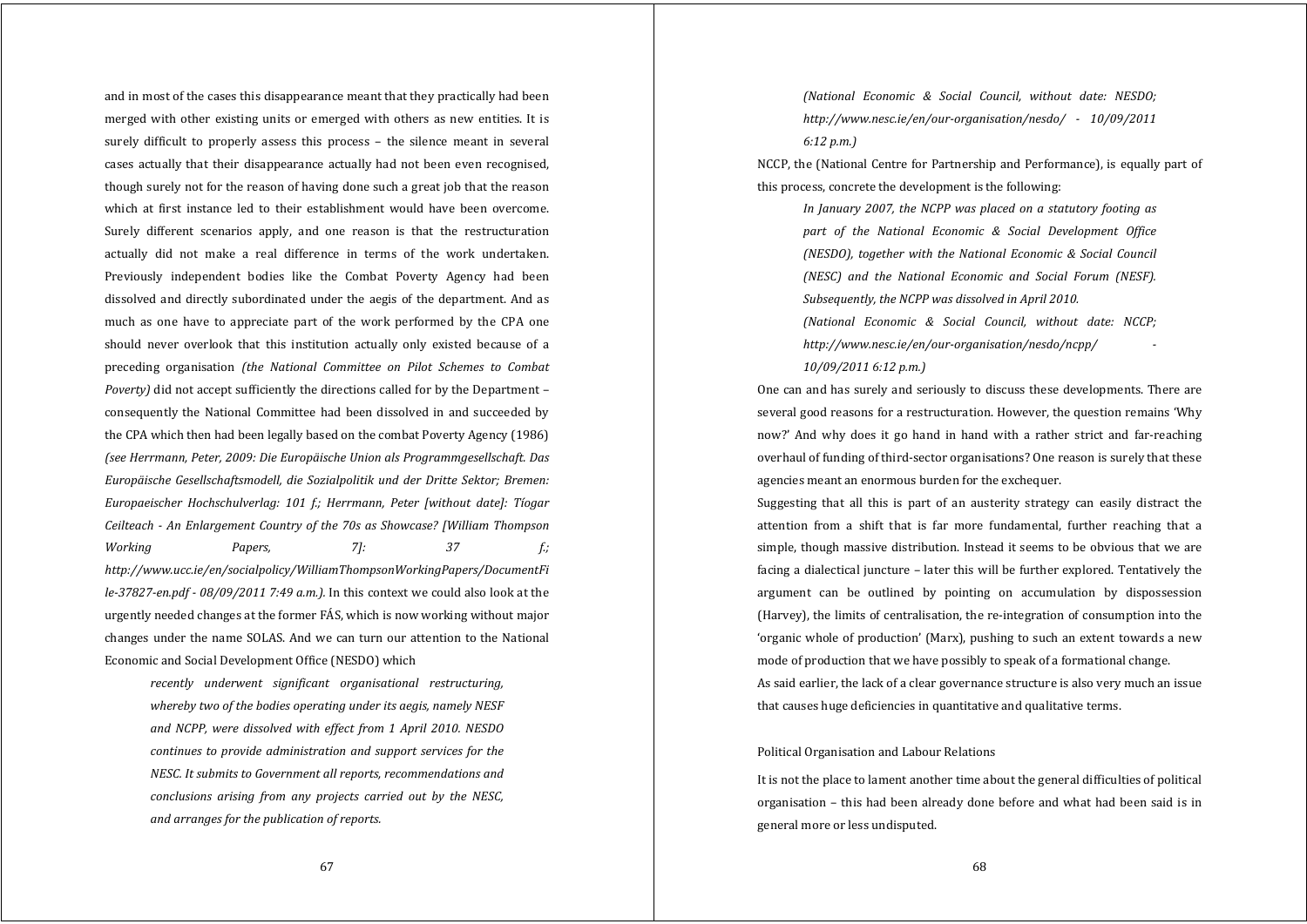More or less undisputed is also that the Irish political scene is probably more than any other split – and here it is not about the split between political orientations let alone the class conflict. It is more about the huge importance of the voluntary and community sector.

In the meantime, this sector is also recognised (with some qualifications) as part of the 'tripartite' system – so that at least part of the entire system is actually a 'quatropite system'.

'Part of' means that looking at the entire Irish system of labour relations we are facing a rather complex and fragmented picture. This is not least due to the fact that the traditional structures – still in place not least as matter of an underlying political culture – are since about the middle of the 1980s incrementally changed. This is a development that has surely two sides. A nearly pre‐modern system of paternalist, clientelist relations had been moved towards <sup>a</sup> 'modern European standard' of regulated positions and proceedings.

*The industrial relations system has changed quite significantly over the past 20 years or so, with some industrial relations commentators referring to <sup>a</sup> gradual erosion of voluntarism and growing legalisation of the employment relationship – particularly the growth of individual rightsbased employment law resulting from both domestic law and European labour law. (Dobbins, Tony. European Industrial Relations Observatory (EIRO), (2009): Ireland: Industrial relations profile; Dublin: European Foundation for the Improvement of Living and Working Conditions: 2 f.; http://www.eurofound.europa.eu/eiro/country/ireland.pdf 08/09/2011 12:43 p.m.)*

Of course, acknowledging the positive fact of leaving the medieval structures behind, these developments mean at the very same time the establishment of individualism on a new and firmer level.

This is factually underscored by the persisting complexity of the system in place – this is mentioned in the introduction to a consultation paper, also mentioning

*[t]he challenge in streamlining the existing mechanisms will be to establish <sup>a</sup> simpler structure while building upon the recognised strengths of the first instance functions currently performed by the Labour Relations Commission, Rights Commissioners, NERA, the Equality Tribunal and the Employment Appeals Tribunal. Similarly the centralisation of all functions of an appellate or interpretative character in <sup>a</sup> single upper tier body will represent <sup>a</sup> significant improvement by bringing together within the same body the different functions currently discharged by the Labour Court and the Employment Appeals Tribunal. The purpose of this consultation is to seek the views of all stakeholders on how change can be achieved while ensuring that the best practice of the existing employment dispute resolution mechanisms is maintained and mainstreamed within the new integrated twotier structure.*

*(Bruton, Richard, 2011 [15 August]: Introduction by the Minister for Jobs, Enterprise and Innovation. Consultation on the Reform of the State's Employment Rights and Industrial Relations Structures and Procedures; http://www.djei.ie/publications/employment/2011/ReformCons*

*ultationPaper.pdf 07/09/2011 5:10 p.m.)*

Two features are in the current situation of special interest:

\* The 'partnership agreement' – one may say after they had been initially <sup>a</sup> somewhat positive means of securing at least to some extent a 'fair distribution',<sup>15</sup> they emerged increasingly to pactum de non petendo. The last agreement lays down the following key points. to be completed

Actually the thesis of the partnership agreement being a pactum de non petendo is supported by a look at the real matters of unemployment and the working conditions as they had been presented earlier *(see the section* Income, Consumption – and an Outlook on Working and Living Conditions*, pages 54 ff.).*

\* All this has to be see against the background of relatively low density of unionisation although ICTU claims – one of the highest rates in Europe.

<sup>&</sup>lt;sup>15</sup> Of course a highly problematic term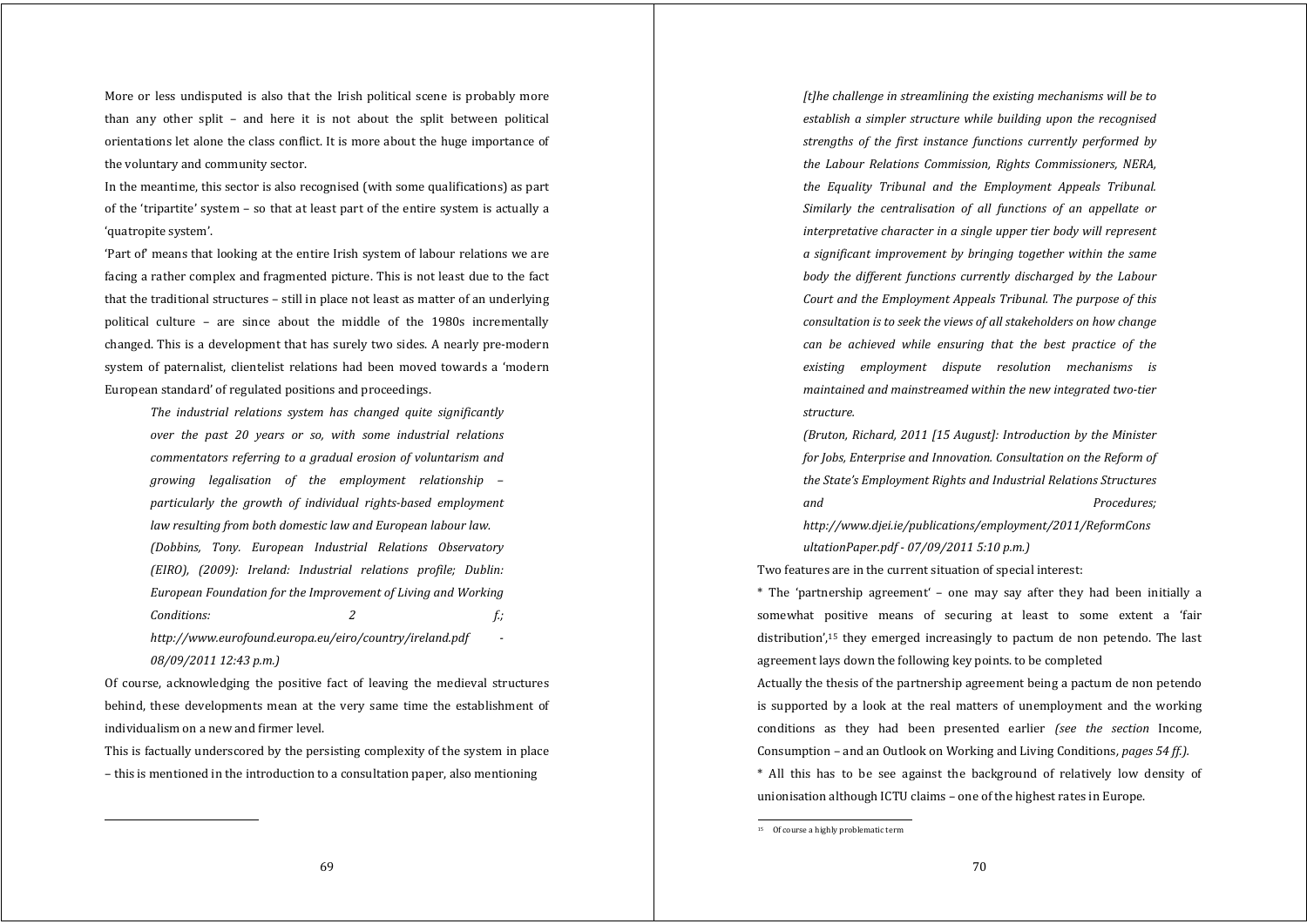### To be extended

It can only be assumed that the fact that *'[w]orkplace trade unionism is based on voluntarism, although certain rules regulating union activities are codified by law'* is not favouring a strong representation.

Also the bargaining mechanisms in place are showing the problematic. On the one hand we find since 1987 a rather centralised system *(see Dobbins, op.cit: 5).* However, this allows for many exemptions – showing the parallel work of the 'traditional' and the 'modern' system. Two examples may do suffice.

∞ Although the bargaining system may be centralised it is important to note that

*[w]hile wages are set at national level, collective bargaining may also occur 'around this' at company level – for instance, in relation to productivity, restructuring or new work practice agreements (national wage agreements prohibit 'costincreasing' pay claims).*

*(Dobbins, op.cit.: 5)*

 Although the coverage of collective bargaining stands by 44% and exceeds the unionisation, it is still rather limited. Taking this limitation together with the before mentioned occasional and potential circumvention of central agreements it is getting obvious that the structural foundation of real power to secure workers interests is rather limited.

 It is important to note that previous notions of an extension of the rights‐based approach can currently not taken for granted *(see below).*

# ∞ Minimum wage

 Actually still different to some other EU‐countries, Ireland has <sup>a</sup> minimum wage and with this it is according to data from Eurostat at the upper end:



*(Eurostat, 2009: Minimum Wages in January 2009http://epp.eurostat.ec.europa.eu/cache/ITY\_OFFPUB/KS-QA09029/EN/KSQA09029EN.PDF 08/09/2011 7:05 p.m.)*

## **Figure 12: Minimum Wages in January 2009, in Euro**

 In Ireland we are talking about an hourly rate, provided for on the grounds of the National Minimum Wage Act 2000. Looking at the figures provided by Eurostat, this looks of course very generous – in particular as it positions the country next to rich Luxembourg. However, the situation is less glorious as the first glance suggests. It is an hourly rate – and it is likely paid to those who are employed in ore or less precarious positions so that <sup>a</sup> relatively high hourly rate does not really amount to such monthly income – that figures is misleading as it is only a 'would‐be‐figure', i.e. that would be the rate if in full employment. Another issue is that eligibility is in various forms restricted. So the act refers in part 3 to *'2 years of employment after entering employment after, or attaining, age of 18 years.' (National Minimum Wage Act, 2000. Part 3; http://acts2.oireachtas.ie/en.act.2000.0005.4.html#partiiisec11 08/09/2011 6:33 p.m.).* Also it states:

*5. —This Act does not apply to the remuneration of <sup>a</sup> person who is—*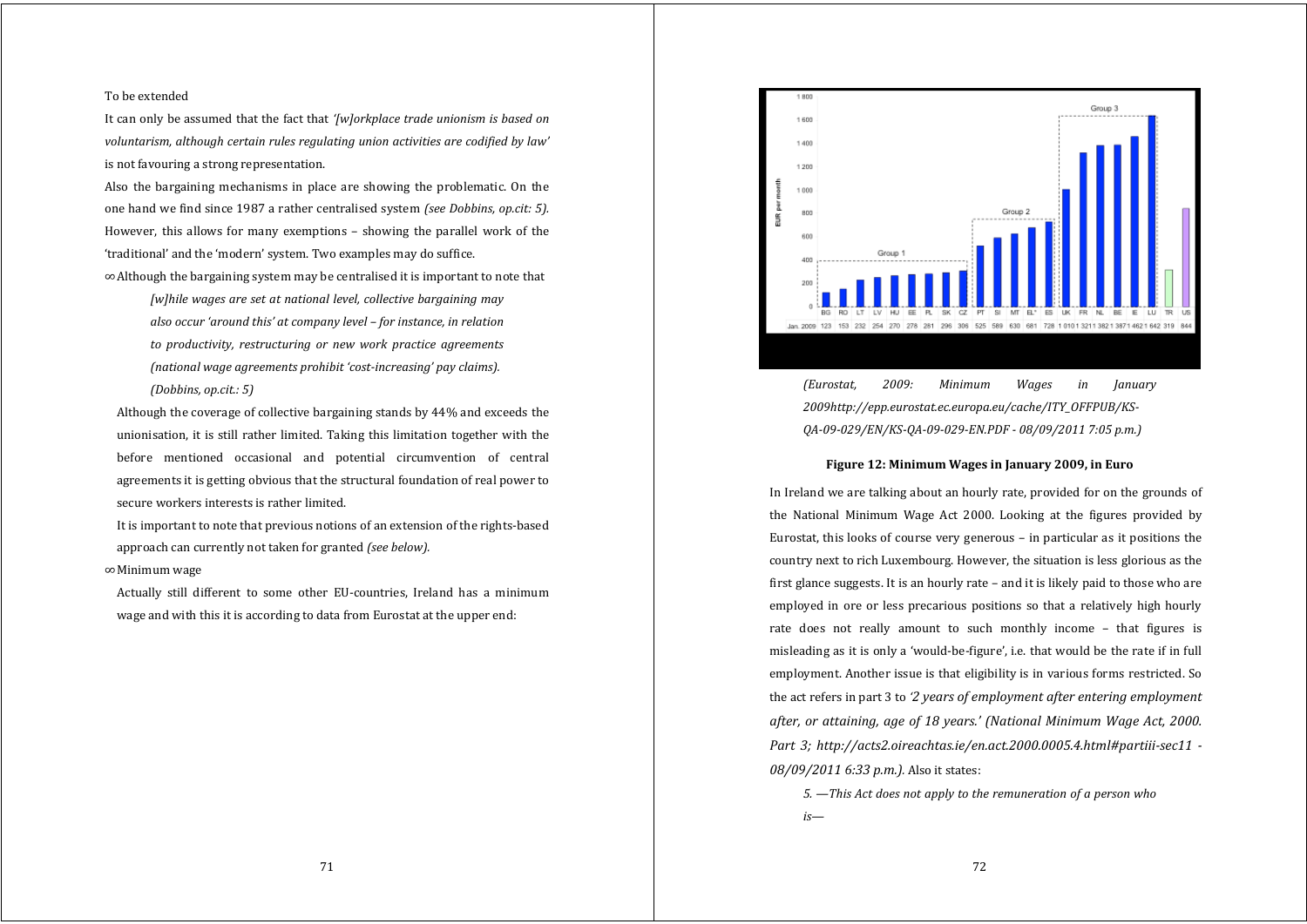*(a) the spouse, father, mother, grandfather, grandmother, stepfather, stepmother, son, daughter, stepson, stepdaughter, grandson, granddaughter, brother, sister, halfbrother or halfsister of an employer, employed by the employer, or (b) an apprentice within the meaning of or under the Industrial Training Act, 1967 , or the Labour Services Act, 1987 . (National Minimum Wage Act, 2000. Part 1;*

*http://acts2.oireachtas.ie/en.act.2000.0005.2.html#partisec2 08/09/2011 6:35 p.m.)*

The following gives an overview over the different perspectives involved.

|                                                                       | Minimum hourly<br>rate of pay | % of minimum<br>wage |
|-----------------------------------------------------------------------|-------------------------------|----------------------|
| Experienced adult worker                                              | €8.65                         | $100\%$              |
| Aged under 18                                                         | €6.06                         | 70%                  |
| First year from date of first employment aged over 18                 | €6.92                         | 80%                  |
| Second year from date of first employment aged over 18                | €7.79                         | 90%                  |
| Employee aged over 18, in structured training<br>during working hours |                               |                      |
| 1st one third period                                                  | €6.49                         | 75%                  |
| 2nd one third period                                                  | €6.92                         | 80%                  |
| 3rd one third period                                                  | €7.79                         | 90%                  |

*(from Citizens Information Board, 2011 [Last updated: 25/07/2011]: Minimum Rates of Pay; http://www.citizensinformation.ie/en/employment/employment\_ rights\_and\_conditions/pay\_and\_employment/pay\_inc\_min\_wage.h tml 08/09/2011 17:50)*

#### **Overview 4: National minimum wage rates on or after 1st of July 2011**

 Finally, a point of crucial importance in the context of discussing the crisis is the attempt to sacrifice the minimum wage in the light of the crisis. Although this had not been meant to be a complete abolishment but in the wage array in question, a reduction by one Euro, which actually had been implemented for a short time from February until July in 2011, means a substantial loss for those concerned.

 There had been some protest against the reduction – and probably enough to make the government to decide not to retain the plan. However, it is somewhat typical for the political climate that this had not been celebrated and used to move further with the claims and protests.

Of course, taking this as background, the current push towards a *'Reform of the State's Employment Rights and Industrial Relations Structures and Procedures'* can be well understood and it can be seen as important. The consultation document states in Appendix 2 that *'[f]or the purpose of this Paper, employment rights legislation comprises over thirty statutes or regulations'. –* By the way, it is interesting that the list of 34 titles provided contains already 7 documents that are explicitly, i.e. already in their name, 'European'. In addition, many of them are highly determined by prior European request – we should not fall into the error of wrongly supporting <sup>a</sup> daemon. Actually many areas of work protection, equality ruling etc. would not be in place without Ireland being pushed by the European Institutions.16

#### Also,

*[f]or many years, workplace trade unionism was the sole channel of employee representation. This has changed, however, in recent years, as nonunion employee representative structures have increased. In particular, for the first time, under Directive 2002/14/EC establishing <sup>a</sup> general framework for informing and consulting employees in the European Community, Ireland now has general statutory legislation governing employee representation. It is significant, however, that the information and consultation rights contained in Irish legislation have to be 'triggered' by groups of workers rather than being automatically applicable.*

*(Dobbins, Tony. European Industrial Relations Observatory (EIRO), (2009): Ireland: Industrial relations profile; Dublin: European Foundation for the Improvement of Living and Working Conditions: 9; http://www.eurofound.europa.eu/eiro/country/ireland.pdf* 

*08/09/2011 12:43 p.m.)*

<sup>&</sup>lt;sup>16</sup> This includes national policymakers being able to use membership n the EU to push more progressive legislation through.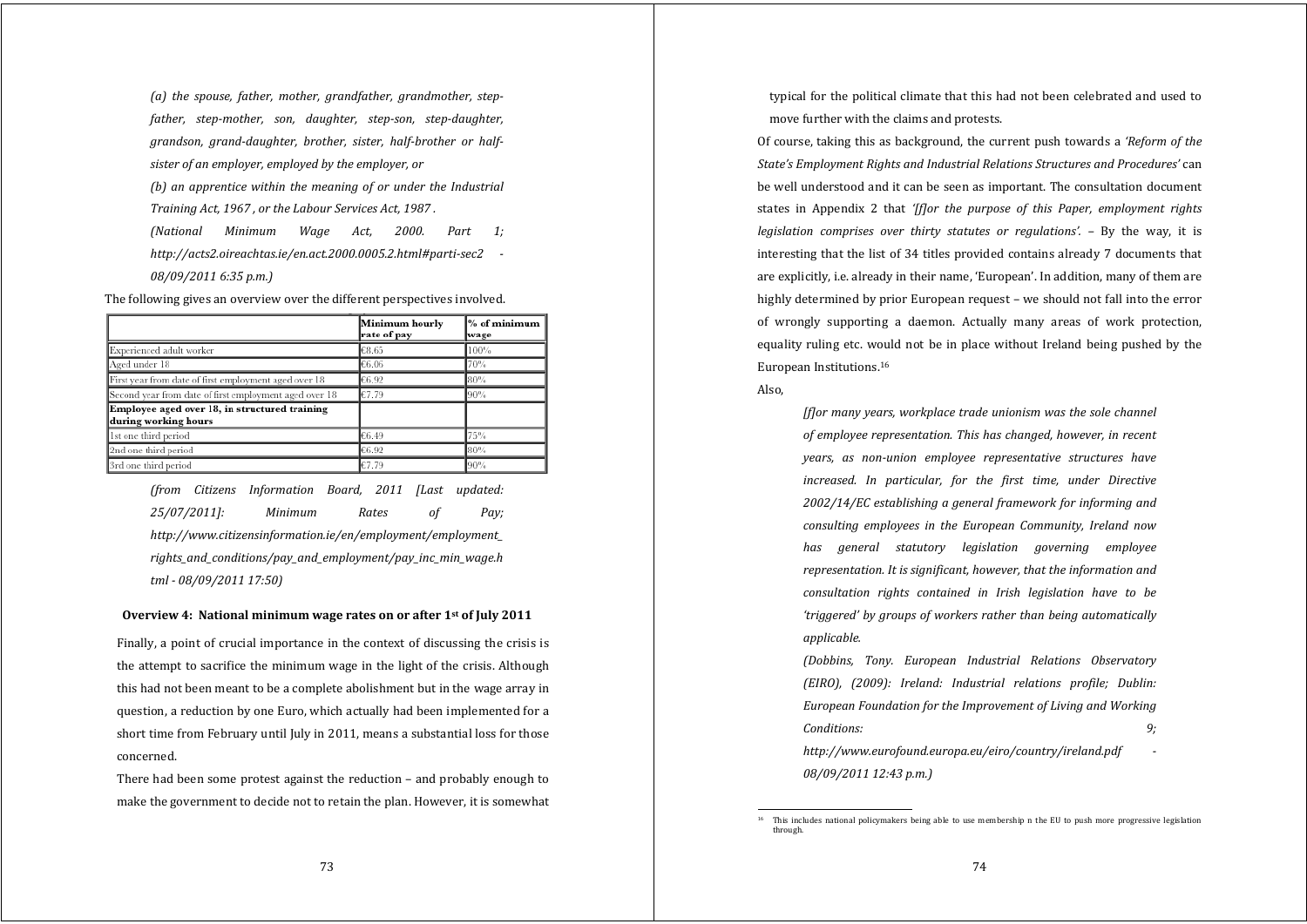Again, two points have to be critically mentioned – and at this stage this can only be raised as open issues:

First, the initiative on 'streamlining' the labour relations would have been on the agenda for a long time already – however, only right now it is issued. Looking at the consultation document, we see that the official side is well aware of the problems of the current system:

> *The current system has evolved over <sup>a</sup> long period of time in <sup>a</sup> piecemeal fashion in response to EU and domestic legislation and the changing nature of employment. A strong case can be made that <sup>a</sup> system that was intended to be informal, accessible and speedy has become extremely complex and protracted. For many employers and employees the system is now too complex and onerous, takes too long to navigate and costs too much.*

> *(Bruton, Richard, 2011 [15 August]: Introduction by the Minister for Jobs, Enterprise and Innovation. Consultation on the Reform of the State's Employment Rights and Industrial Relations Structures and Procedures;*

*http://www.djei.ie/publications/employment/2011/ReformCons ultationPaper.pdf 07/09/2011 5:10 p.m.)*

Also the fact that the new framework is now obviously pushed through raises similar concerns. Bruton states in his introduction to the consultation document:

*I envisage <sup>a</sup> relatively short consultation phase, during which preparatory work will continue, with <sup>a</sup> view to implementation of changes commencing in the Autumn. I would like to see as much progress as possible being made on an interim and administrative basis, with any legislative measures following. (Bruton, op.cit.)*

#### Reading

*My proposals are driven by the need to:*

*• improve customer service, in light of the acknowledged complexity, backlogs and delays in the resolution of grievances and disputes;*

- *• provide greater value for taxpayers' money, in light of current fiscal constraints;*
- *• rationalise institutions in light of the Government's public service reform agenda*
- *(ibid.)*

may give us some hints. We can translate this into the following:

- \* further de‐politisation by underlining the customer perspective
- \* issuing conflicts as contradicting a claimed 'public interest'
- \* redefining conflicts as matter of economic calculus.

Second, and more serious: the changes in the legislation – at the time of writing not in detail available – of the role and process of the negotiation on pay and working conditions will most likely mean serious limitations of the rights of employees.

This goes back on <sup>a</sup> High Court Judgement *(Judgment Title: John Grace Fried Chicken Ltd & Ors v Catering JLC & Ors. Neutral Citation: [2011] IEHC 277. Date of Delivery: 7/7/2011; http://www.bailii.org/ie/cases/IEHC/2011/H277.html 07/09/2011 7:07 p.m.)*

From here we find as agreed action plan we find the following 9 points:

- *1.Reducing the 13 Joint Labour Committees currently in place to about half that number, through <sup>a</sup> process of abolition or amalgamation.*
- *2.Making legislative provision for companies to derogate from the terms of EROs and REAs in cases of financial difficulty ("inability to pay" mechanism – <sup>a</sup> facility that exists in National Minimum Wage legislation and in past National Wage Agreements).*
- *3 Legislating to permit JLCs to set <sup>a</sup> basic adult rate and two supplementary minimum rates to reflect varying levels of service. This would substantially reduce the number of rates applying across all EROs from over 300 different mandatory rates of pay while acknowledging the freedom of JLCs to establish two higher rates for experienced employees. Subminimum rates expressed as fixed percentages of the adult basic rate will apply, as in the case of the National Minimum Wage, to*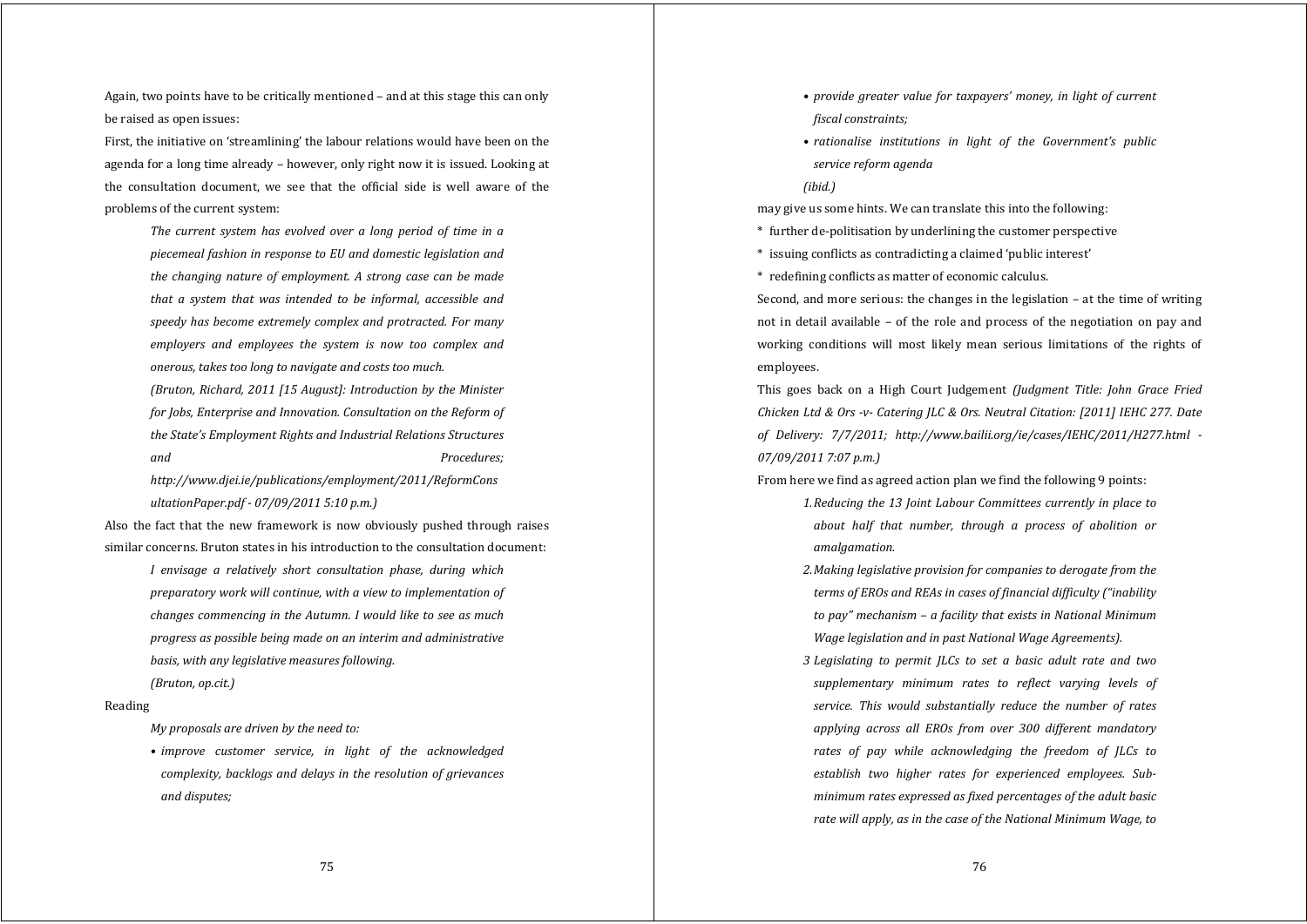*employees aged under 18 years, first time job entrants, and employees undergoing training. All other rates of pay e.g. for experienced workers with long service or for workers with particular skills, would be agreed at firm level, based on normal labour market rates and dynamics.*

- *4 The standardisation of benefits in the nature of pay – including overtime – across sectors either by means of <sup>a</sup> nationally agreed Social Partnership protocol or, failing that, <sup>a</sup> statutory Code of Practice.*
- *5 Legislating for <sup>a</sup> comprehensive review of the scope of each individual remaining JLC to be undertaken to ensure that the range of establishments to which they apply remains appropriate, with consequent changes to their Establishment Orders if necessary, with such reviews to be undertaken at regular intervals in future.*
- *6 Legislating for new criteria to be observed in the making of EROs. These will take the form of principles and policies (having regard to the decision of the High Court in John Grace Fried Chicken Ltd and others .v. The Catering Joint Labour Committee, The Labour Court, Ireland and the Attorney General, delivered on 7th July) and could include regard for competitiveness factors, average hourly rates set in comparable sectors in Ireland's main trading partners, employment and unemployment rates, etc. Whenever proposals for <sup>a</sup> variation of the ERO are made, these criteria must be used in determining the validity of any variation.*
- *7 Legislating for changes in the decision making process of JLCs, including obliging the Chairman to have regard to <sup>a</sup> relevant Labour Court recommendation in the event of <sup>a</sup> casting vote being exercised.*
- *8 Reducing the recordkeeping requirements for employers under EROs and REAs.*

*9 Legislating to remove provision for <sup>a</sup> Sunday Premium and other conditions of employment that are already covered by universally applicable standards established under legislation from the scope of EROs while preserving workers' entitlements under Section 14 of the Organisation of Working Time Act, 1997.*

*(Department of Jobs, Enterprise and Innovation: Bruton announces reforms to JLC/REA systems. Press Release. 28th July 2011; http://www.djei.ie/press/2011/20110728a.htm 07/09/2011 6:52 p.m.)*

Leaving details aside – not least as it is difficult to predict – the main issue is the effect arising for Sunday pay. Of course, all this is in the interest of the employees:

> *'There is no adjustment as traumatic for any worker as the loss of <sup>a</sup> job, and the sectors covered by these agreements have suffered <sup>a</sup> haemorrage of job losses over the past three years. The urgen<sup>t</sup> need to protect and create jobs in these sectors has driven my determination over the past four months to see through comprehensive and radical reform in this area. The recent High Court ruling, which undermined the position of workers in these sectors, created an additional urgency.*

> *'The Duffy Walsh report found that these systems require "radical overhaul so as to make it fairer and more responsive to changing economic circumstances and labour market conditions". The package of reforms arising from that report which has been agreed by Government represents <sup>a</sup> fair and balanced solution to that need. It will ensure that proper protection is restored to workers in these sectors, while also radically reforming and streamlining the systems so as to ensure that they are no longer an obstacle to jobcreation and jobretention.*

> *(ibid.; ref. to Report of Independent Review of Employment Regulation Orders and Registered Employment Agreement Wage Setting Mechanisms*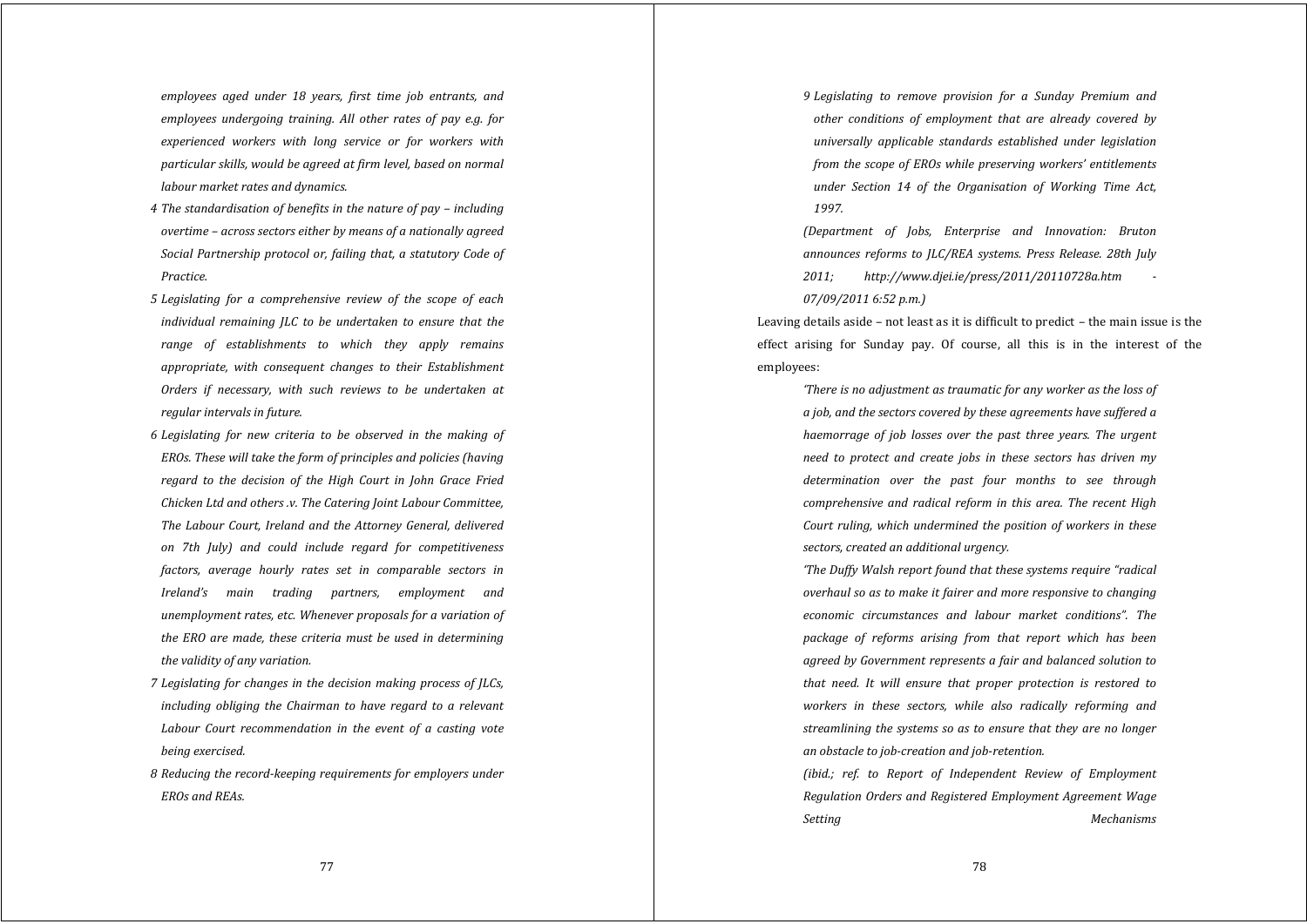*http://www.djei.ie/publications/employment/2011/Report\_ERO\_ REA.pdf 07/09/2011 7:19 p.m.)*

Fears about future developments are fuelled by a *judgement of the Supreme Court* in the case of *Ryanair versus The Labour Court (2007).* Margaret Pilkingtonn in her presentation of the Judgment quotes

> *If there is <sup>a</sup> machinery in Ryanair whereby the pilots may have their own independent representatives who sit around the table with representatives of Ryanair with <sup>a</sup> view to reaching agreemen<sup>t</sup> if possible, that would seem to be 'collective bargaining' within an ordinary dictionary meaning. It would seem strange if definitions peculiar to trade union negotiations were to be imposed on nonunionized companies.*

> *(Pilkingtonn, Margaret, 2007: Labour Court Ordered to Rehear Ryanair Case; on: London: International Law Office; http://www.internationallawoffice.com/newsletters/Detail.aspx? g=57f8c8ba0ecf43dba10a50c4a9aed90c 13/09/2011 2:43 p.m.)*

Aoife Bradley reports in <sup>a</sup> judgment which is presumably the same,17 and summarises

*Ryanair succeeded on appeal. Firstly, insofar as 'trade disputes' are concerned, the Supreme Court found that the Labour Court should have investigated whether there was internal machinery within the company to resolve the problem and whether that machinery had been exhausted. Only then could it determine whether there was <sup>a</sup> trade dispute.*

*Secondly, the Supreme Court held that simply because employees unilaterally abandon collective bargaining negotiations cannot mean that it was not the employer's practice to engage in such negotiations. If that were the case, then the jurisdiction of the Labour Court could be invoked at any time simply by employees* *withdrawing from whatever collective bargaining machinery the company has put in place.*

*Thirdly, the Supreme Court held that it was unfair and virtually impossible for the Labour Court to determine whether there was adequate internal dispute resolution procedures in place without first ascertaining which pilots / employees were in dispute. Throughout the judgment, the Supreme Court criticised the Labour Court for failing to apply fair procedures because, while oral evidence was given by witnesses on behalf of Ryanair, none of the pilots / employees concerned were identified or gave evidence. (Bradley, Aoife, 2007: Flying into trouble; in: LK Solicitors: Home > Publications <sup>&</sup>gt; Update <sup>&</sup>gt; Issue 19 Summer 2007 http://www.lkshields.ie/htmdocs/publications/newsletters/upda te19/update19\_02.htm 13/09/2011 2:58 p.m.; see in this context Cody, Shay, 2011 [July 5th]: Collective Bargaining <sup>a</sup> Fundamental Right. Address; Dublin: ICTU; http://www.ictu.ie/press/2011/07/05/collectivebargainingafundamentalright/ 13/09/2011 5:01 p.m.)*

Rather than suggesting that these changes are meaningless, I want to argue that they are only the tip of the iceberg around <sup>a</sup> much more fundamental restructuration – and this more fundamental restructuration is very much concerned with <sup>a</sup> change of the mode of production. To explain what I mean I want to point on two articles which had been published in *Irish Politics, Current Affairs and Magazine Archive – Politico.ie.* They are rather different and their publication did not sugges<sup>t</sup> <sup>a</sup> link. However, I sugges<sup>t</sup> there is actually <sup>a</sup> very close link between them. The first article is by Alison Spillane, titled *Casualties of the Crisis (Spillane, Alison, 2011 [February 25th]: Casualties of the Crisis, in: Irish Politics, Current Affairs and Magazine Archive – Politico.ie; http://www.politico.ie/component/content/article/263crisisjam/7339*

*casualtiesofthecrisis.html 07/09/2011 16:40).* It draws our attention to the closure of many small business entities – a saddening presentation, not only as it is written in the form of an obituary but as well because these businesses are some 'familiar' entities - familiar in the sense of apparently family-owned

Attempts to find the judgement itself failed up to know – and taking it from the given sources there remains some lack of clarity – doe the three contributions actually refer to the same judgement? Names of the parties and also the date of the ICTU‐address are not really clear on this.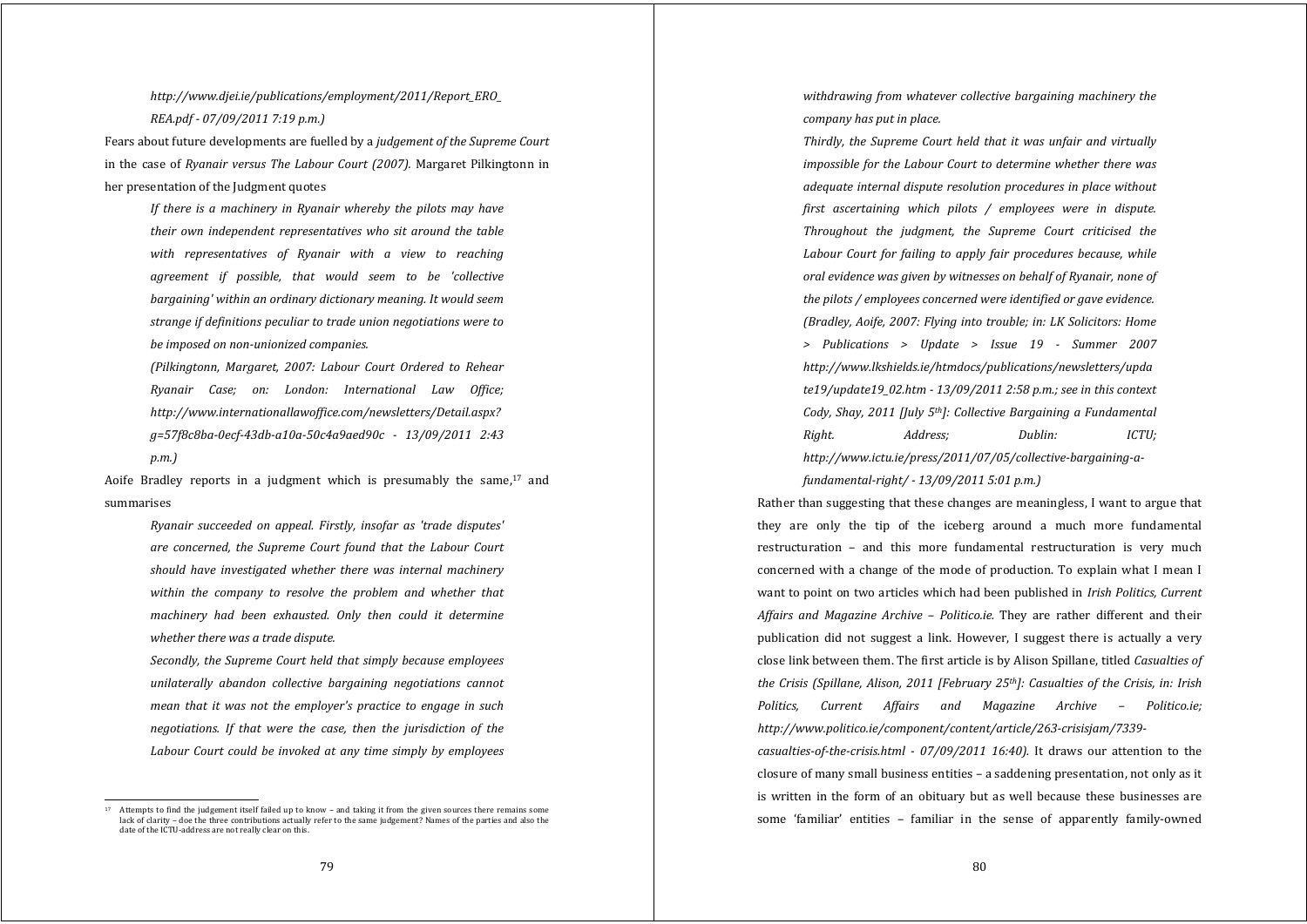businesses and also familiar in the meaning of entities 'we know personally'. The other article, by Christina Finn is asking *Are workers' rights <sup>a</sup> sideline to economic survival? (Finn, Christina, 2011 [February 25th]: Are workers' rights <sup>a</sup> sideline to economic survival?; in: Irish Politics, Current Affairs and Magazine Archive – Politico.ie; http://www.politico.ie/component/content/article/263 crisisjam/7334areworkersrightsbecomingasidelinetoeconomicsurvival.html 07/09/2011 16:38)* and brings some severe issues to the fore. Leaving other things aside, the actually important issue is not so much that the working conditions, income and other employment and work related issues are increasingly worsening especially for women and migrants. In some way the actually more interesting point is the mention of two major international companies that entered 'unfair disputes' of what we may call with David Harvey 'accumulation by dispossession':18

# As illustration on the first case:

*The Laura Ashley dispute that began last October spurred 22 workers from the British retailers to stage strike action against unfair redundancy payment at the Grafton Street store. The workers, who are all members of the Mandate trade union, were given one day's notice of the store's closure by the British furniture and fashion retailer. The high profile store offered their employees <sup>a</sup> statutory redundancy payment (60 per cent of which is paid by the Irish state), even though the company registered profits of over £10.5 million that year alone. The lease of the building has been sold to Disney for <sup>a</sup> substantial sevenfigure sum, but the company claims it can't afford to pay more than statutory redundancy*

*Laura Ashley refused to engage with either Mandate or the Labour Relations Commission. A Laura Ashley worker who has been prominent in the Irish media since the strike, Berry Fleming, addressed <sup>a</sup> crowd during November's Dublin protest. She described her experience of standing up to <sup>a</sup> large multinational company and stated that her employer and the Government have* *used the excuse of the economic crisis to drive down workers' wages and to undermine their terms and conditions of employment.*

# *(ibid.)*

And the second case is illustrated as follows:

*The 3,000 Limerick Dell workers who fought for an improvement to their redundancy package now seem to be caught between <sup>a</sup> rock and hard place. Originally, the employees were promised six weeks' paid wages for every year of service, capped at 52 weeks. This was later raised to 104 weeks. A € 15 million EU emergency fund was then made available to the Dell workers for retraining. However it now appears many are ready to turn down money from the EU because they have been told they will lose their social welfare entitlements. Each of the redundant workers is entitled to spend up to € 9,000 on retraining, further education or setting up their own business. 'Social welfare officers at the workshop advised them that they would lose their unemployment assistance and other benefits if they took the money. Those that qualify for back to education allowance would not ge<sup>t</sup> it if they took the EU funds to go back into fulltime education,' said Labour MEP Alan Kelly.*

*(ibid.)*

## to be elaborated

It is actually necessary to look at the situation from two perspectives: On the one hand, looking at the entire situation: 1) the public sector reform, 2) the Employment Rights and Industrial Relations Structures and Procedures and 3) finally the JLC/REA‐reform, all seem to be driving towards what had suggested to be a trinity of

- \* further de‐politisation by underlining the customer perspective
- \* issuing conflicts as contradicting a claimed 'public interest'

\* redefining conflicts as matter of economic calculus.

On the other hand, if it would be possible to overcome this kind of trinitarian formula, adding as fourth pillar a strong practice  $-$  and it has to be one with a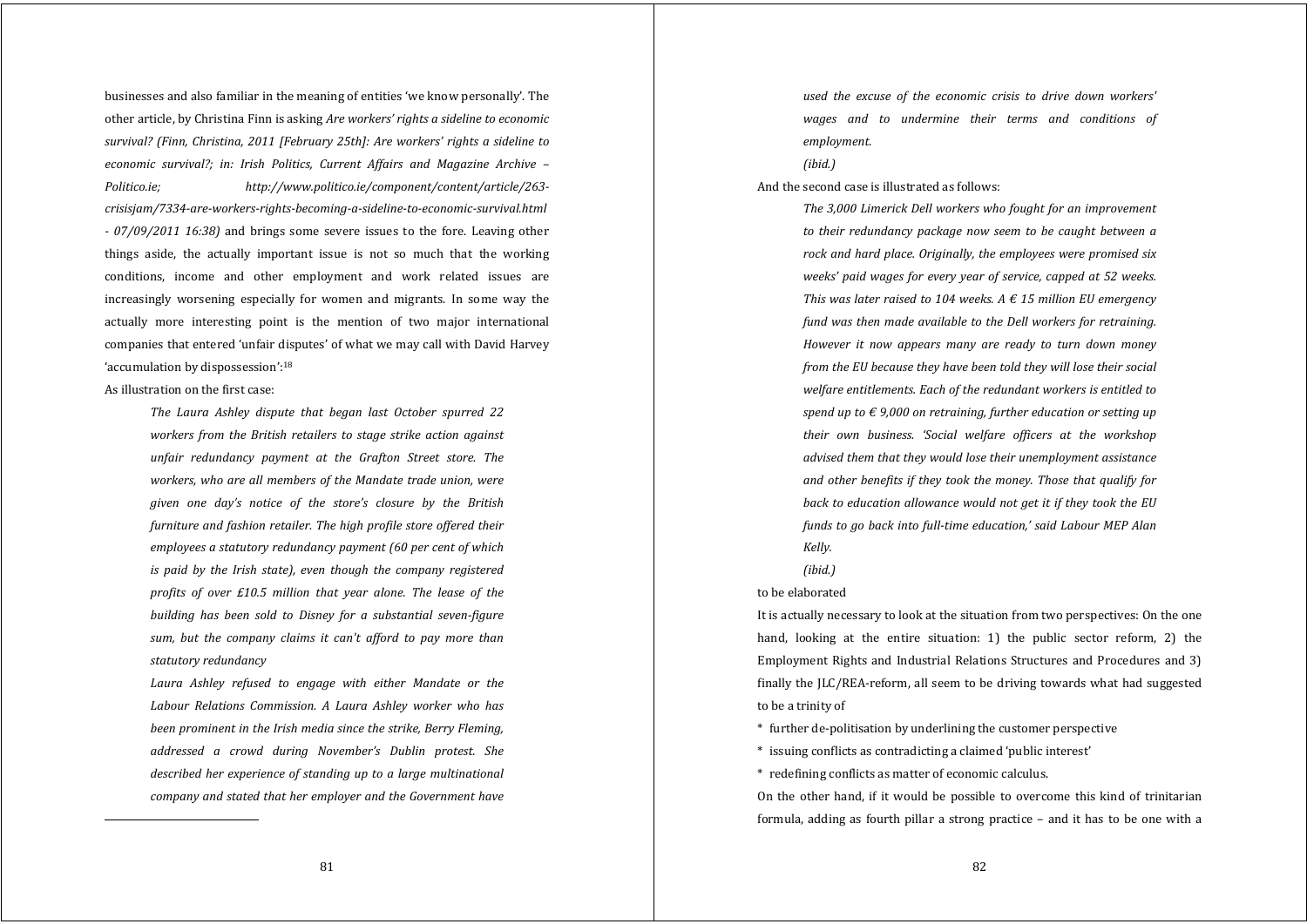European dimension. Although the problems with the intervention should surely not be underestimated, the main challenge is fourfold: (i) clarifying that much of the current austerity policies is not about austerity but about further redistribution; (ii) clarifying that we are dealing with political-economy and not with technical issues of econometrics and management, (iii) consolidating the knowledge that any debate on finance-market crisis and debts is disorienting as long as it is not moving further to the core: the actual system of production – and with this towards recognising the fact that maintaining the split of the global system in finance centres in the 'rich countries of the centres' and production centres in the 'poor countries of the periphery' can only perpetuate the crisis and not least (iv) recognising that the national developments on the national level are not substantially caused by the intervention – these are more about making national ambitions easier.

And I think already the little I mentioned showed that the Irish government itself is the most unlikely candidate for developing a sound and sustainable way out of the crisis.

# *Core Conclusion on EUIntervention*

At this point I want to remind us of what Joerg Huffschmid said in his opening remarks on the occasion of the alternative ECOFIN in April 2006 under the heading *Economic Policy for another Europe (Wirtschaftspolitik für ein anderes Europa*) – and I see the crisis actually as confirmation of what he said. Rather than easily rejecting the option of 'EU‐intervention' we have to look what this intervention is and should be about; and rather than speaking easily of austerity policies we should at least emphasis that such policy is not simply about cutbacks but more severely about <sup>a</sup> restructuration of hegemonies – what is more important than the 'harshness' of reductions is the strategic way of the undertaken. And again, at least for Ireland, a strategic approach is very much needed. Let us follow Joerg Huffschmid then:

> *In Anlehnung an die Fehlerdiagnose fü<sup>r</sup> die europäische Politik mo ̈chte ich daher folgende große Eckpunkte fü<sup>r</sup> eine solche Neuorientierung zur Diskussion stellen:*

*1. Erstens sollten wir uns auf europäischer Ebene auf Regeln fü<sup>r</sup> die Konkurrenz einigen. Es kommt darauf an, diese Konkurrenz wieder in einen gemeinsamen gesellschaftlichen Rahmen rechtlicher und sozialer Standards einzubetten, der das Kaputtkonkurrieren ganzer Gesellschaften verhindert. Beim gegenwärtigen Stand der Integration und angesichts der großen Unterschiede zwischen den Mitgliedsländern können diese Standards nicht sofort überall gleich sein. Der Weg zu ihrer Angleichung wäre die Vereinbarung gemeinsamer Mindeststandards, die schrittweise nach oben zu harmonisieren sind und kein Hebel der Standortkonkurrenz sein sollten. Zu diesen Regeln gehört auch die Verständigung darüber, welche Bereiche in den Mitgliedsländer grundsätzlich nicht der ökonomischen Konkurrenz unterworfen werden sollten, sondern als öffentliche Bereihe zu organisieren sind, und zwar nicht als enge und immer umstrittene Ausnahmen vom ansonsten universell gültigen Prinzip der Konkurrenz, sondern als eigenständige Alternativen mit eigenen Rechts und Organisationsformen, in denen öffentliche Aufgaben zu erfüllen sind und die transparent gestaltet und gründlich demokratisiert werden sollten.*

*2. Zweitens sollte die EU einen gesamtwirtschaftlichen Steuerungsrahmen schaffen, der nachhaltiges Wachstum und existenzsichernde Beschäftigung für alle fördert. Die Geldpolitik und Finanzpolitik sollen aus ihrer Beschränkung auf Preisstabilität bzw. Haushaltsausgleich herausgelöst und in einen breiteren Rahmen einer gemeinschaftlichen Wirtschaftspolitik gestellt werden, in dem Vollbeschäftigung, soziale Sicherheit, ökologische Nachhaltigkeit und Gerechtigkeit die entscheidenden Zielmarken sind. ...*

*3. Drittens soll die EU auch in der Sozial und Strukturpolitik eine sehr viel aktivere und auch direktere Rolle spielen, um den sozialen und regionalen Zusammenhalt zu fördern. Dabei*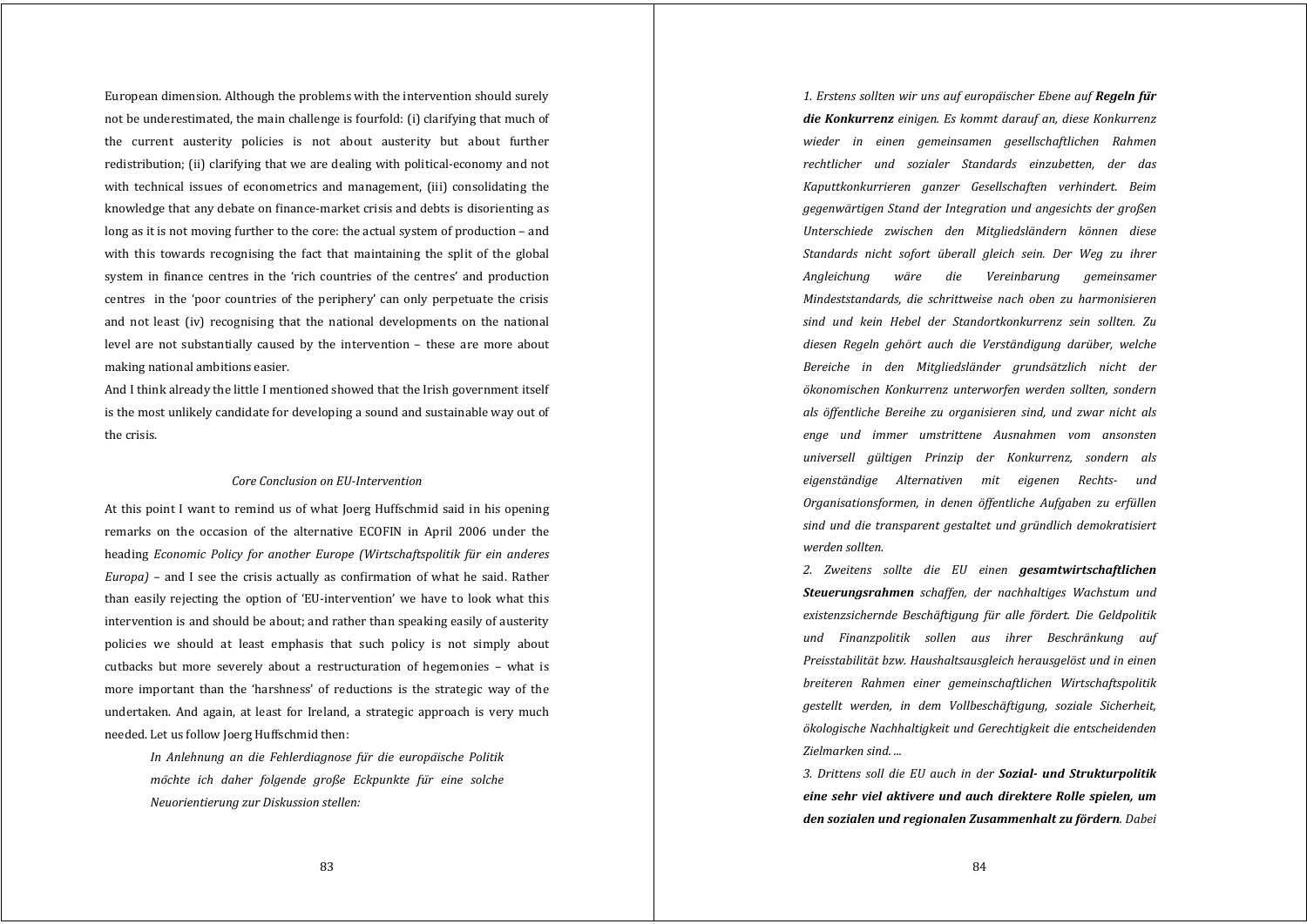*soll die Unterschiedlichkeit und Vielfalt der sozialen Systeme in den Mitgliedsländern nicht abgeschafft werden. Es ist aber sehr wohlmöglich, den sozialen Zusammenhalt durch soziale Mindeststandards ... zu stärken. Auch direkte Transferleistungen aus einem vergrößerten, demokratischer organisierten und gerechter finanzierten europäischen Haushalt ... könnten eine wesentliche Rolle beim Kampf gegen die Armut in Europa spielen. (Huffschmid, Joerg, 2006: Wirtschaftspolitik fü<sup>r</sup> ein anderes Europa. Opening remarks on the occasion of the alternative ECOFIN in April 2006; Vienna: 5 f.; http://wwwuser.unibremen.de/~huffschm/docs2009/Eroeffnungsbeitrag-Alternativer\_Ecofin\_Wien\_2006.pdf 08/09/2011 6:53 a.m.)*

# *Conclusions and Outlook*

Throughout the contribution it had been said that a major issue is not that Ireland is <sup>a</sup> small and open economy. Though there is surely some specific dynamic also developing from this end the more interesting issue is the country's political‐economic location at the periphery (a) in general of the world economy and (b) more specifically of the European economy. Though the general aspect is of course concerned with the global economy, it is more specifically the position in relation to the US that counts not least when it comes to the inflow of investment. Taking it as fact that the global economy is importantly shaped by regional interests rather than being really global, this means for Ireland not least that the country is undertaking <sup>a</sup> split between the two reasons: being torn between the two regions also because it is predestined to act as <sup>a</sup> bridge between them. As the island nation is institutionally without doubt tied to the one side, even being member not only of the EU but also of the euro area this means that the current situation once again means a strong and specific interest by the EU to control the situation. Georg Vobrubra reminds us that the process of enlargement, taking place over the recent years in concentric circles had been based on the political consideration of aiming at consolidation of the 'external orders', the aim of establishing <sup>a</sup> buffer at the internal periphery, securing against the external periphery (the so-called third countries). He highlights that

this perspective caused governments in many cases to take economic criteria somewhat casual during the negotiations *(see Vobruba, Georg, 2011: Transfer und Revolte. Die EU und das StabilitätsDemokratieDilemma; in: Blätter für deutsche und internationale Politik 4/2011: 87).* He is right saying that during times of stable economic development the 'social question', in which way ever defined, can easily be pushed away: left unanswered – or answered by conservative economic strategies or left to the periphery, as matter of national efforts to cope with. It is relatively easy to lower social benefits and social security standards; to lower private income at the lower end of the scale and to leave it to people to find their 'private solution to social issues' (child- and health-care etc.) during the normal periods of economic cycles. However,

> *currently the European Union is tied up in <sup>a</sup> constellation that is anything else than normal. The political stability at Europe's inner and the external periphery is lacking.*

> *The inner periphery of the EU, the southern member states, is … confronted with the social consequences of massive austerity programs. Social peace can hardly be maintained if the programs of social cutbacks need to be maintained for longer than expected and longer than it had been suggested to the people.*

> *(Vobruba, Georg, 2011: Transfer und Revolte. Die EU und das StabilitätsDemokratieDilemma; in: Blätter fü<sup>r</sup> deutsche und internationale Politik 4/2011: 87 f.)*

Another time it proofs true that Ireland belongs to the 'Mediterranean countries'. Of course, if these programs have to be maintained at all is another question and if they ever had been really accepted by the population of these countries. At least they had been more or less tolerated. The really important proposition which can be taken from Vobruba's statement is the following - one that can actually also be heard from the political floors in Brussels: There is indeed serious need to promote coordinated and strategic intervention rather than leaving it to the member states how they want to deal with social issues. Even more, it is necessary that EU‐member states put their heads together – not to be the most competitive but to be the most sustainable region – sustainable by way of environmental and social standards. We may read the following statement in